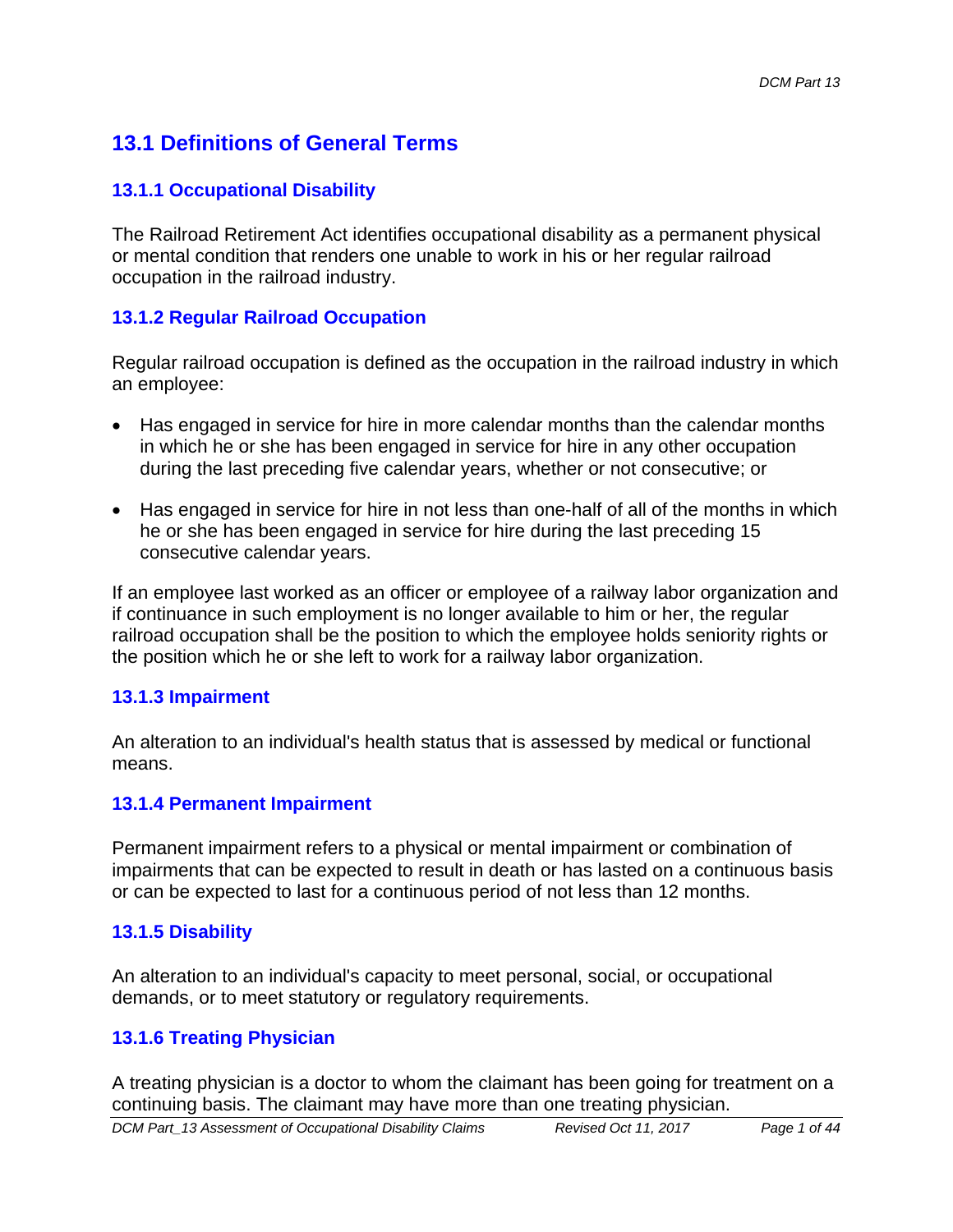## **13.1.7 Consultative Exam (CE)**

An examination by a physician (often a specialist) performing a medical evaluation on a limited basis at the expense of the Railroad Retirement Board.

### **13.1.8 Consulting Physician**

A consulting physician is a doctor (often a specialist) to whom the claimant's medical record may be referred for a review to provide opinions concerning a claimant's residual functional capacity and/or the sufficiency of the medical evidence in the file.

# **13.2 Initial Step In Occupational Disability Adjudication**

The initial step in the adjudication of occupational disability is the review of the Disability Application filed with the Railroad Retirement Board (RRB) field office and forwarded to the Chicago headquarters for review. After receipt of the file at headquarters, a new claim folder is established and forwarded to the Disability Benefits Division (DBD) for adjudication. The file should contain information about employment and medical records pertaining to the nature of the claimant's disability. The initial step is to review the file for completeness, assess eligibility, and determine if there is sufficient medical evidence to adjudicate a claim.

The forms that should be included in the file are listed below:

### **13.2.1 Form AA-1 - Application For Employee Annuity**

This form contains information needed for determining entitlement for an employee annuity under the Railroad Retirement Act. Information on this form includes data concerning the claimant's past railroad work. The data in this section should be used to ascertain the claimant's regular railroad occupation.

## **13.2.2 Form AA-1d - Application For Determination Of Employee Disability**

This form contains information about the claimant's disability and medical providers which have treated this condition

## **13.2.3 Form G-3-EMP - Report Of Medical Condition By Employer/Form RL-11**

Form G-3-EMP contains information concerning the claimant's ability to work including the ability to perform his or her regular railroad occupation, a description of the type of work that he or she can perform, work restrictions and disqualification information. The information on this form may be based upon the results of medical evaluations that have been conducted by medical examiners on behalf of the railroad. Form RL-11, *Letter for G-3EMP Disqualification Request for Medical Evidence from Railroad Employers*  requests that the employer complete the G-3-EMP form. (These forms should only be released in cases where the applicant meets the requirements for an occupational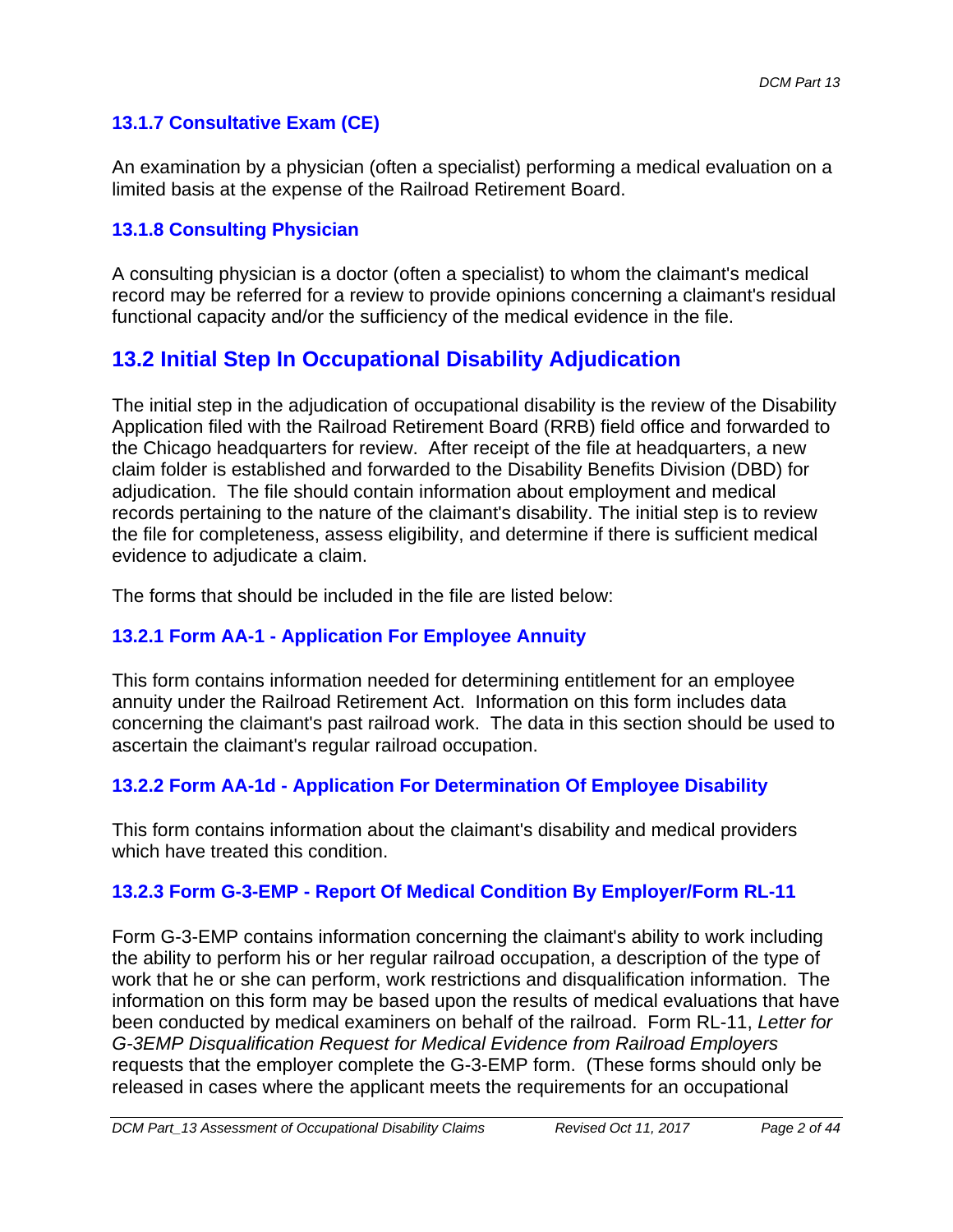disability annuity (see DCM 3.2.1) and claims to have been disqualified by the carrier.) Form G-197, *Authorization to Disclose Information to the Railroad Retirement Board*, must be included with all G-3EMP requests. The G-197 form must be signed by the applicant or authorized individual, authorizing the release of medical information to the RRB.

**NOTE:** If the applicant does not claim disqualification by the carrier or doesn't qualify for an occupational disability annuity, then use Form RL-11D1 to request medical evidence by the employer. If the employer attaches other forms or reports in lieu of completing some or all items of the G-3EMP, accept these attachments as if the information had been entered on the Form G-3EMP.

## **13.2.4 Form G-250 - Request For Medical Records**

The claimant's medical records from the treating physician(s) should accompany the submitted disability application. Copies of the claimant's medical records and a narrative summary should have been requested in the G-250 form from the claimant's treating physicians(s) by field office staff. The claims examiner should determine if information from all treating physicians is available for review. The claimant should have identified the physician(s) who has treated him for the condition on the AA-1d form and the claims examiner should ascertain if the reports from all physicians are present in the file.

The Railroad Retirement Board regulations identify acceptable sources of medical evidence (Section 220.46). These sources include:

- Licensed Physicians
- Licensed Osteopaths
- Licensed Psychologists
- Licensed Optometrists (for measurement of visual fields and visual acuity)

## **13.2.5 Form G-250A - Medical Assessment Of Residual Functional Capacity**

This form is provided to the claimant's treating physician(s) and contains information concerning the claimant's ability to perform work-related activities. It is to be completed along with the G-250 form.

## **13.2.6 Form G-251 - Vocational Report**

This form contains specific information regarding the claimant's work history for the last 15 years. Information concerning job demands and environmental factors are also included in this report. The claimant is requested to sign this form and acknowledge that civil and criminal penalties may be imposed if fraudulent statements are provided.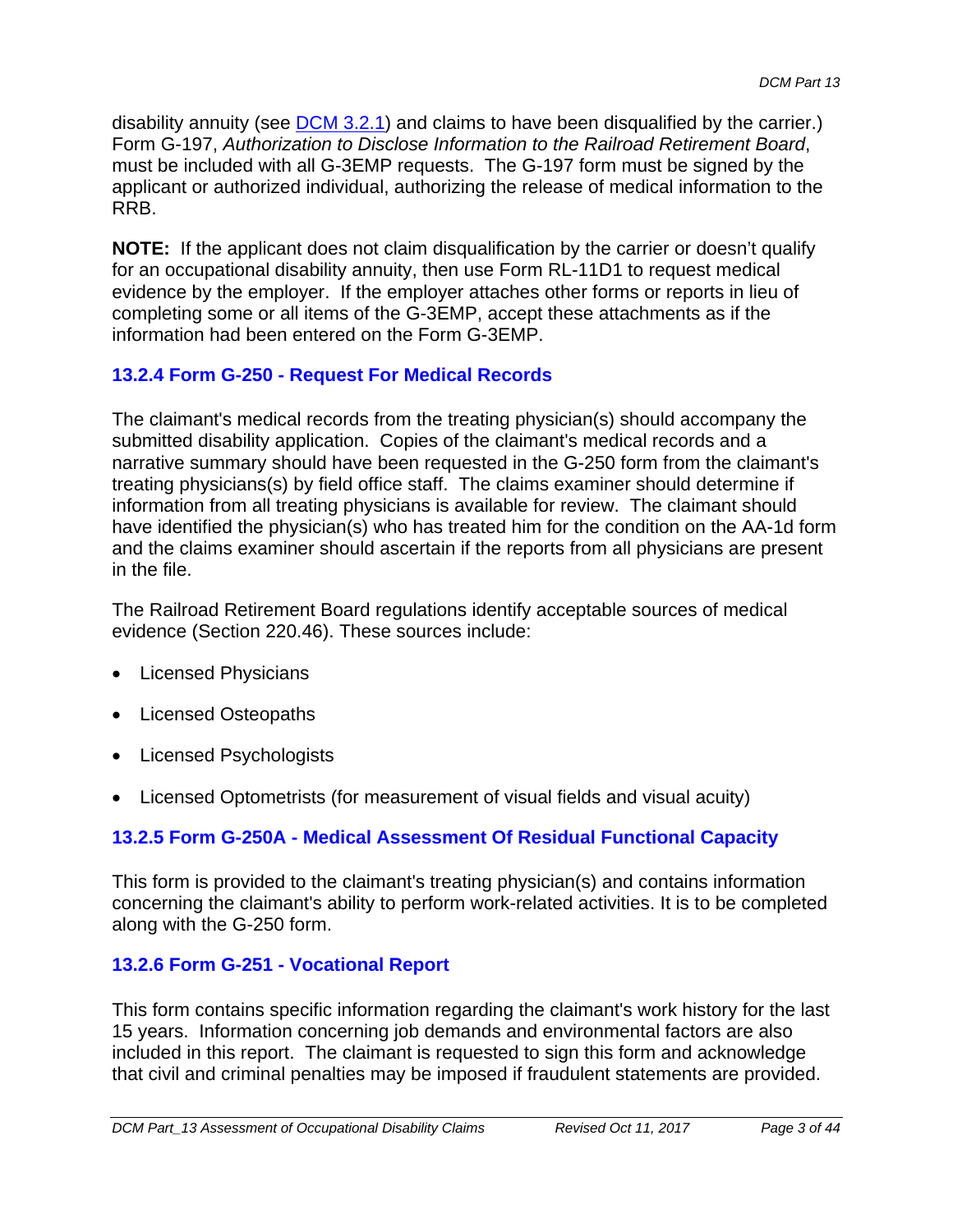## **13.2.7 Forms G-251A – Railroad Job Information**

This form request job information regarding the claimant's job demands. The Field Office will release a Form G-251A to the employer. The Field Office will enter the regular railroad job position or occupation, location and date last worked. The employer must return the completed form within 30 calendar days from the date the form is released.

## **13.3 Determination Of Whether The Individual Is In Compensated Railroad Service**

(See Figure 1 for Sect. 3-9)

The claims examiner must verify whether the claimant is currently in compensated railroad service. Persons who are in compensated railroad service are not eligible for benefits.

## **13.4 Determination Of Whether Mental Or Physical Impairment Is Expected To Last 12 Months Or Result In Death**

The claims examiner needs to evaluate whether the impairment(s) is expected to last 12 or more months or result in death. If the impairment is not expected to last 12 months or result in death, the claim is denied. The claims examiner should obtain additional medical evidence if the information in the file is insufficient to make this determination. If the impairment(s) is expected to last 12 or more months, a determination needs to be made as to whether the information contained in the medical record is sufficient to perform an initial disability rating as identified in Section 5 of this document.

Documents which need to be reviewed to determine if the impairment is expected to last 12 months or result in death include:

## **13.4.1 Form AA-1d - Application For Determination Of Employee Disability**

The nature of the claimant's medical condition is described in Section 3 of the AA-1d form along with information concerning the date that the claimant last worked. For persons who have chronic conditions that are not expected to improve and who are not working, it is reasonable for the claims examiner to assume for the purpose of a claim evaluation that the condition could be expected to last 12 months.

### **13.4.2 Form G-250 - Request For Medical Records**

The claimant's medical records from the treating physician(s) should accompany the submitted disability application. Copies of the claimant's medical records and a narrative summary should have been requested by the field office (Form G-250) from the claimant's treating physician(s). This information should be reviewed to determine if the claimant has a chronic medical condition that is not expected to improve.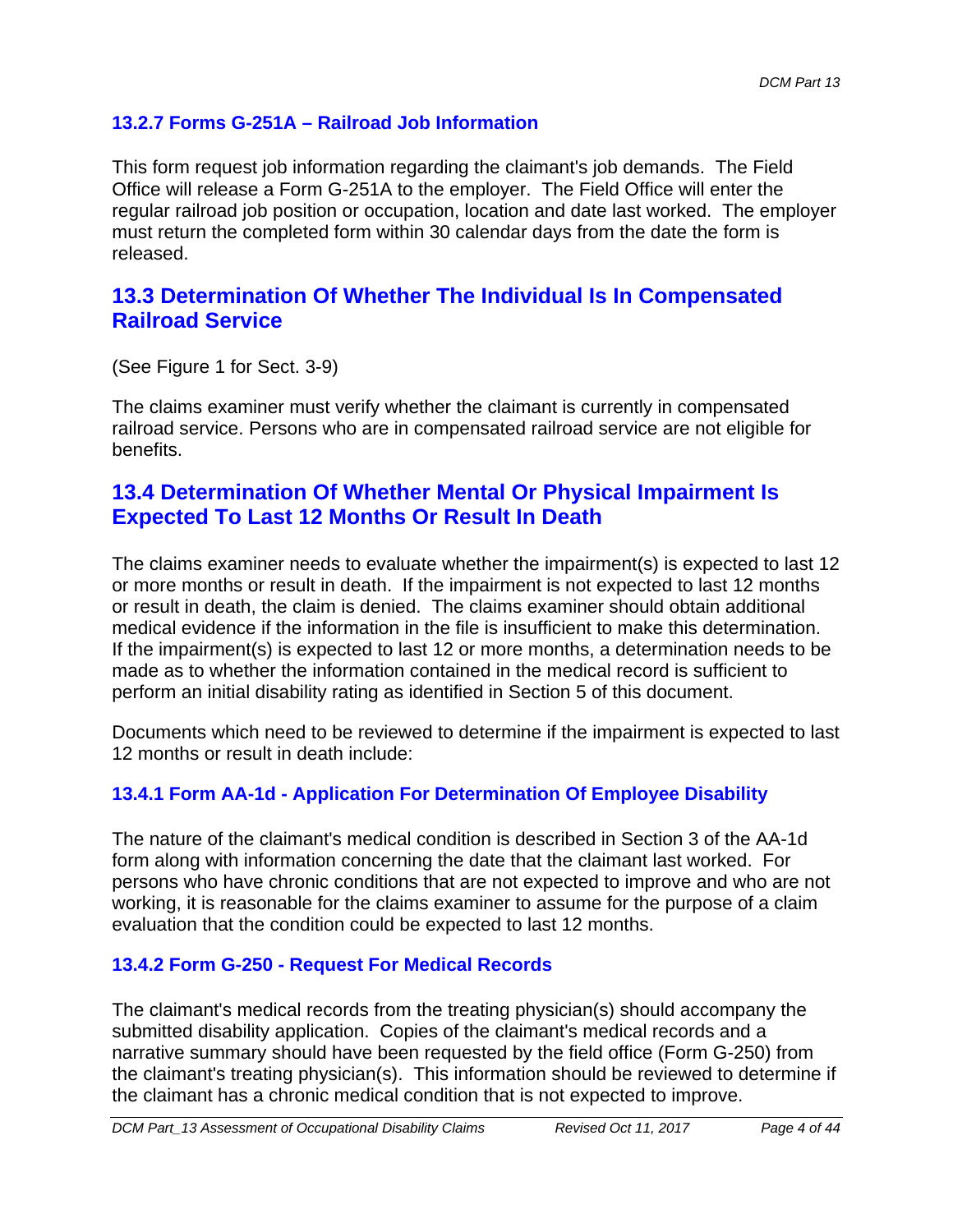## **13.4.3 Medical Evidence Of Record**

Medical evidence of record includes hospital records, imaging studies, consultative examinations and ancillary tests. These types of documents provide objective evidence to confirm and evaluate an impairment and need to be reviewed to determine if an impairment will last 12 months or result in death.

## **13.5 Determination Of Whether The Information In The Medical Records Is Sufficient For Reaching An Initial Disability Decision**

Information concerning the nature of the medical condition should be reviewed in conjunction with information concerning the date the claimant last worked as identified in Section 3 of the AA-1d form. Data concerning diagnosis, symptoms, objective findings, laboratory test results, X-ray and other imaging findings, treatment and prognosis should be in the medical record. Ideally, this information should be summarized in a narrative report. If a narrative report is not available, the claims examiner may have to review the individual medical records. Such information forms the medical basis for the preliminary adjudication of a disability claim. In addition, the Residual Functional Capacity Evaluation, as specified in Form G-250a, should have been completed by the physician and be available for review. If the claims examiner determines that the information is not sufficient to perform a disability adjudication, additional information should be requested from the claimant's physician(s) to continue the claims review process.

If the information in the medical records is considered to be sufficient to reach a disability determination, then an assessment needs to be made as to whether the claimant's condition meets or equals the RRB's Listing of Impairments (20 CFR Part 220).

# **13.6 Determination Of Whether The Condition Meets Or Equals The RRB Listing Of Impairments**

### **13.6.1 Overview Of The Listing Of Impairments**

The RRB's Listing of Impairments is a listing of conditions by the major body systems which are considered to generally prevent an individual from engaging in substantial gainful activity.

The information contained in the claimant's medical records must be reviewed concerning whether the employee's medical condition is considered to meet or equal the standards identified in the Listing of Impairments. The purpose of the Listing of Impairments is to identify those individuals who unquestionably have disabling impairments.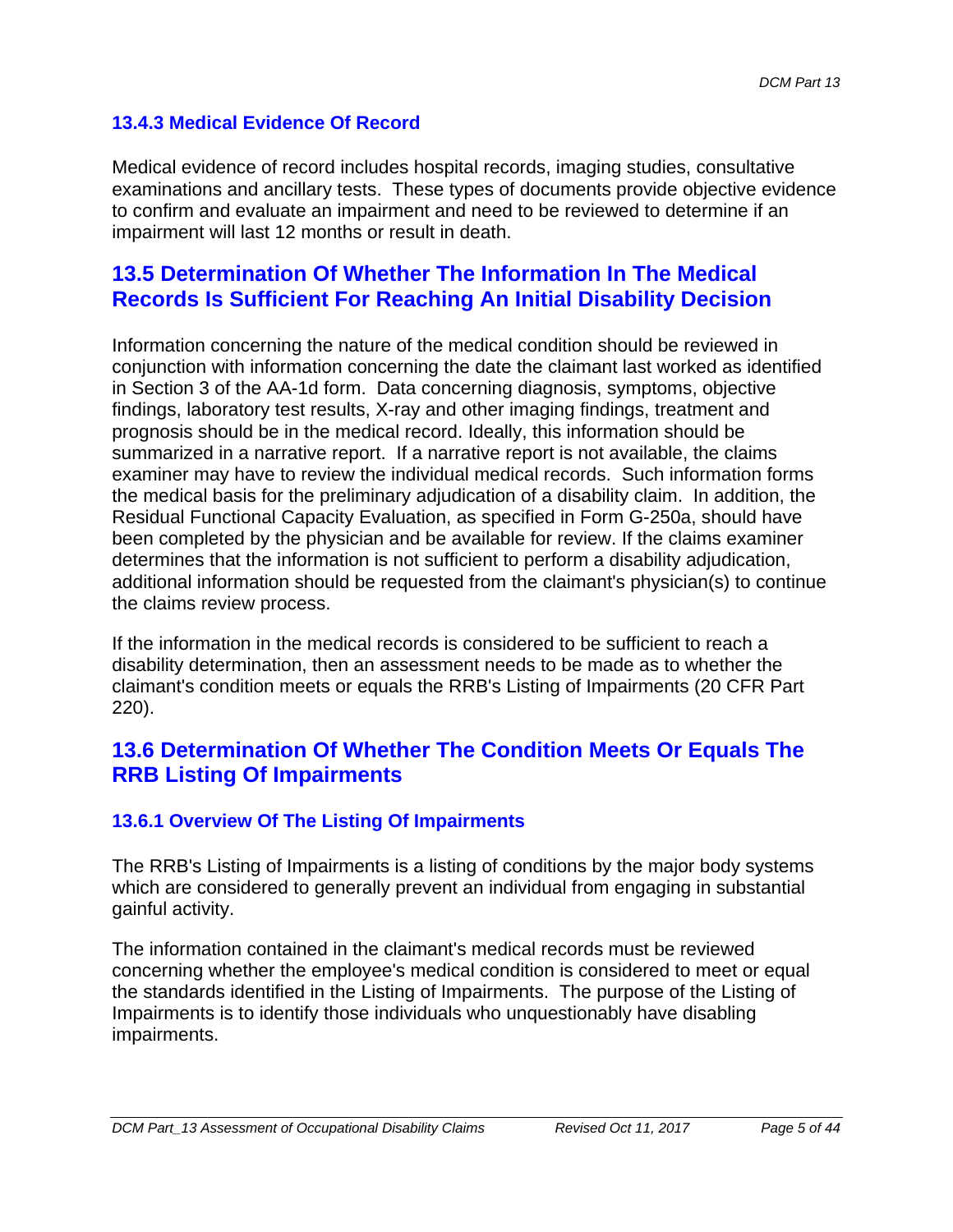### **13.6.2 Determination Of Whether The Condition "Meets" The Listing Of Impairments**

An impairment meets a listing only when it manifests the specific findings described in the medical criteria of that listed impairment. The determination that the condition meets the Listing of Impairments cannot be based on a diagnosis alone since other findings associated with the condition must also be present. These requirements can include confirmatory medical test findings to confirm the existence of the impairment and specific objective findings which indicate significant functional impairment.

EXAMPLE: The mere diagnosis of active rheumatoid arthritis is not considered sufficient to meet the Listing of Impairments. The following factors must also be present:

- A. History of persistent joint pain, swelling, and tenderness involving multiple major joints and with signs of joint inflammation (swelling and tenderness) and current physical examination despite prescribed therapy for at least 3 months, resulting in significant restriction of function of the affected joints, and clinical activity expected to last at least 12 months; and
- B. Corroboration of diagnosis at some point in time by either:
	- Positive serologic test for rheumatoid factor; or
	- Antinuclear antibodies; or
	- Elevated sedimentation rate; or
	- Characteristic histologic changes in biopsy of synovial membrane or subcutaneous nodule (obtained independent of Social Security disability evaluation).

### **13.6.3 Determination Of Whether The Condition "Equals" The Listing Of Impairments**

To determine if an impairment or combination of impairments equals the Listing of Impairments, a comparison must be made of the medical findings (the set of symptoms, signs and laboratory findings) in the claimant's medical record and the medical findings specified for the listed impairment most like the claimant's impairment(s). The claimant's impairment(s) can be considered equal to the listing only if the medical findings are at least equivalent in severity and duration to those specified in the listing. A decision of equivalence can never be made based solely on symptoms.

Equivalence is established under the following three circumstances:

A. An unlisted impairment where signs, symptoms and laboratory findings describe severity equal to the most closely related listed impairment; or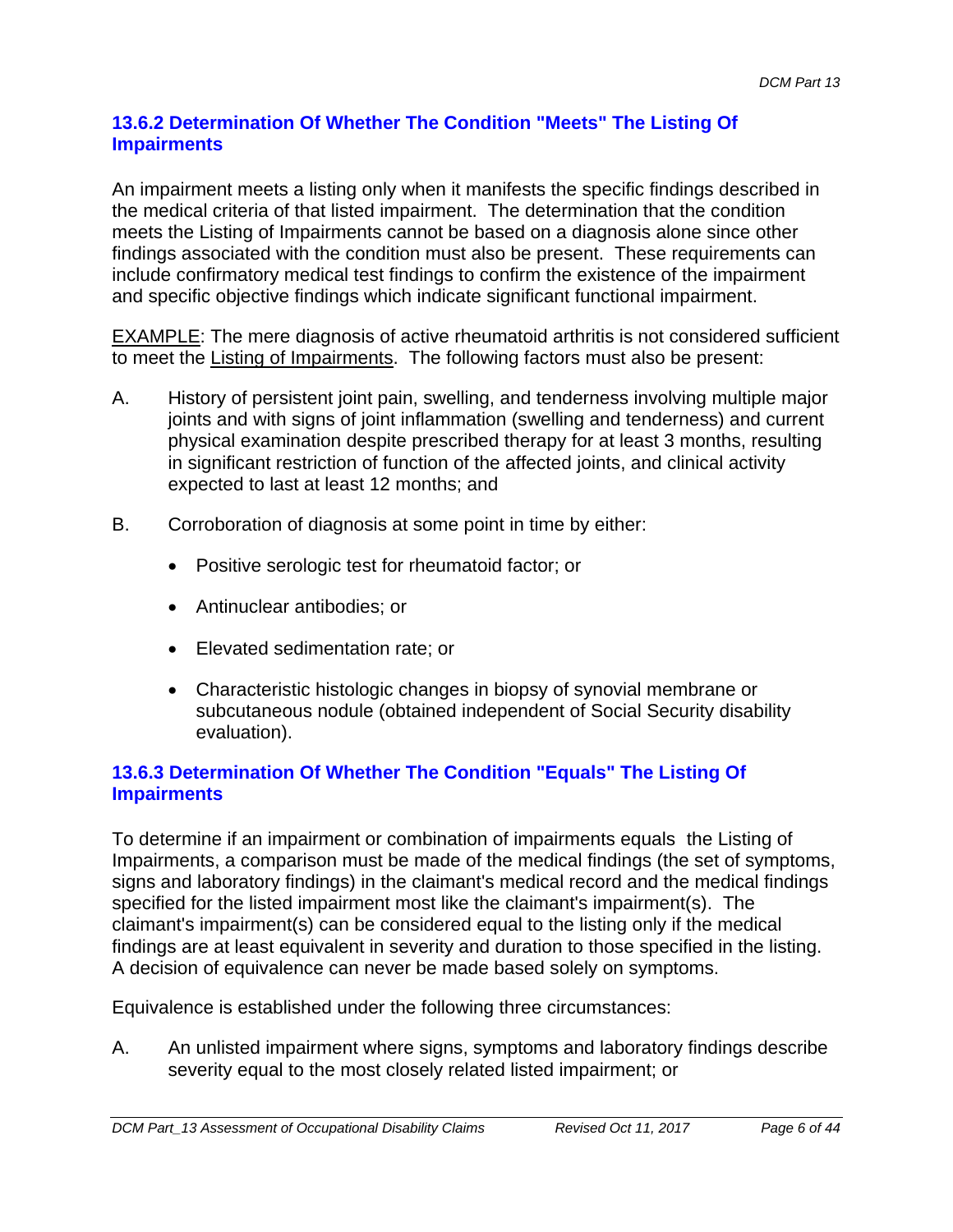- B. Listed impairment where the signs, symptoms and laboratory findings are not identical to those specified for that impairment, but reflect equivalent severity; or
- C. Combined impairments where the signs, symptoms and laboratory findings reflect severity equal to the listed impairment most like the claimant's most severe impairment.

If a claims examiner believes that a listing is equaled, the case may be sent to the consulting physician for review.

## **13.6.4 Medical Condition Does Not "Meet" Or "Equal" The Listing Of Impairments**

If the condition does not meet or equal the criteria identified in the Listing of Impairments, then the condition should be assessed in accordance with the criteria identified in Section 7.0.

# **13.7 Determination Of Whether The Employee Has Been Medically Disqualified From Regular Railroad Occupation By Railroad Employer**

Information from the employer concerning the claimant's ability to perform the duties of the regular railroad occupation should be reviewed. Information concerning this matter should be present in Form G-3-EMP, which is generally completed by the railroad medical officer or other railroad representative in cases where the applicant claims to have been disqualified by the carrier. Form G-3-EMP provides information concerning the claimant's ability to perform his or her regular railroad occupation for medically documented reasons and has evidence that supports the conclusion that the applicant is unable to perform his or her occupation. If the employee is not allowed by his railroad employer to continue working in his or her regular railroad occupation, the claims examiner will consider the claimant disabled unless, based on the evidence in the Form G-3-EMP and elsewhere in the file, the claims examiner determines that no reasonable person could conclude that the employee can no longer perform his or her regular railroad occupation for medical reasons.

scheduling medical examinations. In cases where a disqualification notice is received, it is not necessary to have medical evidence in file which details the severity of the disability. Rather, it is sufficient to make a rating with medical evidence in file that confirms the impairment. In these types of cases do not delay an occupational disability rating by developing medical evidence or

EXAMPLE 1: A clerk has been disqualified by the railroad due to a history of degenerative arthritis. Medical evidence submitted consists of treating physician notes and chiropractic records. The records submitted did not include X-ray reports. The claimant also states on AA-1d that he/she takes medication for arthritis. The medical evidence submitted supports the claimed impairment for which the claimant was disqualified. There was no medical evidence submitted that contradicts or disputes the disqualification, therefore, the claimant can be rated occupationally disabled without further development.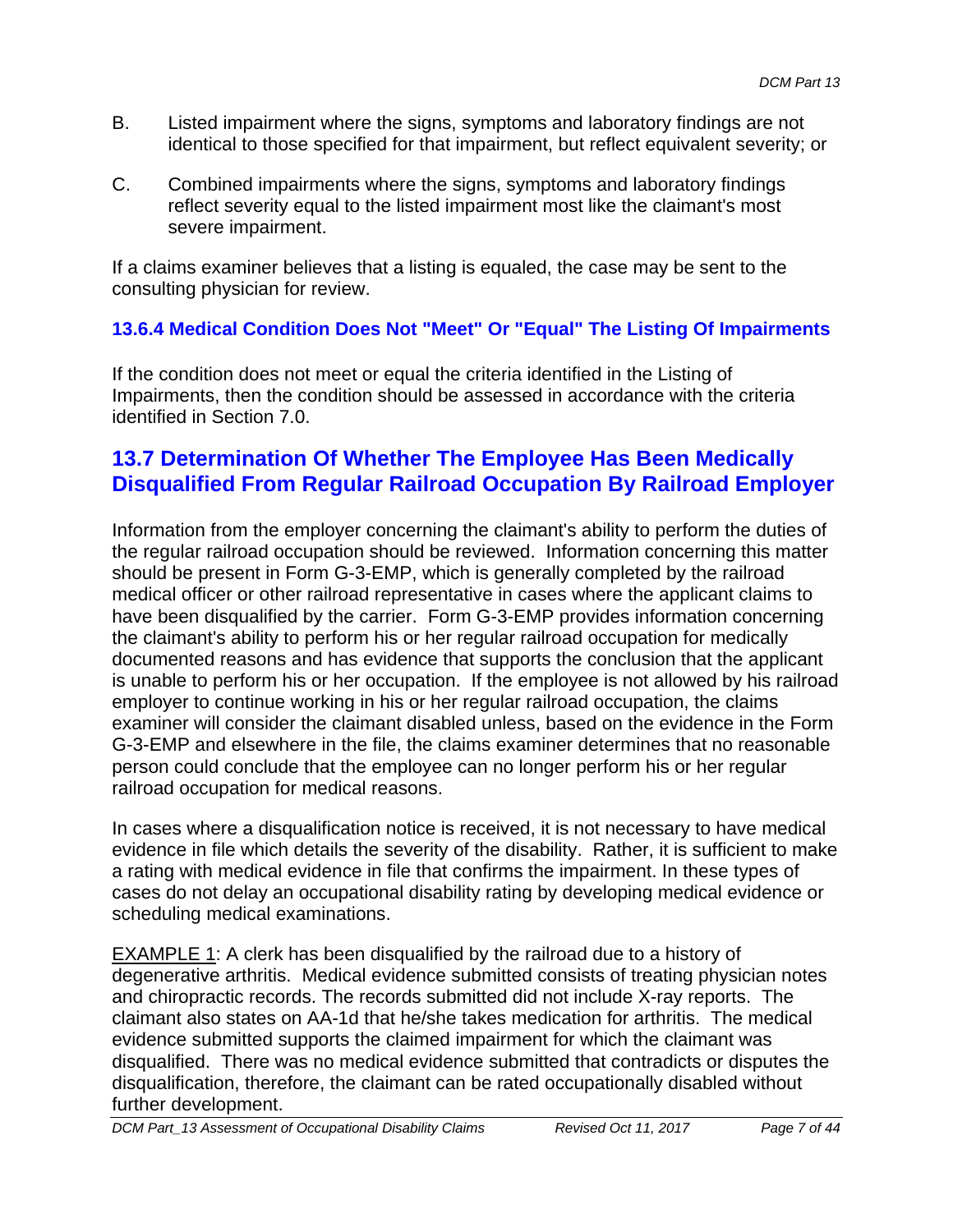# **13.8 Determination To Ascertain If The Condition And Job Title Are Covered In The Occupational Disability Tables (A Tables)**

Information in all of the medical records, the AA-1, and Form G-251, Vocational Report should be reviewed by the claims examiner to ascertain whether the claimant's condition and job title are included in the Tables. If the information indicates that the condition and the job title for the claimant's regular railroad occupation are included in the Tables, the claims examiner should evaluate the evidence in accordance with the procedures identified in Section 9.

If either the condition or the job title is not included in the Tables, then the claimant's condition should be evaluated in accordance with the criteria identified in Section 10, Independent Case Evaluations.

## **13.9 Claims Evaluation For Conditions And Job Titles Covered In The Tables**

## **13.9.1 Establish The Medical Diagnosis**

Confirmatory tests can include information from medical records that document the presence of a condition, a surgical procedure, or the result of a specific diagnostic test. In some instances, confirmatory tests may also provide information on the claimant's functional capacity and are also listed as disability tests. Confirmatory test information is present in the initial section regarding each body part covered in the Tables. Appendix A contains information further detailing specific test criteria for the confirmatory test results or findings in the Tables.

If the information is incomplete, then further information should be obtained concerning the claimant's medical condition from other sources including consultative exam and/or functional evaluation tests. If some of the information is not in accordance with the rest of the medical information, it should be evaluated in accordance with the criteria identified in Section 10.

There are two types of confirmatory tests: highly recommended and recommended. These tests are discussed below.

### **13.9.1.1 Highly Recommended Tests**

The designation of a confirmatory test as being highly recommended means that the test is almost always performed to establish a diagnosis. For many conditions, only one highly recommended test finding is suggested to establish a diagnosis. There may be times when that test is not available or is negative, but other detailed testing confirms the diagnosis.

EXAMPLE A: For the condition of pulmonary hypertension, only one confirmatory test is considered to be highly recommended: the electrocardiogram. This condition is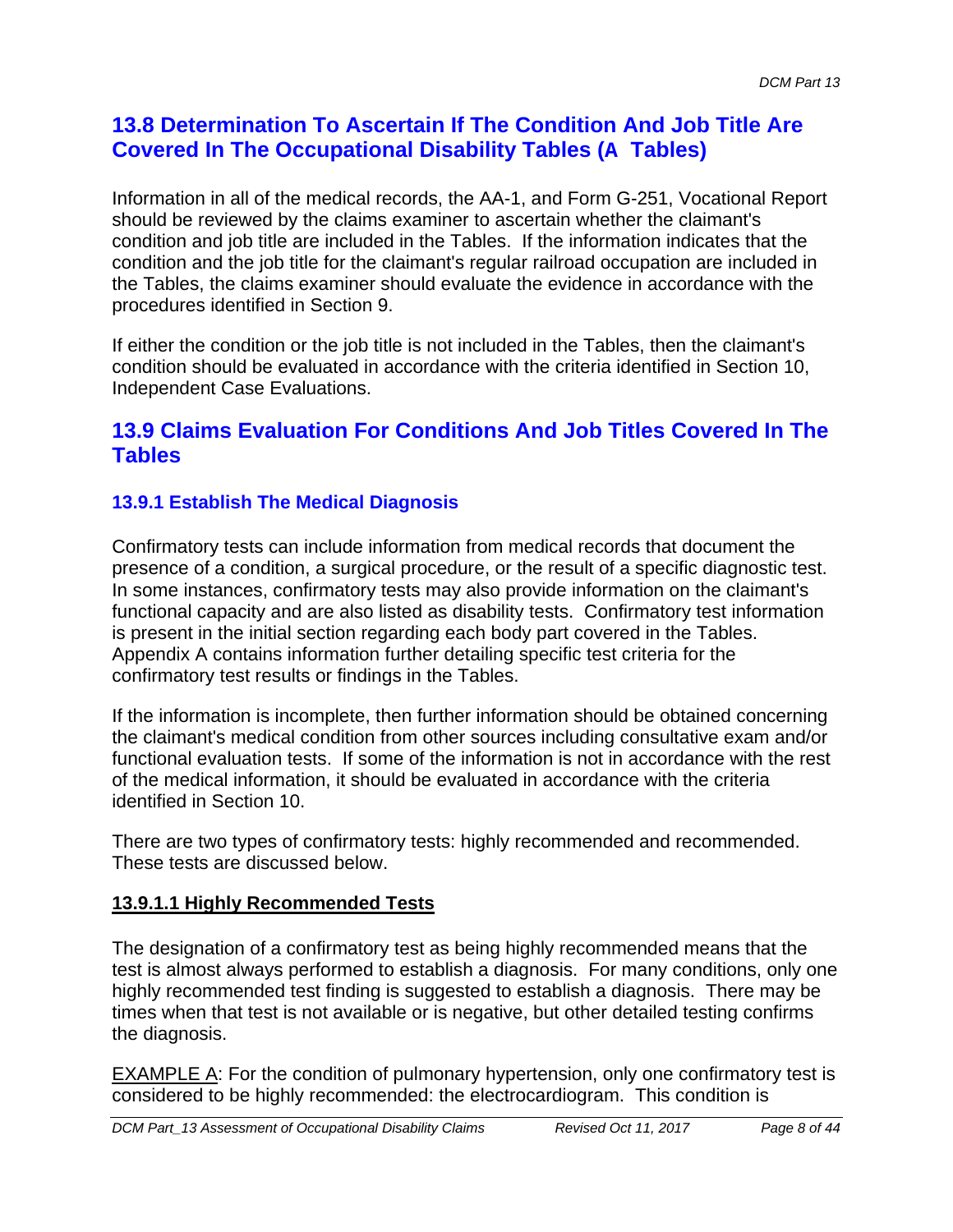identified in the Tables as highly recommending an electrocardiogram with definite right ventricular hypertrophy to confirm the diagnosis.

An electrocardiogram with evidence of right ventricular hypertrophy will confirm the diagnosis. However, it is reasonable to consider that a Swan-Ganz catheter may be inserted into the pulmonary artery to directly measure the pressure. This would also establish the diagnosis.

There may be some conditions for which several highly recommended tests are suggested to establish a diagnosis. In these circumstances, all highly recommended tests are suggested together to establish the diagnosis.

EXAMPLE B: Three highly recommended criteria are identified for the diagnosis of chronic back pain, not otherwise specified. These criteria include:

- A history of back pain under medical treatment for at least one year, and
- A history of back pain unresponsive to therapy for at least one year, and
- A history of back pain with functional limitations for at least one year.

Sometimes the claimant may have undergone detailed testing which may provide more comprehensive information than one of the A highly recommended tests listed in the Tables, making the simpler test unnecessary. To illustrate, in Example A above, if the medical records contained direct measurement of elevated pulmonary artery pressure, an electrocardiogram would not be necessary to confirm the diagnosis. In cases where the highly recommended test is absent, there must be a logical, rational basis, based on the medical record, for accepting the diagnosis. The case summary rationale must support this decision.

### **13.9.1.2 Recommended Tests**

The designation of a confirmatory test as recommended means that the test may not be performed, or be positive, to establish the diagnosis. However, a positive test provides significant support for confirming the diagnosis. If there are no highly recommended test(s) for the condition, at least one of the recommended tests should be positive.

There are two categories of recommended tests which are described below.

A. Imaging Studies

These studies can include MRI, CAT scan, myelogram, or plain film X-rays. For conditions where several of these imaging studies are identified as recommended tests, at least one of the test results should be positive and meet the confirmatory test criteria. For some conditions, such as degenerative disc condition, there are several equivalent imaging methods that can be used to establish a diagnosis.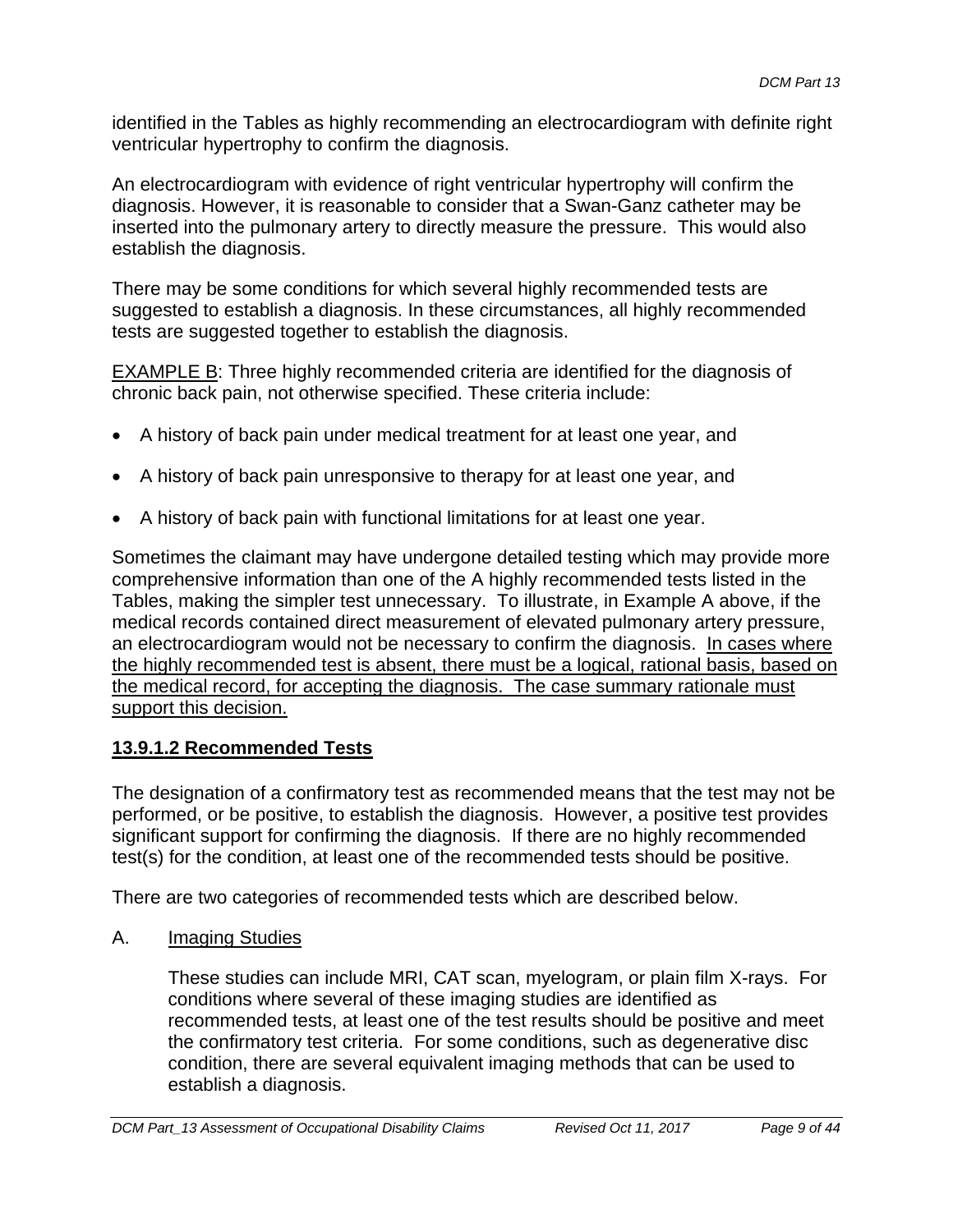### B. Other Tests

This category of tests refers to non-imaging studies. For some conditions, there is no single confirmatory test which can be used to establish a diagnosis since all available medical tests may have significant false negative or false positive rates. For example, electro-diagnostic tests, including electromyography and nerve conduction studies, are frequently abnormal in a person with a radiculopathy. However, some individuals with a radiculopathy can have normal electrodiagnostic test results.

If there is no highly recommended confirmatory test requirement and the confirmatory tests only include non-imaging procedures, at least one of these tests should be positive. The greater the number of tests that are positive, the greater the confidence that the correct diagnosis has been established.

EXAMPLE: The diagnostic confirmatory tests for ventricular ectopy, a cardiac arrhythmia, include the following recommended tests:

- Medical record review, i.e., a review of the claimant's medical records, or
- Holter monitoring, or
- Provocative testing producing a definite arrhythmia.

In this situation, only one of the recommended confirmatory tests should to be positive to reach a diagnosis. However, the more tests that are positive, the stronger the support for the diagnosis.

If a diagnosis cannot be confirmed and all medical information is obtained, the claim is denied.

In most circumstances, the claims examiner should not request that a confirmatory test be performed to establish the diagnosis at the expense of the RRB through a consultative examination (CE). In some situations where a CE is being planned and a simple test may be performed to establish a diagnosis, the claims examiner has the discretion to request a confirmatory test.

In no circumstance should the claims examiner recommend that invasive testing be performed to confirm the diagnosis. Several of the confirmatory tests which are described in the Tables are invasive and it is not the intention of the Tables to suggest that invasive tests be performed. The inclusion of invasive tests in the Tables confirmatory test section is intended to help the claims examiner evaluate the significance of findings which may be part of the submitted medical record.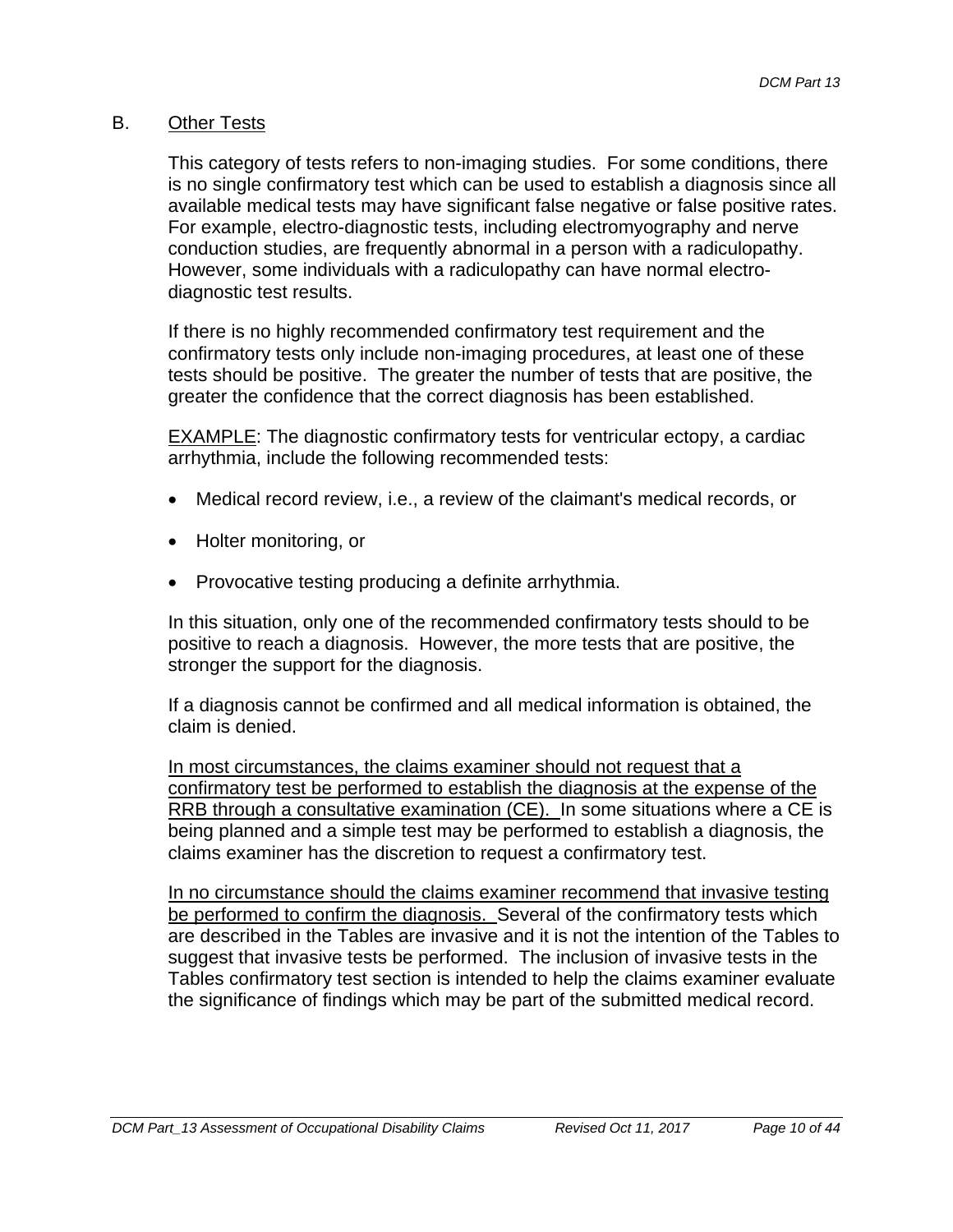### **13.9.1.3 Disability Determination**

To reach a disability determination, disability test results need to be reviewed by the claims examiner. Disability tests measure the functional impact or impairment that a condition has on a person. The results of the test can classify a person as Disabled (D) or needing an Individual Case Evaluation (ICE). These terms are defined below:

- A. "D" If the claimant has a "D" result, this signifies that the claimant is disabled. Only one D disability test finding is required to reach a determination of disability.
- B. "ICE" If the claimant does not have any D results, the claim must be evaluated using the process described in Section 10.

# **13.10 Independent Case Evaluations (ICE)**

Independent Case Evaluation (ICE) is used for claims in which job titles and/or medical conditions are not covered by the Tables. The second situation in which cases are subject to ICE are claims where the job and medical condition are met, but there is no matching disability test. The third situation in which cases are subjected to ICE are claims which have not received a "D" rating because medical variations make it necessary to look at specific job information and/or specific medical information to make a determination. The fourth situation in which claims are reviewed using ICE are situations in which the job titles and the medical conditions may be covered, but the information is not consistent or cannot be simply clarified. In this review, information in the Table regarding diagnosis and confirmation tests, as well as the tests judged to determine disability, may be a guide for the claims examiner in the decision process.

Independent Case Evaluation is a three step process:

The first step, medical information is reviewed to establish diagnosis and to establish an understanding of the condition by the claims examiner. Particular attention should be paid to the functional limitations of the condition. The impairments from the medical conditions relevant to claimant's regular occupation are determined.

The second step, the job information is evaluated to determine the job demands.

The third step, the medical information regarding relevant impairment is compared to the job demands.

### **13.10.1 Assessment Of Medical Information**

#### **13.10.1.1 Confirming The Diagnosis**

The diagnosis will provide the claims examiner with the functional limitations that may be expected on a particular claim. The diagnosis is important for this reason to assess the other medical information. In some cases, the diagnosis is established through the initial review of the Tables.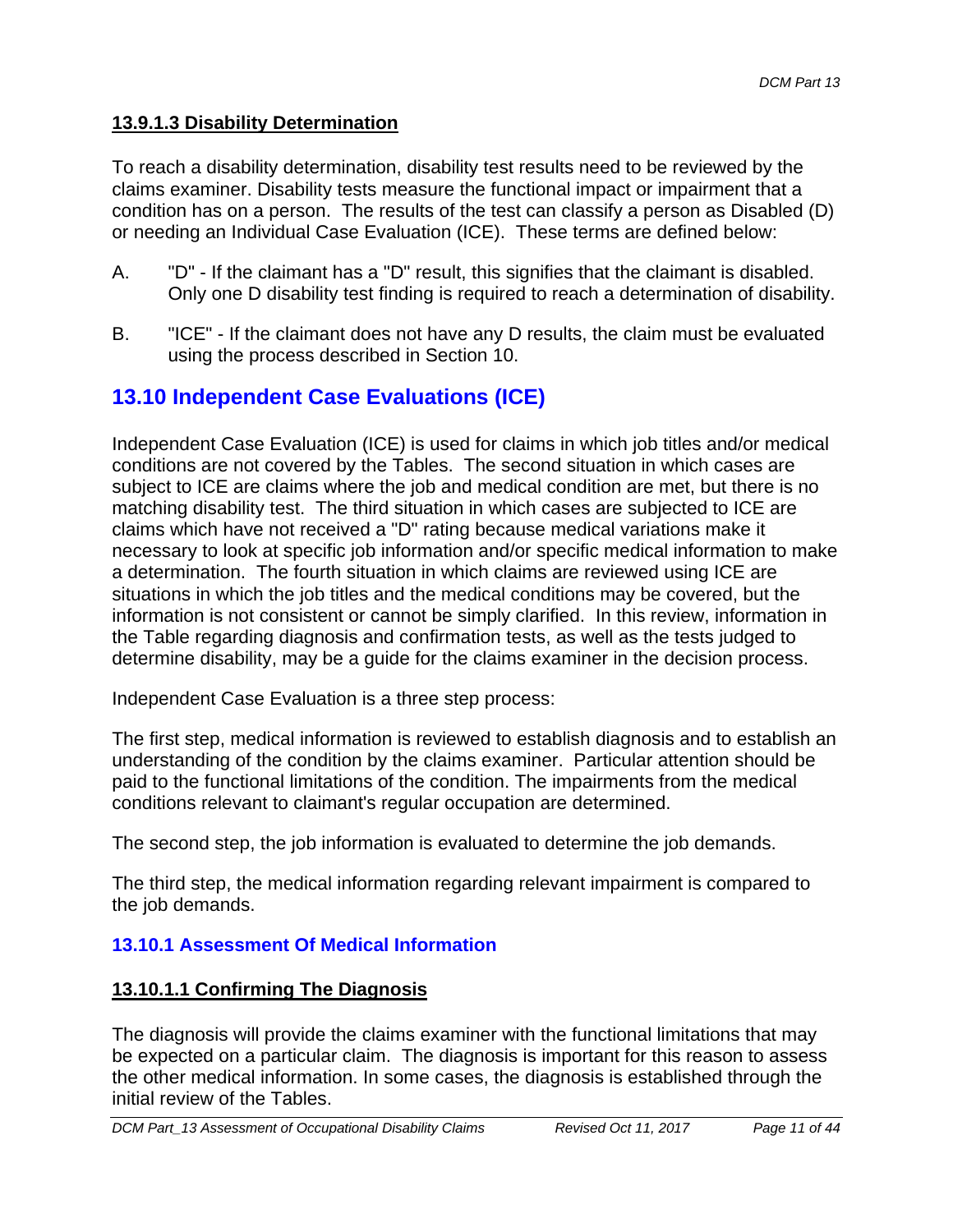### **13.10.1.2 Assess Concordance Of Medical Findings In Entire Medical Record**

The information in the medical record should be reviewed to determine whether the opinions among physicians regarding medical condition findings are consistent, including the claimant's history, physical examination findings, laboratory or other test results, and other information in the claimant's file. The claims examiner should review the AA-1d to ascertain if all relevant treating physician(s) medical records are available. If physicians have had a role in providing treatment or assessing the claimant's condition and these records are not available for review, the disability examiner may use the most expeditious means available to obtain that medical evidence, if necessary. Once all relevant information has been secured, it should be reviewed and integrated into the disability determination process to decide if there is consistency of response among treating physicians. However, if the information available from one or more physicians contains clear and convincing evidence, especially if there is objective supporting information, the claims examiner may proceed without obtaining all records from all treating physicians.

### **13.10.1.3 Significant Difference In Medical Findings**

If the medical records reveal that there are marked differences in the treating physicians' findings, then a CE and/or functional test should be obtained.

EXAMPLE: A brakeman's medical records reveal conflicting evidence concerning the character and functional impact of an underlying low back condition. The claimant reported to his orthopedist a history of prolonged back pain of five years duration with severe symptoms for three years. The claimant reported in his history that his low back problems had kept him from participating in sports which he had participated in prior to the onset of his severe back problems three years ago. An MRI revealed degenerative disc changes.

The claims examiner reviews the claimant's entire medical record which includes medical treatment that he received from an osteopathic physician for the past three years just before he sought consultation with the orthopedic consultant. These medical records reveal a contradictory history from that provided to the orthopedist. The medical records reveal that the claimant had received medical therapy for a neck and later a low back strain following water-skiing and basketball injuries in the past two years. The claimant's stated medical history as provided to the orthopedist is not consistent with the history in his medical records with respect to the impact that the pain has had on his lifestyle.

Since the RFC from the orthopedist could reasonably be expected to be based upon the claimant's medical history (rather than objective medical evidence), the quality of the RFC is jeopardized. In this type of situation, the claims examiner should request a consultative examination to resolve this matter and/or functional testing.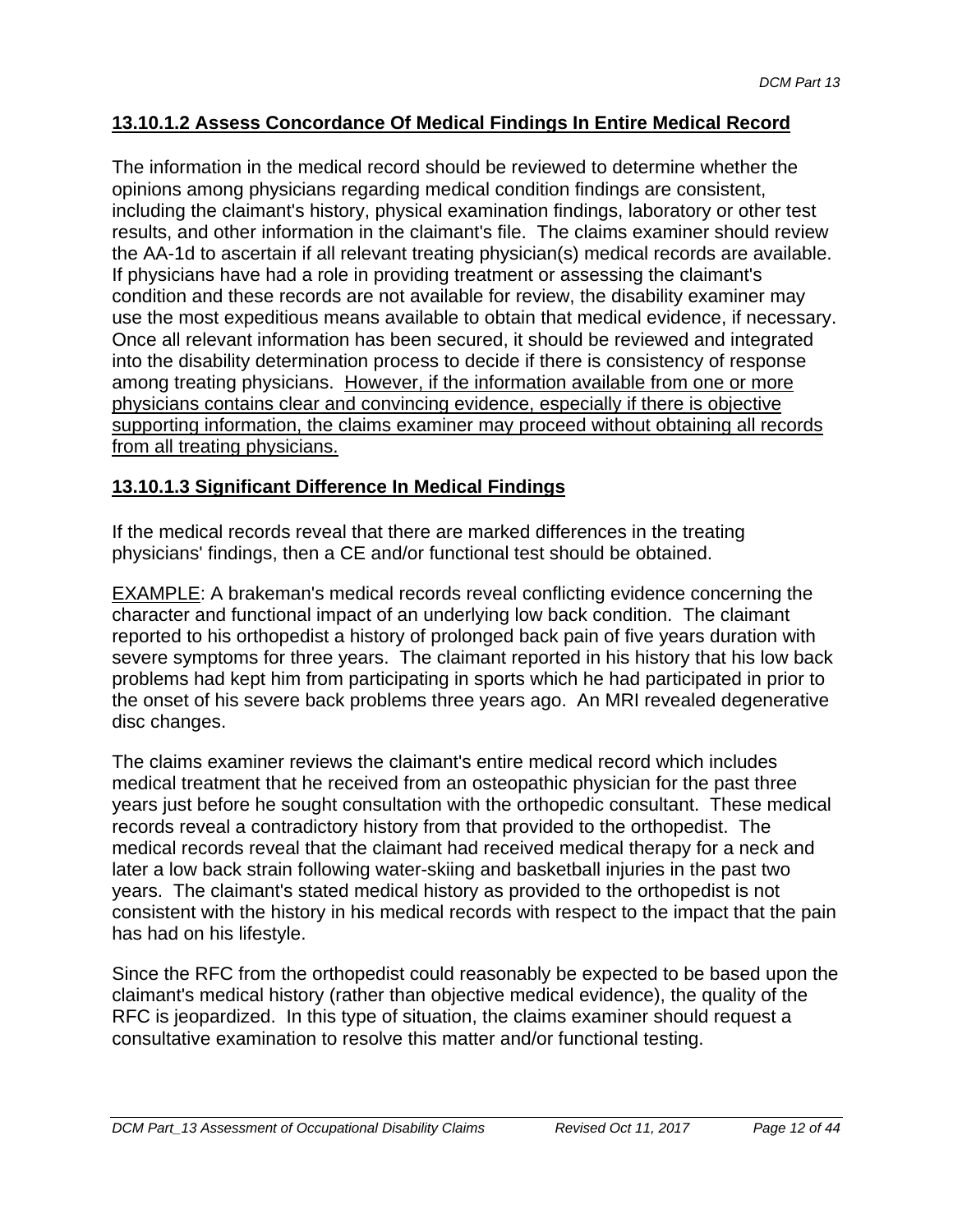### **13.10.1.4 Significant Differences In Opinion Of RFC Among Treating Physicians And An Approach To RFC Quality Assessment**

The RFC is a medical assessment and is based upon a review of the available medical evidence; it represents the judgment of the physician. The RFC should be based upon clear and convincing medical evidence demonstrating an impairment. In such circumstances where clear and convincing medical evidence is not present, a CE with authorization to perform functional capacity tests may be required.

EXAMPLE: A carman has a history of obstructive lung disease and has complaints of shortness of breath with exertion. The treating physician recommends no exertional activity. If the RFC is based primarily on symptoms of shortness of breath without consideration of the actual measurements of lung function or exercise performance, the finding is invalid. Shortness of breath can be caused by many factors including anxiety, psychological, and other factors. Lung function tests, such as Forced Expiratory Volume in one-second, are best predictors of exercise ability and should be used to establish performance limitations.

The following criteria should be assessed in determining the quality of an RFC:

A. Is the RFC largely based upon symptoms rather than objective evidence?

If the RFC is not supported by objective evidence of a condition that will result in impairment, then the treating physician's RFC should not be considered as being sufficient. The claims examiner should request additional information or records, a CE, or functional testing where appropriate.

**EXAMPLE:** The claimant, an engineer, reports a history of chronic low back pain. The physician's RFC opined that the claimant not lift over 35 pounds, bend, or stoop. No medical report is available, but a review of the medical records reveals that although the claimant sought medical attention on several occasions for low back pain, no specific abnormal physical findings have been documented. A plain film X-ray revealed that the claimant had some minor degenerative changes of the spine, but the radiologist reported these were normal for the claimant's age. No other definitive tests have been performed. The nature and extent of pain is not clearly documented in the medical records.

In this case, the RFC is largely based upon subjective symptoms. The claims examiner can request that a consultative examination and/or functional test be performed.

EXAMPLE: A general laborer works on maintenance of way for the past 10 years. His work includes repetitive lifting of tie plates and spikes not removed by the automated spike puller. This job requires the claimant to stand most of the day, walk on uneven surface, lift and carry objects weighing up to 20 pounds. He presents with a 5 year history of low back pain that is worsening. He reports prolonged standing and lifting of objects over 20 pounds is painful. Attempts at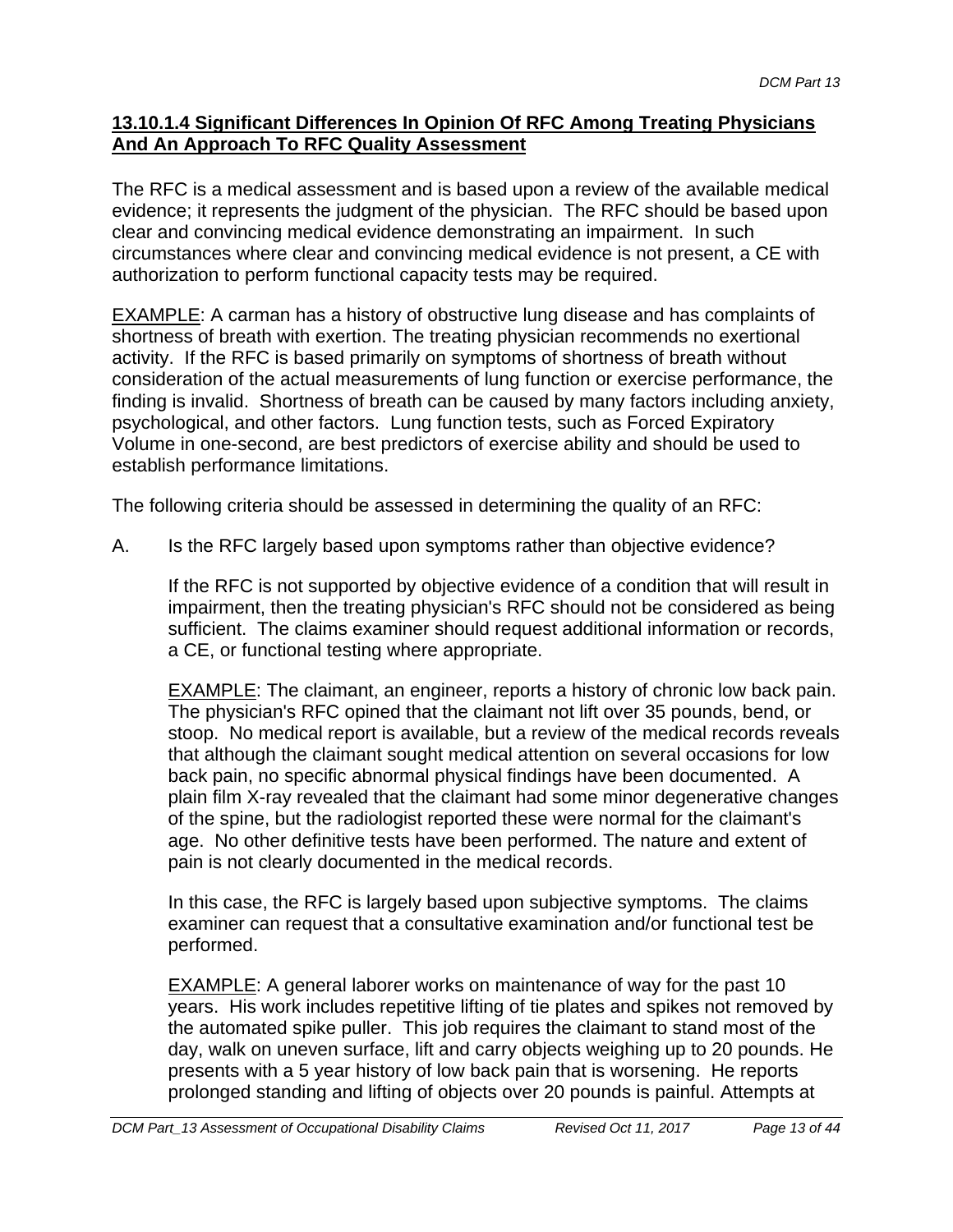therapy have been unsuccessful. A report from his treating physician identifies that he has radicular pain in the L5 - S1 nerve distribution. An EMG reveals evidence of polyphasic wave activity in muscle innervated by L5 nerve. An MRI reveals diffuse degenerative disc changes more pronounced at L5-S1, but without definitive nerve impingement. A straight leg raise test is positive (both supine and sitting positions).

A review of the medical records reveals that physical therapists, his primary physician, and orthopedist specialist all have reported similar complaints, consistent physical findings, and recommended that he avoid heavy work including frequent standing, repetitive lifting, bending and twisting. The recommended limitations include no lifting over 40 pounds, no repetitive lifting over 10 pounds, and no prolonged standing or walking.

In this case, there is clear and convincing evidence that the RFC provided by the treating physician(s) is based upon valid medical evidence. The claimant's symptoms are consistent with the clinical findings including physical examination findings, imaging studies, and diagnostic tests. This medical history and the examination findings have been consistently reported by all of his medical care providers.

B. Is the RFC based upon objective tests that have poor reliability or validity and are, therefore, poor predictors of functional capacity?

If the objective tests have limited reliability and/or validity, then the claimant should be referred for a CE and/or functional tests to ascertain his or her functional capacity.

EXAMPLE: A dispatcher with a degenerative lumbar disc disorder has a treating physician's RFC which opines that the claimant cannot lift any objects over 10 pounds and is restricted from any activity involving repetitive bending or stooping. A review of medical records reveals that the dispatcher describes experiencing chronic low back pain for over one year that is aggravated by movement including lifting and bending. Physical examination is reported to reveal the presence of paravertebral muscle spasm and a diminished range of lumbar motion to 50% of what would be expected (method of measurement and reproducibility are not identified). Lumbar sacral X-rays reveal the presence of degenerative disc changes throughout the lumbar spine, but more pronounced in the L4-5 and L5-S1 regions. An MRI reveals the presence of a significant disc bulge at these same levels but there is no report of any spinal stenosis or disc herniation.

In the Form G-250a the physician identifies several factors that support this RFC conclusion. These factors include the presence of degenerative disc changes in lumbar vertebrae seen with lumbar sacral spine X-ray, a disc bulge on an MRI, and the presence of back spasm and marked limited range of lumbar motion to <50% of the expected range.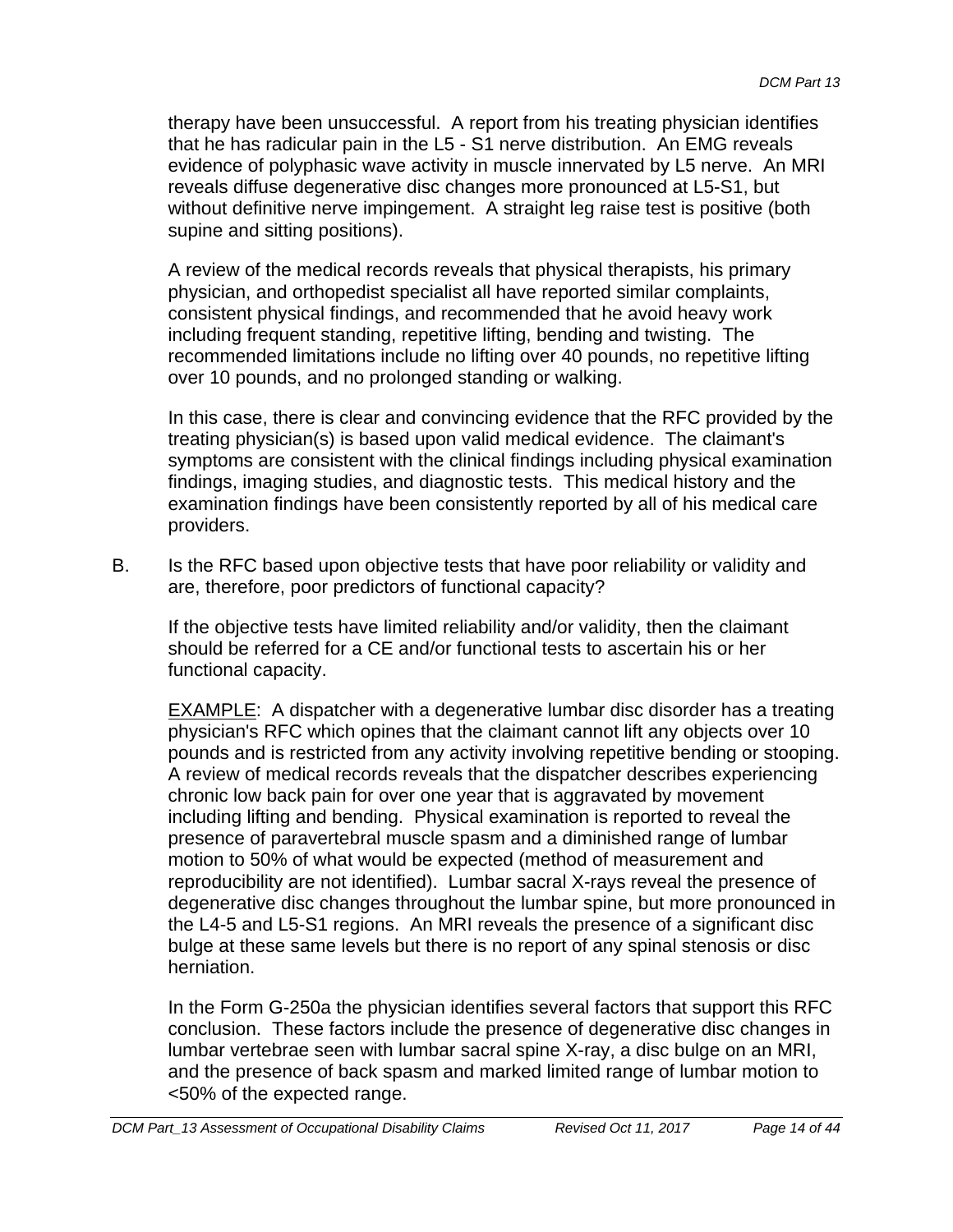This RFC is based upon medical evidence. However, as with many cases of chronic back pain, the evidence is of limited usefulness; see Table 1 for an example of significant findings related to the low back. Therefore, no one finding tells us that this man's back pain is significant and disabling. Together, they do support a physical basis for back pain, but are not diagnostic.

 not clear and convincing, functional testing can be ordered. (see Section 11) The examiner can look for indications in the medical records that this dispatcher has had maximal therapy, including work conditioning and strengthening in physical therapy. The examiner should look for consistency of findings across different providers, and evidence of attempts to return to work. If that evidence is

## **13.10.1.5 Request For Consultations**

Depending upon the amount of information in the file, the claims examiner may request that the claimant undergo functional tests in addition to, or in lieu of, other CEs. In such cases, if functional tests alone are recommended, the claims examiner should contact the claimant's treating physician(s) to ascertain whether there is any contraindication or physical limitations to obtaining a functional test. If a CE is going to be performed, the CE can provide authorization to conduct the testing.

The protocols for functional capacity tests are described in Appendix C. The results of the examination and/or test(s) can be used to ascertain whether the claimant has an impairment that precludes the performance of the claimant's job functions. Additional review by a consulting physician may be required to resolve significant discrepancies between the treating physician's RFC opinion and that of the functional tests.

### **13.10.1.6 RFC Limitations Are Not Consistent With Functional Capacity Tests**

Some claimants may have already undergone functional capacity tests, such as isometric strength tests, an FCE, or other tests. These results should be reviewed. If the treating physician concluded that the claimant's functional capacity is substantially below those that have been measured in functional tests, then the claimant should be referred for a CE evaluation and/or functional tests to ascertain the basis for this discrepancy. Alternatively, the treating physician may be requested to provide a rationale for the basis of his or her conclusions after reviewing the results of the functional testing.

## **13.10.1.7 Weight Of Evidence Determination**

If there is a concordance of medical information, the medical information should be assessed using a weight of evidence approach. The weight of the medical evidence is assessed to determine if there is clear and convincing objective evidence that the claimant has a significant medical condition and that this condition prevents him or her from performing his regular job. Under this approach, the claims examiner would find a claimant to be occupationally disabled if the medical evidence, once weighed, demonstrates that it is more reasonable to conclude that the claimant is unable to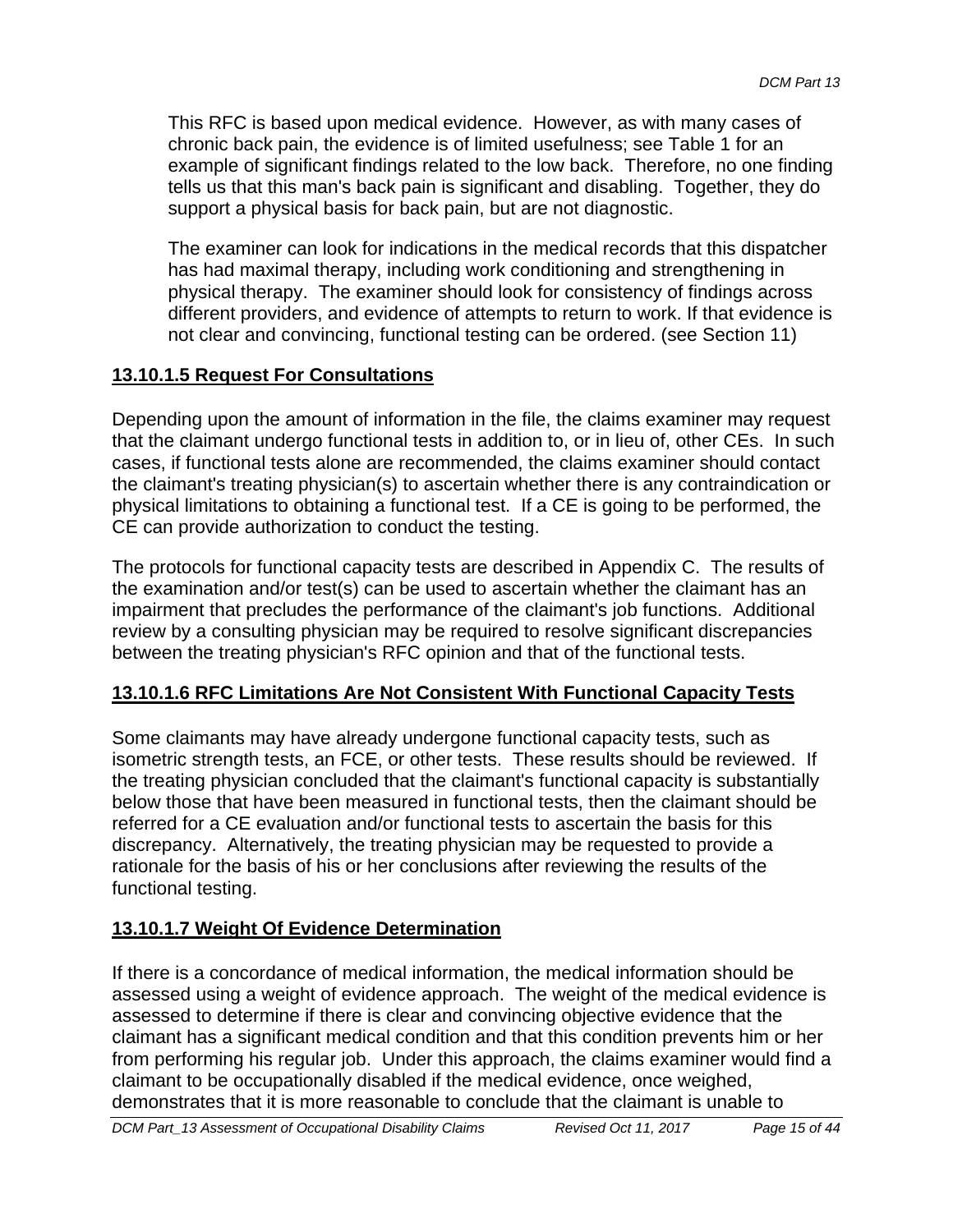perform his or her occupation than to reach a contrary conclusion. The types of findings which support a determination that a condition has a significant functional impact are identified in Figure 4. Alternatively, factors which support a lesser impact are also identified in Figure 4.

Information from the medical history should also be reviewed to ascertain whether the claimant's medical condition has been associated with any episodes of pain or other symptoms which have resulted in an inability to perform the critical tasks of his occupation. The significance of the pain episodes is strengthened in general if they are associated with objective findings. Medical records can provide an overall indication of the claimant's condition over time and may significantly reflect his or her ability to perform a task over a given time frame. Information pertaining to any continued job activity should be closely examined.

The medical records should be reviewed to ascertain whether the claimant has been provided appropriate medical treatment and therapy for the condition(s) and whether the response to therapy has been (un)successful; this provides additional support to the physician's opinion that the claimant' s medical condition is permanent. The records should be examined to ascertain whether there is evidence of poor compliance with medical treatment, including failure to keep appointments, use of appropriate medication, or other factors. If the claims examiner determines that the claimant may not have had the opportunity to receive an adequate course of therapy, and therefore concludes the condition may not be permanent or expect to last 12 months, it is highly recommended that the case may be referred for a CE.

For further discussion of this topic, refer to L82-165, "Weight to be given testimony of treating physician."

### **13.10.1.8 Presence Of Substantial Objective Evidence Of Condition And Impairment**

EXAMPLE: A carman has a history of degenerative lumbar disc disease. His medical findings include a history of chronic pain of several years duration, participation in a back exercise and rehabilitation program, use of anti-inflammatory medications, and participation in a weight loss program for obesity which resulted in a normalization of his weight and 25 pound weight loss. However, he continues to experience low back pain. Over the past six months, he has experienced shooting radicular leg pains affecting his right leg in the distribution of the L5 nerve. His physical examination revealed limitation of lumbar mobility and a positive right straight leg raised test. An MRI revealed evidence of significant disc degeneration in L4-5 and L5-S1 disc spaces with narrowing of the intervertebral foramen and spinal stenosis. The L4-5 disc appears to be impinging on the nerve root, but this is not clearly evident on the MRI. An EMG revealed evidence of muscle denervation affecting the muscles innervated by L5 nerve. Flexion and extension views of the back revealed no spinal instability.

In this case, the presence of multiple medical findings supports the conclusion that there is substantial objective evidence of a significant condition and impairment. Although any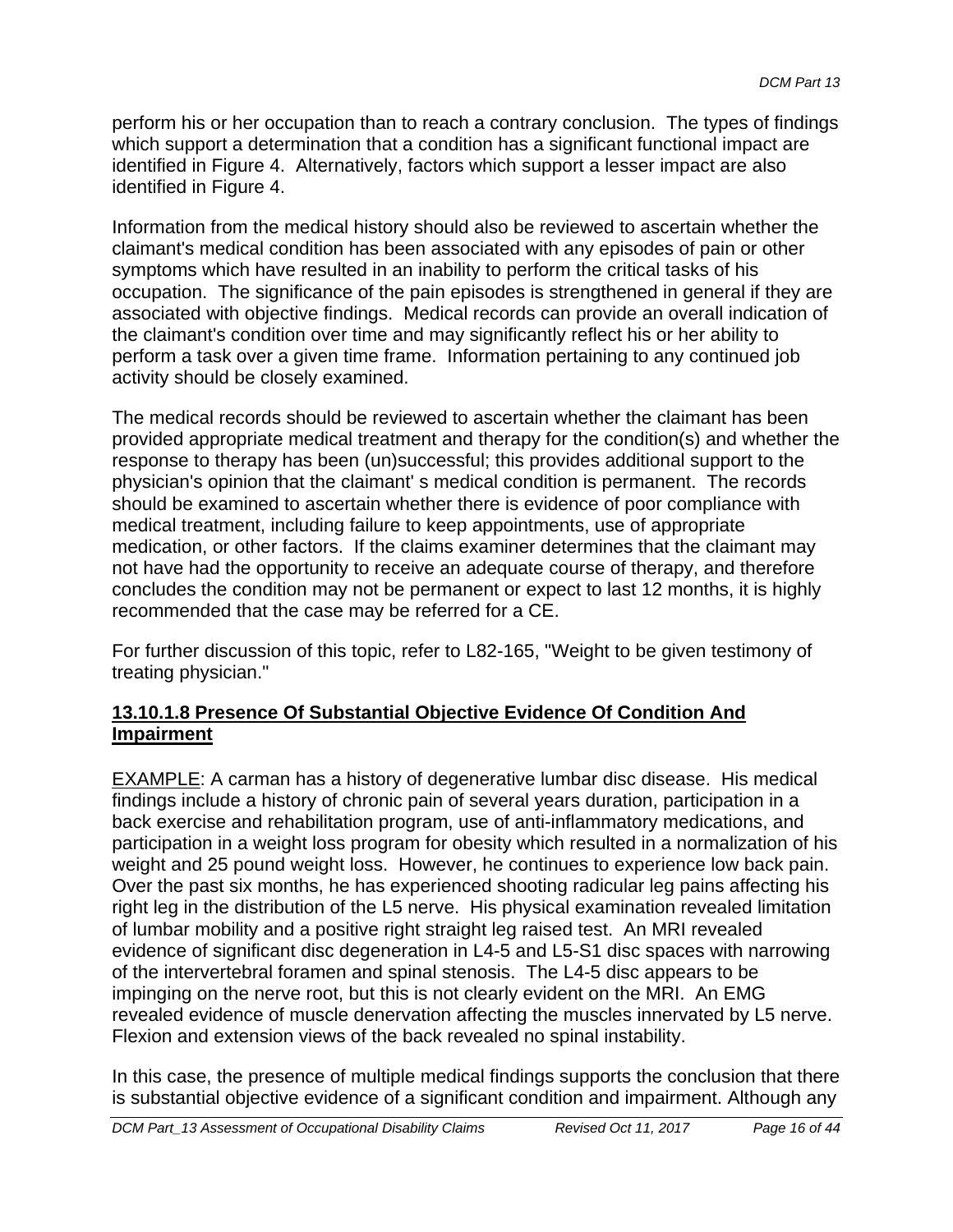isolated finding might not be sufficient to conclude that the claimant is disabled, together the findings support a diagnosis of a radiculopathy and spinal stenosis. The findings support a determination that the claimant is occupationally disabled since there is a high degree of clinical correlation of symptoms and the reported abnormal findings all support a common effect.

EXAMPLE: A trainman had a condition affecting his back and knee. He indicates that his ability to lift, carry, squat, and climb ladders is affected by both the conditions. The back condition is characterized by chronic back pain and he has been diagnosed with degenerative disc disease. The physical findings reveal nonspecific findings and an Xray reveals degenerative disc changes.

The claimant also has arthritis of the right knee. X-rays of the knee revealed degenerative changes and the joint space is 2 - 3 mm. There is mild atrophy of the quadriceps muscles. His physician has completed an RFC stating that he cannot climb ladders more than occasionally, cannot squat more than occasionally, and cannot lift more than 20 pounds.

This trainman has atrophy of the quadriceps muscle, indicating disease in right knee significant enough that he has loss of muscle strength from disuse. This is clear and convincing evidence that the limitations set by the knee will be disabling for this job, which requires extensive climbing. Although the data on the back may not be sufficient at this point, the knee can be considered independently.

### **13.10.1.9 Limited Objective Evidence Of Significant Impairment**

In this situation, although the claimant has one or more medical findings, the claims examiner determines that there is insufficient evidence upon which to reach a disability determination. There are several findings which could lead the claims examiner to reach the conclusion that the evidence is not sufficient to reach a "D" finding and that a CE and/or functional test should be performed.

### **13.10.1.10 Factors Supporting Lessening Impact**

If the medical record reveals the presence of several factors supporting lessening impact identified as having a role in minimizing the impact of other findings, especially any factor that would suggest an inconsistency between examination findings and symptoms or exaggerated responses, the claims examiner should request a CE and/or functional tests. Figure 4 identifies the factors supporting lessening impact. The claims examiner needs to evaluate the entire medical record and determine if there is evidence of a significant number of negative mitigating factors which would make a determination solely on the basis of a review of the medical file valid.

## **13.10.1.11 Additional Testing**

If the claims examiner determines, based upon a review of the available medical evidence, that a final decision cannot be reached concerning disability for a claimant,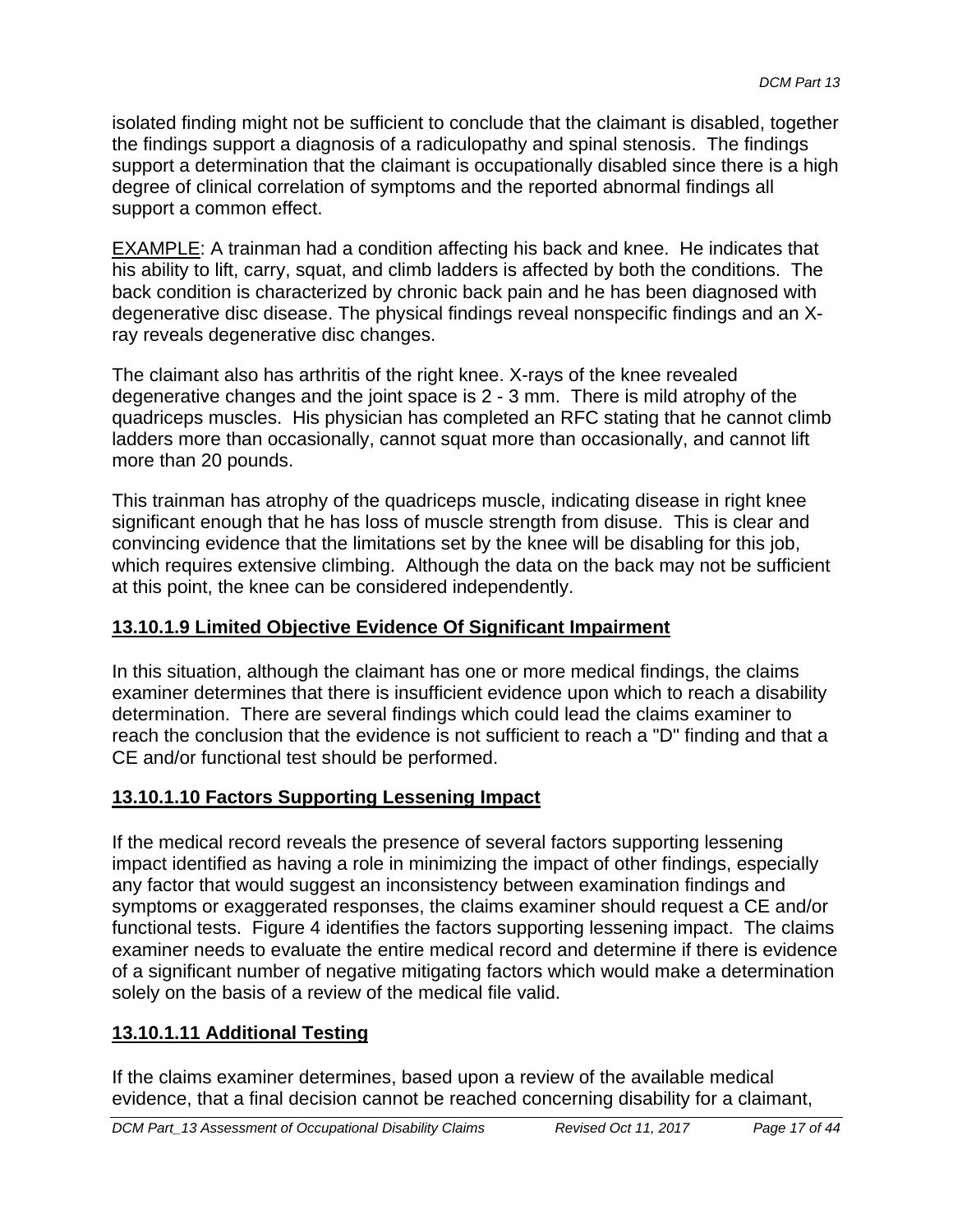the claims examiner should request a CE and/or functional tests. Factors that should contribute to such a recommendation for additional testing include those identified in Figure 4. Factors which provide lessening support for a disability include differences between RFC assessments among physicians and limited objective evidence. In these circumstances, additional medical testing is recommended to resolve the matter of residual functional capacity.

In general, a CE may be conducted in conjunction with the functional capacity test. Such an examination should especially be considered where:

- There is minimal objective evidence, and/or
- there is conflicting medical evidence in file, and/or
- the reliability/validity of the evidence is questionable, and/or
- there are significant negative mitigating factors.

The claims examiner has the option to obtain a CE and/or functional capacity test. Section 11 contains an overview of the types of functional capacity tests that can be performed. The decision concerning the scope of additional testing that should be performed is based upon several factors. The claims examiner must exercise professional judgment in this matter depending on the needs of the case.

If the claims examiner finds that most of the evidence suggests that the person is not capable of performing the critical job demands but the evidence has some inconsistencies, limited functional tests may be requested to help confirm this assessment. In situations where the EPIC or PILE tests are not available, then isometric strength tests could be performed. However, it is important that limited testing not be used to assess disability for cases where there are potential multiple impairments or where there is minimal overall objective evidence. A more complete assessment of the claimant's overall effort and ability to perform tasks in a number of dimensions is recommended.

EXAMPLE: A shop laborer has a history of a radiculopathy and a herniated disc condition. He had an operation for this condition five years previously, underwent an L4-5 laminectomy, and had a subsequent back fusion. He returned to work and has been successfully performing his job for the past several years. However, over the past five years, he has experienced a recurrence of significant back pain.

Although there is evidence of back pathology and prior surgery, there is no evidence that new pathology or any other event has changed the claimant's clinical picture since his surgery and he was able to work after the surgery with no apparent problems. More comprehensive testing is indicated.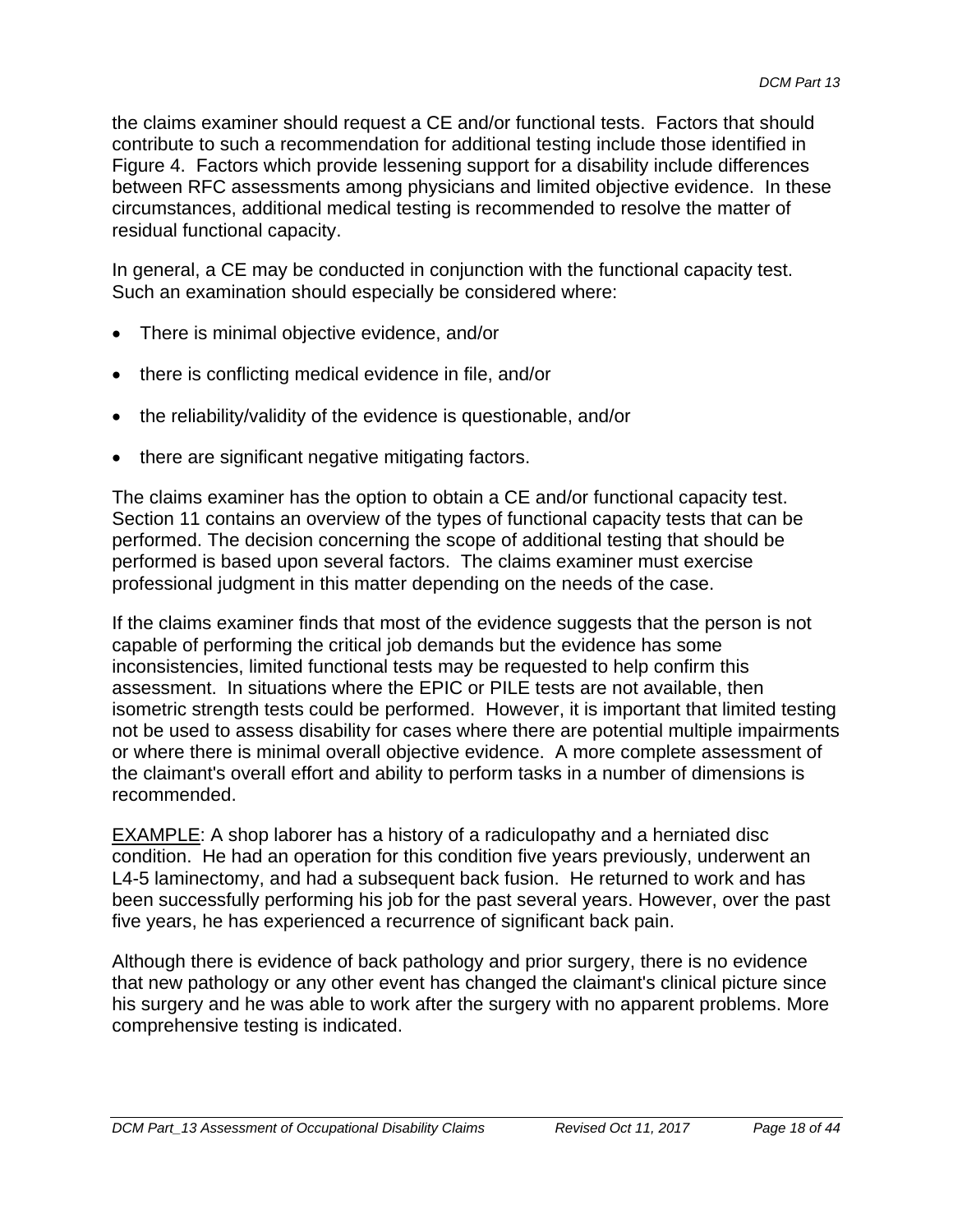## **13.10.2 Job Information**

Determining the correct regular railroad occupation and associated job duties is required for occupational disability adjudication. Accurate job information is important for evaluating whether an applicant's impairment precludes performing his/her regular railroad occupation.

The regular railroad occupation is defined as follows:

- The occupation in which he/she has engaged in service for hire in more calendar months than calendar months in which he/she has been engaged in service for hire in any other occupation during the last preceding 5 calendar years, whether or not consecutive; or
- The occupation in which he/she has engaged in service for hire in not less than onehalf of all of the months in which he/she has been engaged in service for hire during the last preceding 15 consecutive calendar years; or
- If an employee last worked as an officer or employee of a railway labor organization and if continuance in such employment is no longer available to him/her, the "regular railroad occupation" shall be the position to which the employee holds seniority rights or the position which he/she left to work for a railway labor organization.

### **13.10.2.1 Sources For Job Duty Information**

Job duty information is required in the occupational disability process to compare with impairment-related restrictions. Relevant job duties are determined from several sources:

- A. Form G-251, Vocational Report Form G-251 is completed by the applicant. The information on this form includes work history for determining the regular railroad occupation and a job description of tasks performed. The tasks include a narrative description, environmental hazards and physical activities involved in an 8-hour work day.
- B. Form G-251A, Railroad Job Information Effective April 3, 2017, the Railroad Retirement Board (RRB) introduced a revised Form G-251A in accordance with the Disability Program Improvement Plan that will ask railroad employers to provide job information about applicants who apply for an occupational disability benefit under Section 2 (a)(1)(iv) of the Railroad Retirement Act (45 U.S.C. § 231a(a)(1)(iv)). Collection of job information from the employers will assist the disability examiner with making an accurate disability determination. Prior to this date, the RRB used Form G-251a and G-251b Job Information reports to collect this information. Form G-251a was released to employers for employees with a generic job description attached. Generic job descriptions were used for a select number of railroad occupations and were some of the more common types of railroad jobs. The generic job description described how select occupations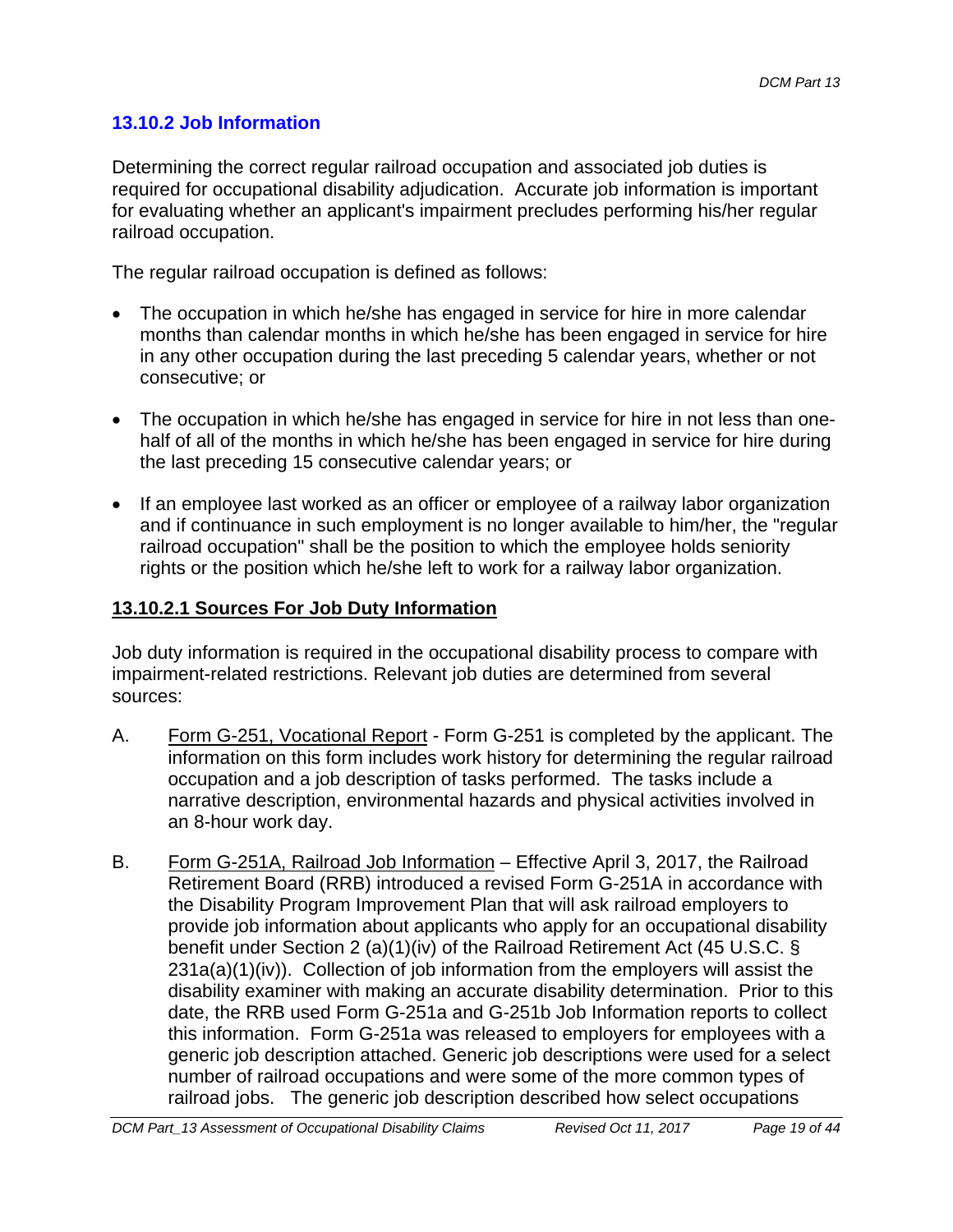description. were generally performed in the railroad industry for employees. Form G-251b was released to employers for employees who did not have a generic job

The field office will be required to determine the employee's last regular railroad occupation and send the form to the employer The employer will then be given 30 calendar days to respond. Do not trace this form with the field office or the railroad employer. If the employer does not respond within this time, use the job duty information on Form G-251 when evaluating the occupational disability determination.

If the G-251A is returned, ensure that the correct regular railroad occupation has been determined using the guidelines above.

### **13.10.2.2 Assessing The Employee's Regular Occupation Job Information**

The file should be reviewed to determine whether the job information received by the employer and the applicant are consistent. When reviewing job information, all sources that submit information must be considered.

A. Assessing Job Information That is in Agreement

In this scenario, the job information on Form G-251 and the job information received from the railroad employer is in agreement, or no job information is returned from the railroad employer. Since all information is in agreement, no further action is necessary for assessing job information.

B. Assessing Job Information When Differences Exist

Differences in job information must be reconciled only when they are material.

A "material" difference is defined as job information that is received from different sources, a difference in job duties exists and the difference prevents the examiner from making a sound disability decision and therefore needs to be reconciled. For example:

A carman has a history of low back pain. The objective medical evidence in file shows degenerative disc disease and he/she is restricted to lifting 50 pounds occasionally. The employee claims to lift 75 pounds frequently in his job duties. The railroad employer indicates that the employee lifts only 40 pounds occasionally. Because the actual disability determination depends on the correct amount of lifting the employee did, this difference is considered "material" and must be resolved.

C. Assessing Non-material Differences

There may be situations where differences exist in job information but they will not be material. When there are "non-material" differences, the occupational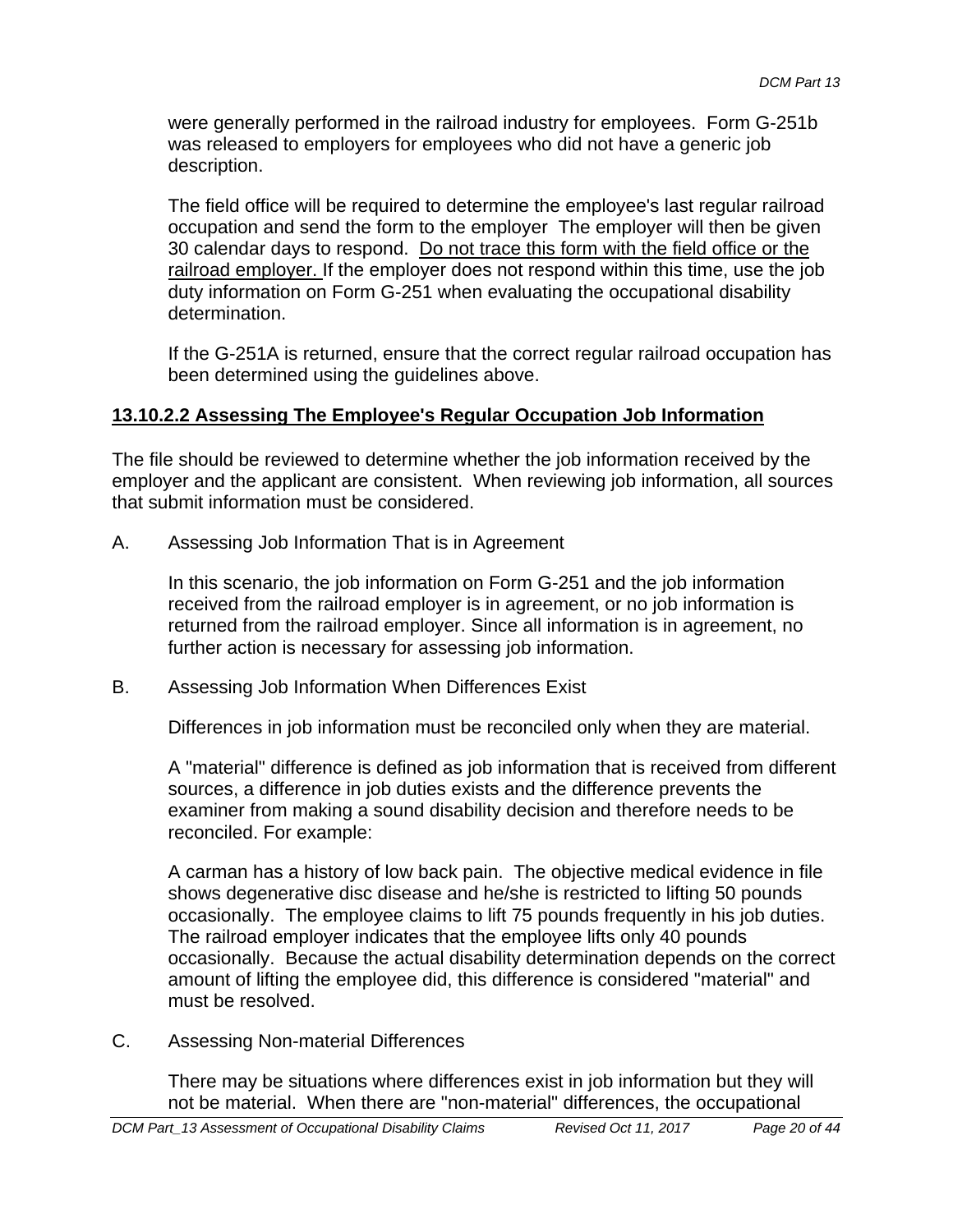disability rating should not be delayed for reconciliation. One scenario involves receiving information from an employee and an employer with discrepancies and areas of agreement. The areas of agreement (i.e., those job tasks common to both employee and employer job descriptions) may be precluded because of the medical condition.

EXAMPLE: A switchman has a history of severe degenerative arthritis in both knees. Objective medical evidence shows he is precluded from walking along uneven terrain. The G-251 shows that the employee lifts 75 pounds daily, bends, crouches and kneels constantly and walks along the railroad tracks for 6 hours a day. The railroad employer submits job information that states the employee lifts 40 pounds occasionally and sometimes bends, crouches and kneels. The employer does agree that the employee walks along uneven terrain for 6 hours per day.

In this case there are differences in job information. However, since there is agreement between the railroad employer and employee on the amount of walking along uneven terrain, and such activity is precluded because of the medical condition, a favorable rating can be made without reconciling the differences.

There may also be instances where there is discrepant job information and there are areas of agreement that are not precluded by the medical condition.

EXAMPLE: A secretary suffers from chronic obstructive pulmonary disease. A spirometry shows the FEV1 to be 80 percent of normal and the only restriction placed on the employee is to avoid fumes, noxious gases and dust. The G-251 indicates that the employee lifts 40 pound boxes of paper daily, sits 8 hours per day and sometimes bends, kneels and reaches. There is no indication that the secretary was exposed to fumes, noxious gases or dust. The railroad employer indicates the secretary had to lift 25 pound boxes of paper and was not exposed to any environmental hazards.

Since there is no restriction on the amount of weight to be lifted, the discrepancy that involves the boxes of paper is non-material and does not have to be reconciled. The only restriction is based on environmental hazards, which are not found in the work place, and the claim should be denied.

provided in either job description. Another type of non-material discrepancy involves discrepant job descriptions, but the claimant's impairment would restrict him/her from performing the duties

EXAMPLE: A conductor has angina with exertion. A review of the medical evidence of record shows the claimant has chest pain which is suggestive of angina and is relieved with nitroglycerin. A review of the cardiologist's notes states that his patient is unstable and restricts him to lifting 20 pounds maximum. The employee's vocational reports states that he lifts 75 pound knuckles daily.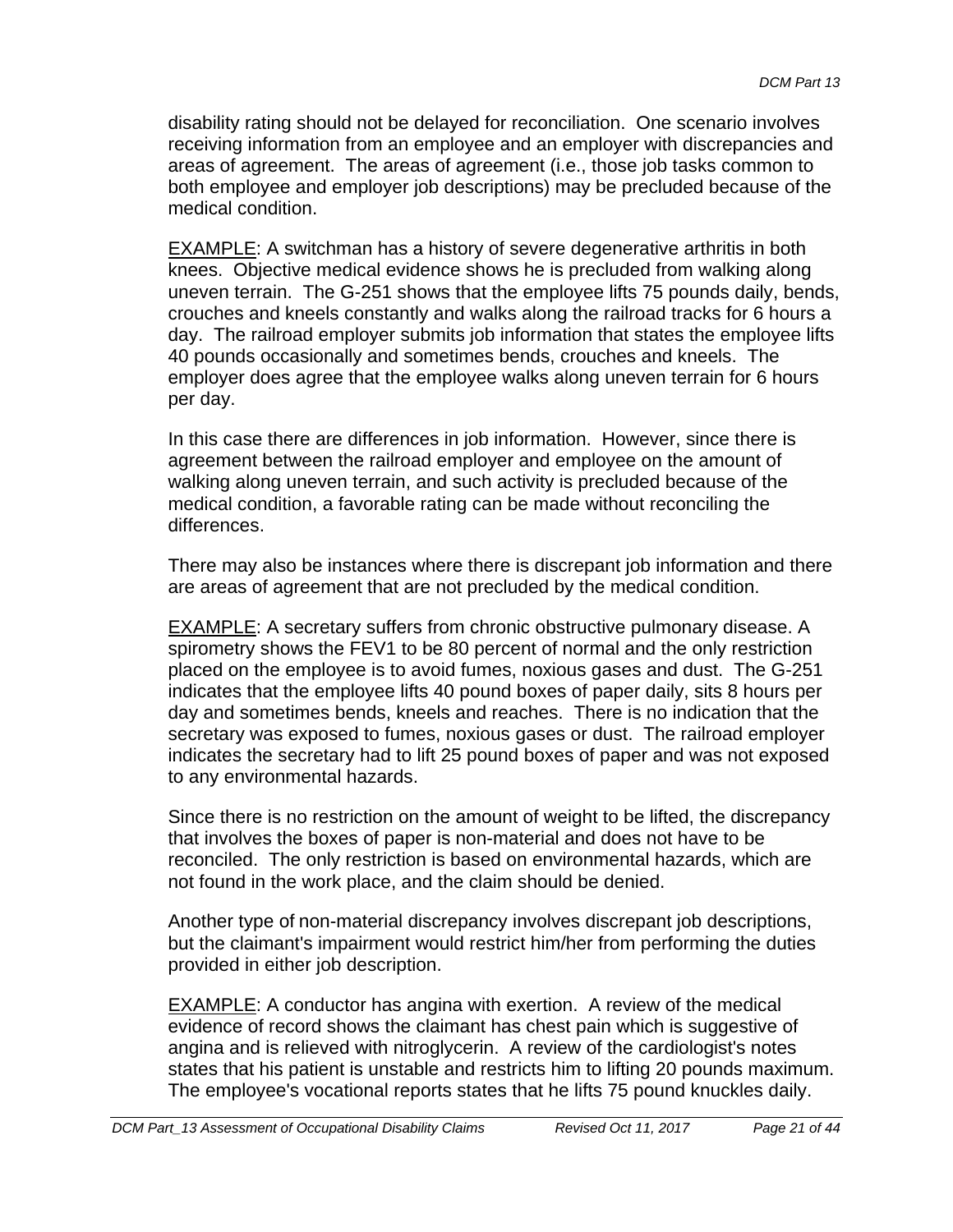The railroad employer submits information that the employee lifts hoses that weigh 50 pounds maximum.

here is a discrepancy in what was lifted and how much it weighed. In this situation, the employee would be precluded from lifting either amount. Therefore, these discrepancies do not need to be reconciled and the claim can be granted.

### **13.10.2.3 Reconciling Material Differences**

Material differences will usually result from an oversight by either the applicant or the employer. Request the field office to resolve the discrepancy by first calling the parties to clarify the job information in question. If material differences still exist, the examiner should utilize OccuBrowse and other sources of job information to resolve the differences.

### **13.10.3 Determination Of Disability Through The Use Of ICE**

Once the medical information and the job information has been reviewed using the above process, the claims examiner shall make a disability decision based on his/her assessment and understanding of the information. If the medical and job information indicate that an individual is not capable of performing the duties of his/her regular occupation, then the claimant is disabled. If the medical and job information indicates that an individual is capable of performing the duties of his/her regular railroad occupation, then the claim is denied.

## **13.11 Functional Capacity Tests**

Functional capacity tests provide objective measures of a claimant's maximal work ability. These tests range from simple measures of lifting capacity, such as an isometric strength test, to a functional capacity evaluation (FCE) which provides a systematic, comprehensive assessment of a claimant's overall strength, mobility, and endurance in addition to his or her functional capacity to perform physically demanding tasks, such as standing, walking, lifting, or kneeling. The tests should be performed to provide the claims examiner with evidence of how a claimant's condition affects his or her ability to perform a function.

## **13.11.1 Ordering a Functional Capacity Evaluation (FCE)**

Disability examiners may not order a FCE without authorization from the RRB's medical consultant, CEL. CEL will request a FCE when CEL's doctors determine a FCE is necessary in order to make an occupational disability determination.

CEL will make their request for a FCE on Form G-137sup. In addition, they will contact the office of the Director of Disability Sickness and Unemployment Benefits Division (DSUBD) informing the Director of their request for an FCE The case will then be forwarded to the Director's office.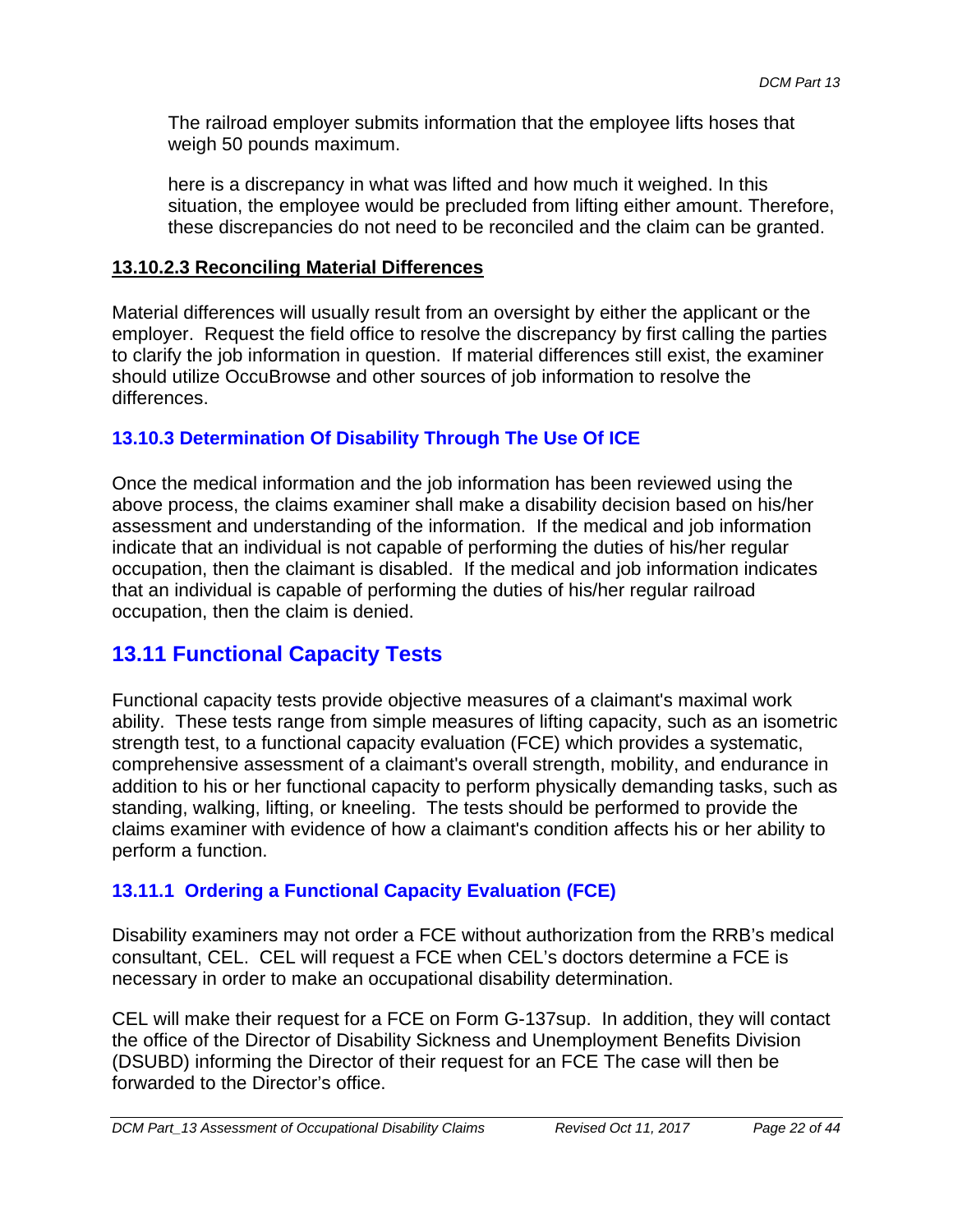The Disability Initial Section Supervisor or the Disability Operations Analyst will be responsible for developing and ordering the FCE. The FCE report will be returned to the Initial Supervisor or Operations Analyst who will forward the file to the medical consultant, CEL, for the final RFC. CEL will then return the case with an RFC assessment to the Supervisor or Analyst who will enter the payment for the FCE and the consultant opinion. The file will be forwarded to the disability examiner for rating.

If a case is returned to a disability examiner by CEL requesting a FCE, and it has not been seen by the Director of DSUBD, the Initial Supervisor or the Operation Analyst, refer the case to one of them.

## **13.11.2 Functional Capacity Test Selection**

Two categories of functional capacity tests can be used to assess the claimant's functional ability depending upon the nature of the condition(s). If the principle problem is related to lifting, a limited testing approach utilizing progressive lift tests or an isometric lift test can be used to only assess this ability. For medical conditions involving multiple body systems that could affect task performance, an FCE should be performed. Similarly, if the results of lift testing provide indeterminate results, the claimant should receive an FCE.

## **13.11.3 Lifting Tests**

Progressive lift tests measure a person's capacity to perform lifting by presenting increasing loads for the lifting. Two progressive lift tests are recommended, the EPIC lift capacity test and the PILE. In addition, an isometric strength test can be used to assess lifting ability, but this provides more limited and less specific information than the progressive lift tests. The EPIC and PILE tests are the preferred tests to assess lifting since they involve an assessment of the person's lifting capacity in several domains. The isometric strength test is useful as a screening evaluation to provide supplemental information and is primarily useful to provide confirmatory information for claimants who have other significant objective evidence of an underlying low back disorder.

### **13.11.4 Functional Capacity Evaluation**

The FCE is an assessment tool that can be used to determine a person's maximal work ability. The components of an FCE include a questionnaire, interview, general musculoskeletal evaluation and physical demand tests such as lifting, squatting, walking, etc. An FCE is most useful for orthopedic conditions and not very useful for heart and lung conditions. This type of testing can also be performed for low back conditions if the results of lifting tests reveal intermediate test results where the loss is less than 50%, but greater than 25% or in cases involving multiple conditions.

### **13.11.5 Interpretation Of Functional Capacity Test Finding**

 the claimant's disability evaluation. If the appropriate test criteria have been The functional capacity tests should be integrated with other medical information from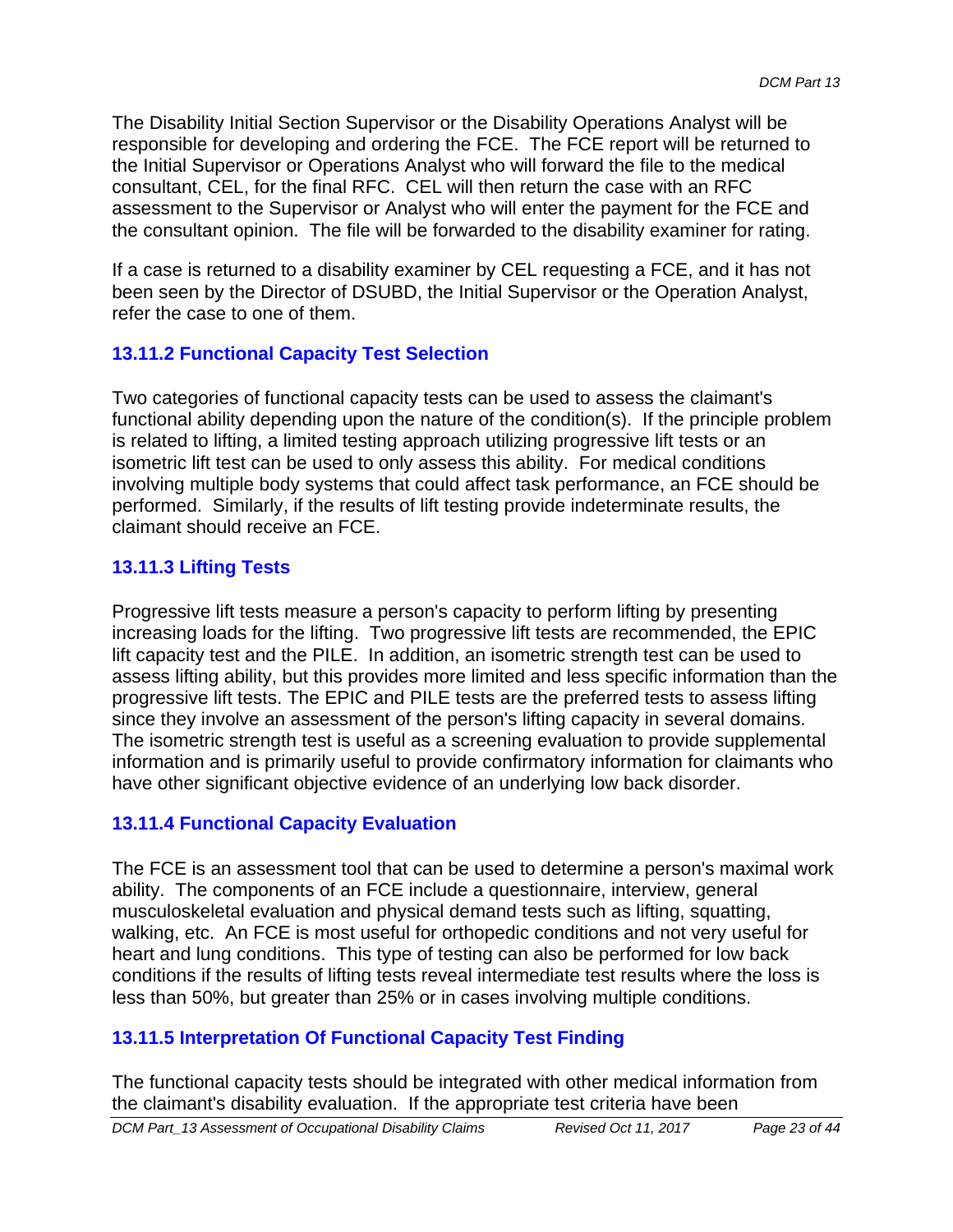established, the test results can be utilized in the occupational disability claims evaluation process. The claimant may have received an FCE or other functional test at the request of his or her treating physician which may be submitted as part of the medical documentation. It is important that the functional capacity test criteria meet the quality control provisions for the relevant tests. Progressive lift tests will identify the percentage of loss of lifting capacity that the claimant has compared with population norms. In addition, the testing will identify the claimant's ability to lift a specific load.

The claimant's absolute ability to lift should also be compared with the agreed upon job demands. If the claimant has received an EPIC test, the assessment includes a determination concerning the ability of the person to perform sedentary, light, medium, heavy, or very heavy work in accordance with the lifting demands identified in the Department of Labor's, Dictionary of Occupational Titles (DOT). If the claimant has received an FCE, the evaluation should include an assessment of the claimant's ability to perform work in accordance with the demand levels identified in the DOT as well as other specific demands unique to the claimant's occupation which may involve hand dexterity, stair climbing, or other physically demanding tasks not specifically addressed in the DOT classification. These other demands are not specifically assessed in progressive lift tests.

The claims examiner should assess whether the claimant's work abilities and any limitations identified by the treating physician are consistent with the findings from functional capacity tests. If the treating physician(s) RFC evaluation is not consistent with the ability objectively measured in a functional capacity test, the claims examiner may send the results of the functional capacity test to the treating physician and request an opinion from the treating physician concerning the basis for the RFC limitations. Alternatively, the claims examiner may request a CE and provide this information as part of the medical record for review. A functional capacity test may also be scheduled concurrently with a CE.

## **13.11.6 Quality Test Criteria**

The performance of a claimant during functional capacity tests is dependent on several factors including instruction, effort, and the claimant's underlying clinical condition.

For a claims examiner to use information from a functional capacity test for an evaluation of a claimant, the test should meet the criteria identified. These criteria require that the test be performed by a qualified professional and that the claimant's effort is determined to be adequate by a trained examiner. For some tests, such as the EPIC test or an FCE, the heart rate of the claimant is required to be monitored to assure proper effort in performing the test.

## **Figures**

Figures 1 through 5 and Table 1 can be referenced in the Occupational Disability Standards training packet.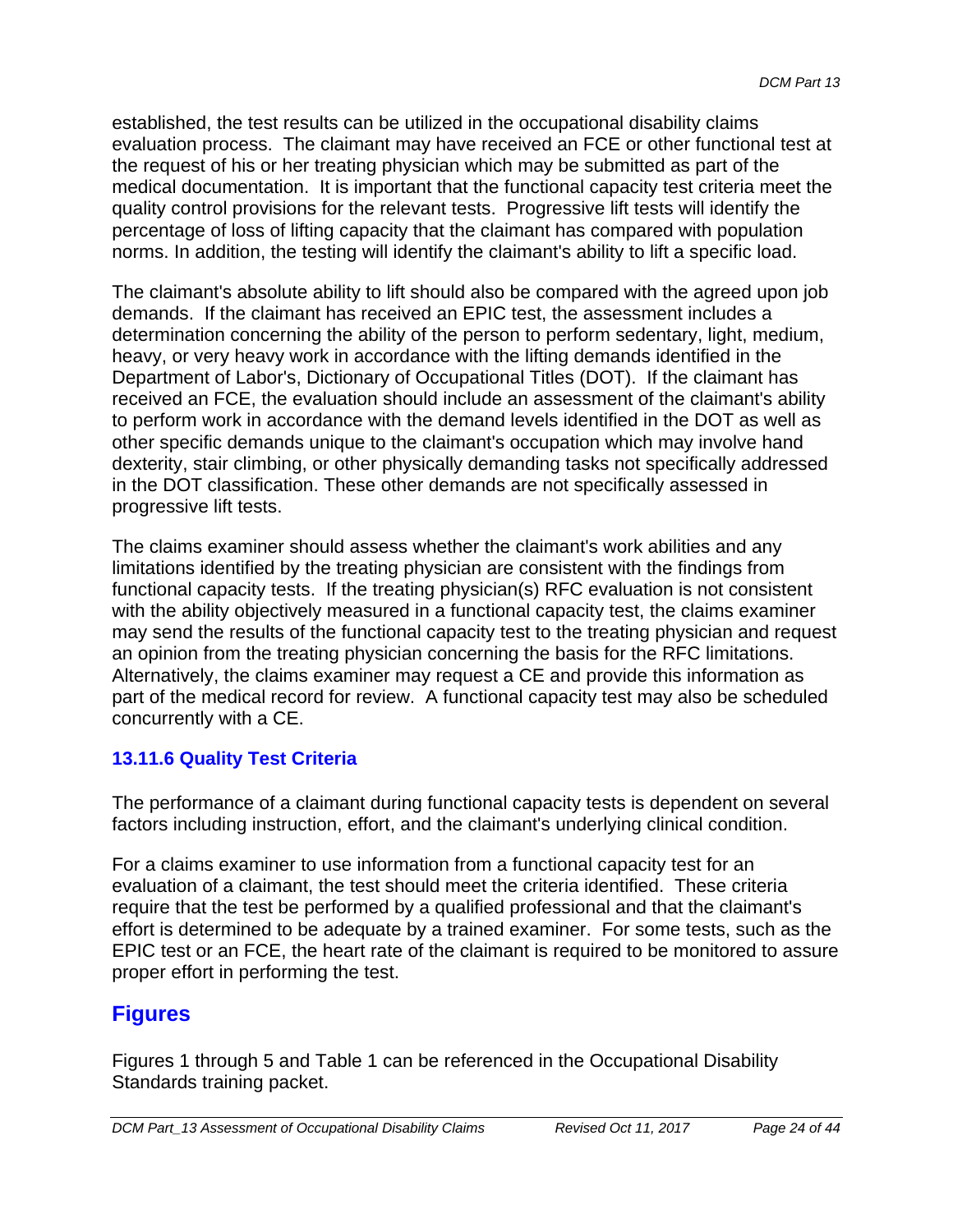# **Appendices**

See 20 CFR Part, 220, Appendix 1

The following appendices contain Confirmatory Test descriptions, Disability Test descriptions, and Testing Protocols. These supplements help in evaluating medical evidence for occupational disability claims.

Many of the test results and protocols are referred to in the Tables of the Occupational Disability Standards. However, the appendices also contain information that is not included in the Tables. The information that does not relate to the Tables is useful for claims that require an Independent Case Evaluation (ICE). For example, thyroid disorder is not covered in the Tables, but if an employee claims this condition as an impairment the confirmatory test description in Appendix A, Confirmatory Test Descriptions, is available as a guide to confirm the diagnosis.

Appendix C, consists of the protocols for numerous examinations. There are some tests, however, that should **not** be requested. These tests are:

Thallium studies

CT scan and myelogram

Electromyography

Nerve conduction velocity studies

HLA-B27 assay

Tuberculosis cultures

Holter monitors

These tests are either invasive (thallium studies), have acceptable substitutes (X-ray rather than CT scan) or should be part of the medical evidence of record (tuberculosis cultures). These procotols are available as an aide to examiners when these tests are submitted as medical evidence of recor

## **Appendix A - Confirmatory Test Descriptions**

#### **1.0 Cancer**

**Confirmation:** The confirmation of cancer requires that the diagnosis be confirmed by histological examination of tissue obtained from a biopsy. It is rare for a diagnosis to be confirmed without a biopsy. The examiner should evaluate the medical records and confirm the presence of a pathology report to confirm the presence of the condition. Typically the claimant will have consulted with an oncologist and an examination of the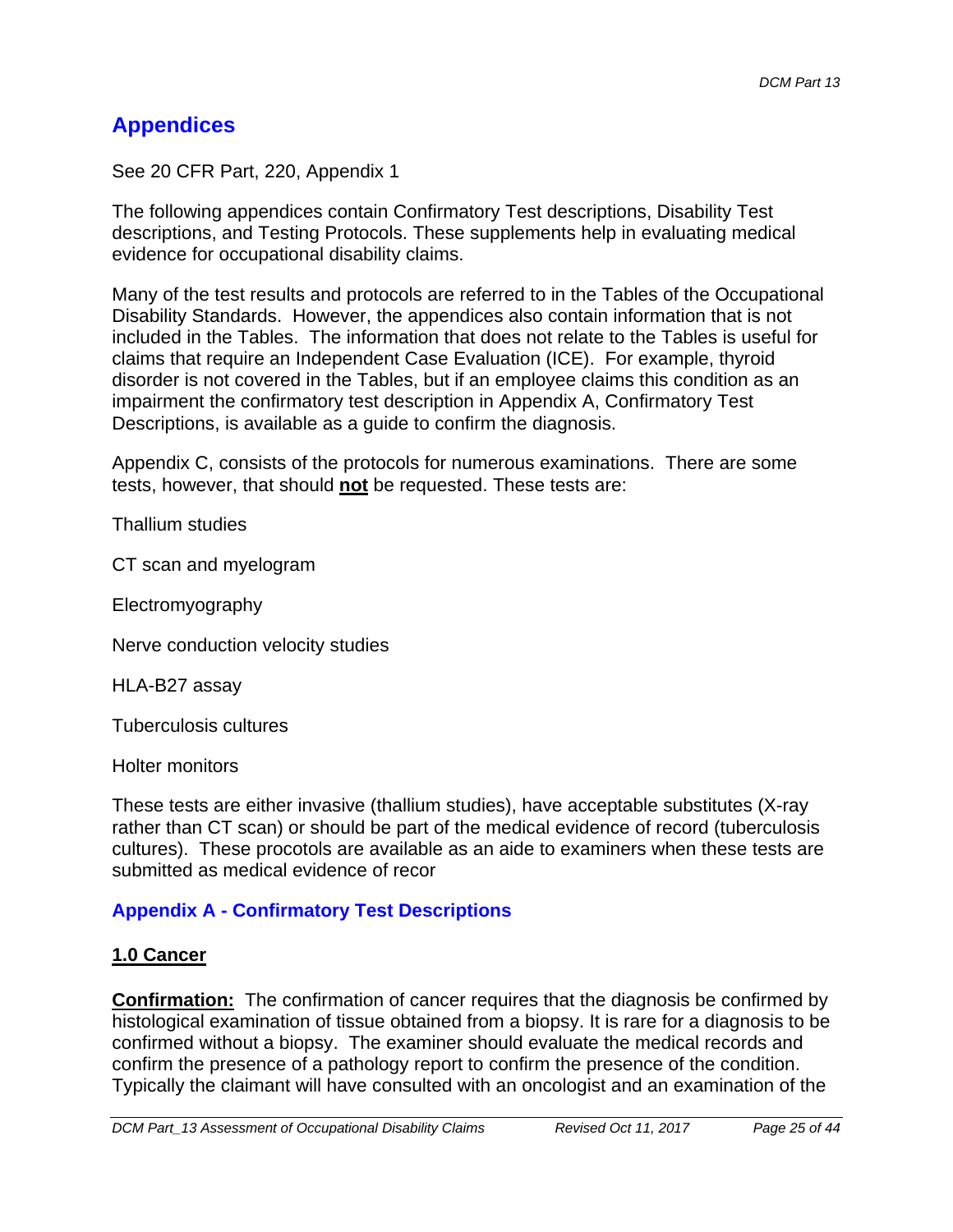medical records from the oncologist should provide confirmatory information. A very high degree of reliance should be given to any diagnosis of cancer by an oncologist.

**Distant disease**: This diagnosis refers to metastatic cancer or cancer that has spread to a site distant from the original tumor. In most circumstances the prognosis for distant or metastatic cancer is very poor.

**Localized disease**: This diagnosis refers to cancer that is confined to the organ involved. Sometimes cancer may be localized to a small portion of the involved organ or be limited to single tissue within the organ. Persons with in situ cancer often have life spans equivalent to the general population and have no functional impairment after the removal of the tumor.

**Regional disease**: This diagnosis refers to cancer that is confined to the organ and surrounding lymph nodes.

### **2.0 Endocrine**

**Medical record review** - Confirmation of condition and need for insulin use. This term refers to insulin dependent diabetes mellitus (IDDM). There are two principle types of diabetes mellitus: insulin requiring or insulin-dependent (IDDM) and non-insulin dependent diabetes mellitus (NIDDM). Persons with IDDM must use insulin to control their blood sugar. In persons with IDDM their diabetes is due to a lack of insulin. These persons are prone to developing ketoacidosis and small changes in their insulin dose can produce dramatic changes in blood sugar control. To confirm the presence of IDDM the medical records must contain evidence of an episode of ketoacidosis or absent or low blood insulin levels.

Persons with NIDDM have diabetes due to the development of a resistance to insulin. Many of these persons are obese and their glucose metabolism can be improved with weight reduction. Some of these persons may be treated with insulin to control their blood sugar but do not require insulin for control and are not prone to developing ketoacidosis or ketoacidotic coma. These persons should not be considered to have insulin-dependent diabetes mellitus even though they may take insulin at some time to control their diabetes.

**Medical record review** - Confirmation of condition by blood test. This result pertains to thyroid disease (hyperthyroidism, hypothyroidism and thyroiditis) controlled or uncontrolled. The confirmation of the overall condition should be accomplished by verifying the presence of an abnormal blood test (thyroid hormone level or thyroid stimulating hormone level) and possible abnormal imaging studies (thyroid scan).

Most persons with thyroid disorders can readily control their condition with appropriate replacement hormone therapy or other medical treatment. The designation that a thyroid condition is uncontrolled should be made by an endocrinologist and a specific reason(s) for the lack of control should be designated. Complications of thyroid conditions can include muscle weakness, tremors, cardiac rhythm disorders and other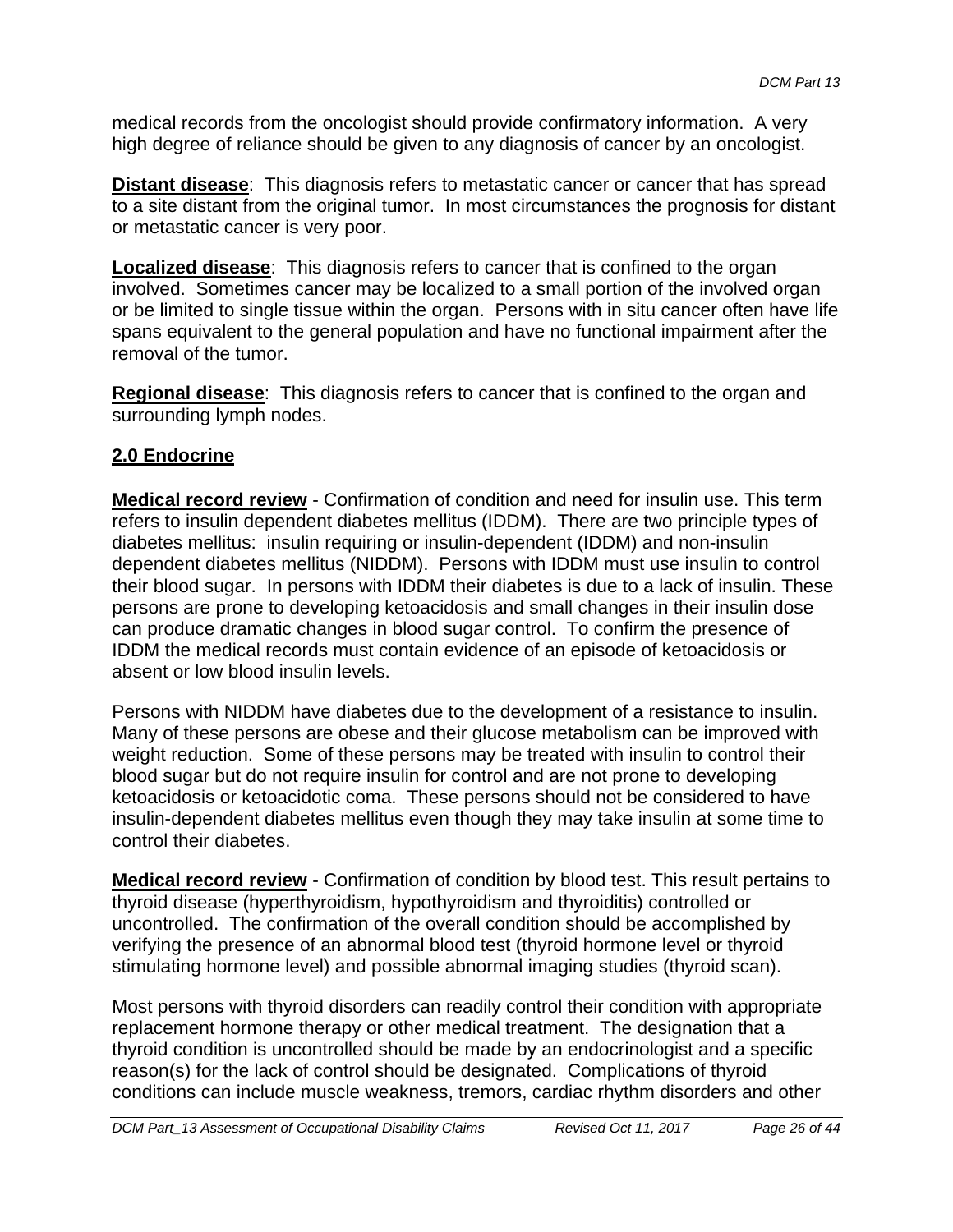problems. If complications remain after a course of adequate therapy, are verified by objective findings, and an endocrinologist judges the condition to be not controllable, then the thyroid condition should be considered as being uncontrolled.

## **3.0 Cardiac**

**Angiography** - Definite occlusion >60% of one vessel. The minimum requirement is considered to be greater than 60% occlusion of one major coronary artery.

**Cardiac catheterization** - Poor global function and not coronary artery disease. This term refers to a result which shows poor global functioning of the heart that cannot be attributable to underlying coronary artery disease. This type of finding is seen with cardiomyopathy conditions.

**Infarction** - Proven by history. This term refers to a documented myocardial infarction or heart attack. The medical records must be reviewed for evidence of hospitalization for a myocardial infarction or heart attack. The initial medical records should be reviewed and there should be a confirmatory test finding that documents the heart attack such as elevations of cardiac enzymes on blood testing.

### **4.0 Respiratory**

**Methacholine challenge** - Positive FEV<sub>1</sub> decrease  $>$ 20% at PC  $\leq$ 8 mg/ml. This term refers to a drop of 20% in  $FEV_1$  with the administration of a dose of methacholine of 8 mg/ml or other equivalent method such as a histamine challenge.

**Spirometry** - FEV<sub>1</sub>/FVC ratio. This is a marker of obstruction that is seen in persons with underlying asthma when they are symptomatic. Asthmatics can have normal lung function when they are asymptomatic. If they are symptomatic at the time of testing, then this finding or a diminished  $FEV_1$  should be observed. This test result finding is not required if the person has medical records documenting the occurrence of previous episodes of asthma. This would include a medical record demonstrating wheezing or airway obstruction that reverses with the administration of a bronchodilator.

### **5.0 Lumbar Sacral Spine**

**Electromyography** - Definite denervation. Positive signs of denervation can include multiple positive sharp waves or fibrillation potentials. These findings are consistent with acute nerve root compression. Changes associated with chronic denervation include polyphasic waves. EMG changes should be correlated with distribution of symptoms and imaging study abnormalities. The presence of EMG findings in muscles unrelated to pain, symptoms in affected parts, or imaging studies abnormalities, can have minimal functional impact.

**Medical record review** - Documentation of failure of implant following surgical procedure. This term refers to the failure of a device implanted for correction of an underlying problem.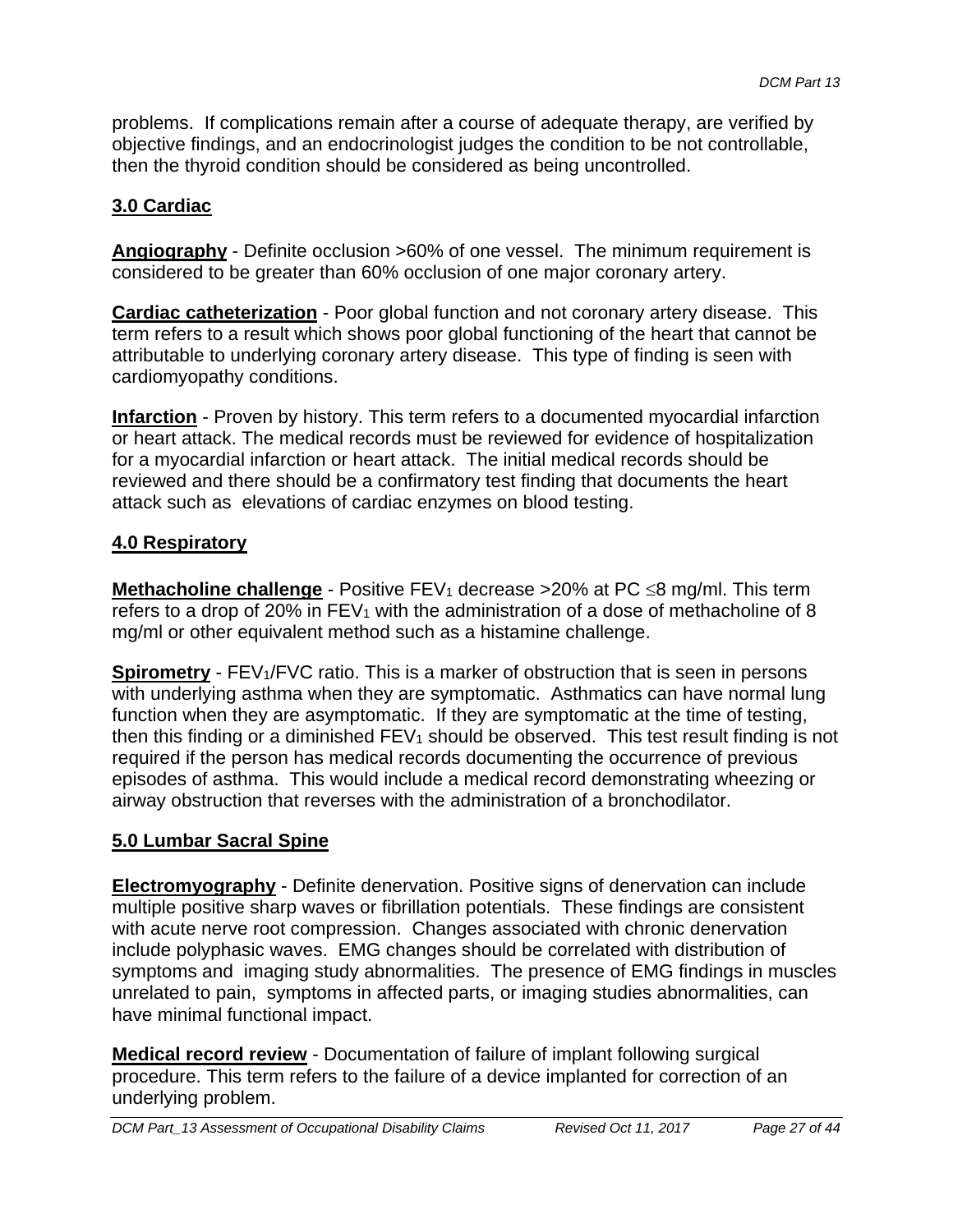**MRI, CAT or myelogram** - Neural impingement of spinal nerves below L1. This term refers to the occurrence of central disc herniation or other pathology that causes direct pressure on the sacral cauda equina nerve roots. Cauda equina syndrome is the result. This condition can be demonstrated by either MRI, CAT or myelogram

**MRI, CAT or myelogram** - Significant degenerative disc changes. Degenerative changes are common in the general population and some studies report that up to 70% of asymptomatic persons over the age of 50 have degenerative back changes. Osteophytes and disc space narrowing and degeneration are common, especially in the lower lumbar spine. There are no absolute criteria representing a clear delineation between findings that are responsible for pain and those seen in asymptomatic persons. Since degenerative changes can be seen in asymptomatic persons, imaging findings should correlate with clinical findings if the findings are going to be used for evaluating impairment and disability status.

Findings that have been reported to have essentially no relevance include tropism or misorientation of the facet joints, increased lumbar lordosis, spina bifida occulta, transitional vertebra, Schmorl's nodes, and lumbosacral tilt.

 checked to see if they match the nerve root distribution. **MRI, CAT or myelogram** - Evidence of neural compression. This term refers to evidence of degenerative disc or joint changes that result in nerve root compression. The disc or joint pathology should involve the nerve root and correlate with the person's radicular symptoms including pain, numbness, tingling, or weakness. In the lumbar spine, the exiting nerve root is named for the vertebrae about which it exists. Thus, a L5-S1 disc herniation causes impingement of an S1 nerve root. Symptoms should be

**MRI, CAT or myelogram** - Significant narrowing: spinal cord canal or intervertebral foramen. This term refers to significant narrowing of the spinal canal, nerve root canals, or intervertebral foramina. This condition is also known as spinal stenosis. There should be evidence that narrowing of the canal or other structures results in compression of neurological structures and correlates with symptoms. A narrow spinal canal can be congenital or relate to degenerative changes which can result in entrapment of the spinal canal or nerve roots. Stenosis can also be classified as the basis of which segments of the spinal canal are affected (central canal, the subreticular, lateral recess or the neural foramina). Symptoms must be correlated with imaging study findings since it is possible to have findings of spinal stenosis in an asymptomatic person.

There are differences of opinion regarding the precise dimensions or size that differentiate a normal spinal canal from a canal with significant narrowing. In general when using a CAT scan to evaluate the spinal column, an anterior posterior diameter of less than 11. 5 mm (distance from the posterior surface of the vertebral body to the superior portion of the corresponding spinous process); or an interpedicular distance of less than 16 mm (transverse diameter); or a canal cross section of less than 1.45 cm are considered small. These dimensions are often provided on imaging study results. With reference to the lateral recess area, a measurement of less than 3 mm is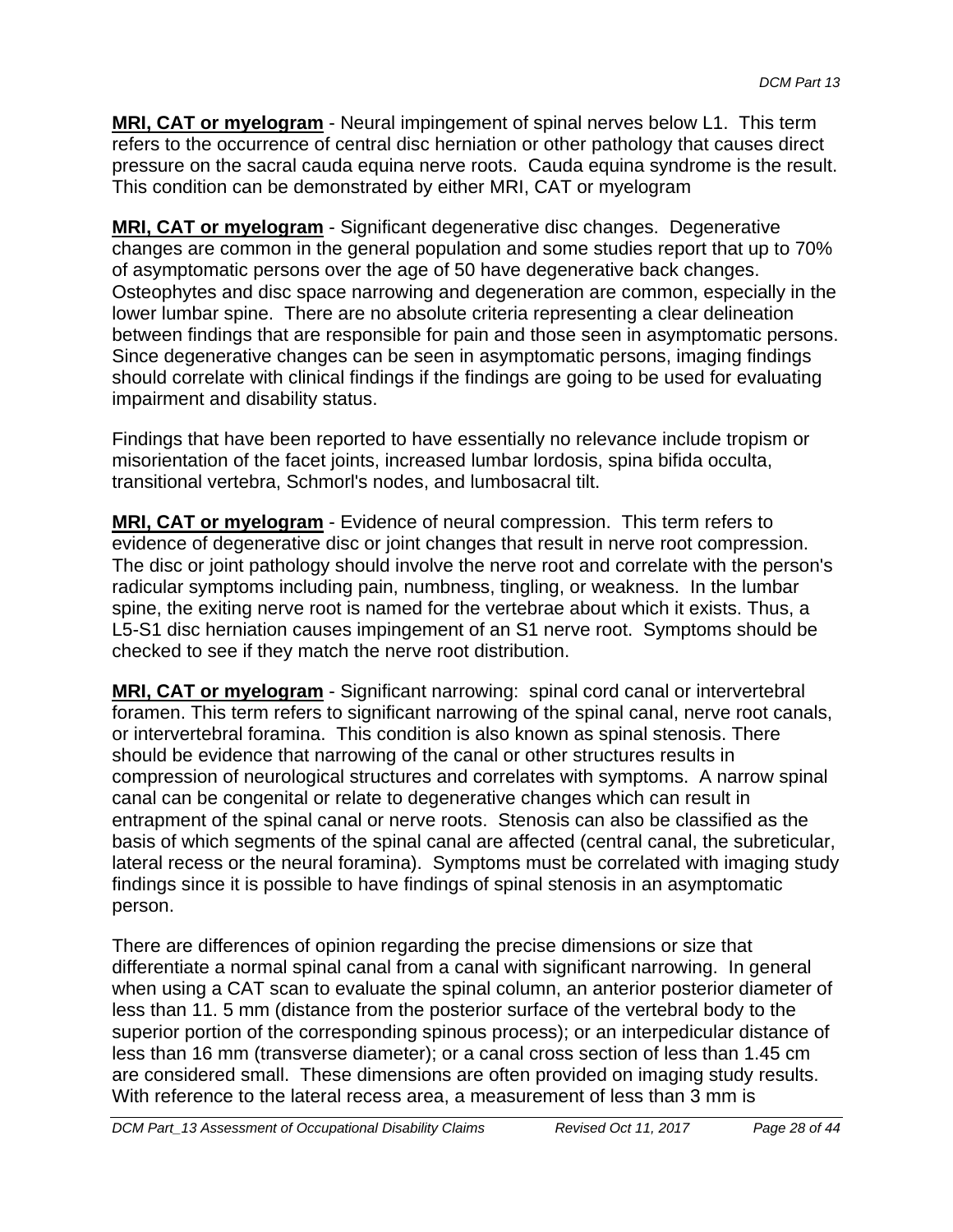considered small. There are no widely accepted criteria for normal dimensions of the nerve root foramina. A small spinal canal favors the occurrence of compression of intraspinal neurological structures from degenerative spinal changes.

**Nerve conduction testing** - Definite slowing. Confirmation of the condition requires evidence of definite slowing. This can be manifested by the absence of the H wave or by delay of 3mm/seconds. Nerve conduction slowing must be correlated with the distribution of symptoms and imaging study abnormalities. The presence of nerve conduction slowing unrelated to the pattern of pain distribution or other relevant symptoms or imaging study abnormalities can have minimal functional impact.

**Physical examination** - Atrophy of affected limb greater than 2 cm. The presence of muscle atrophy can be observed in the lower extremity secondary to chronic denervation or disuse because of neurologic compromise. The circumference of the involved leg should be compared to the non involved leg (above knee). Atrophy should not be able to be explained by the presence of nonspine-related problems such as contralateral hypertrophy that might occur with a dominant limb or with increased use of a limb. Atrophy should be correlated with electrodiagnostic findings (electromyography or nerve conduction testing) where possible.

**Physical examination** - Straight leg raise. This is a physical examination finding that provides evidence of compression of the lumbosacral nerve roots and provides supportive evidence of a radiculopathy. The test involves raising the leg to determine if this produces symptoms of pain in distribution of the nerve root in the affected leg.

There can be false positive results with this physical examination test. There are certain physical examination findings that can be performed by an examiner to determine if the claimant's response in a straight leg test is valid. Not all examiners perform a validity check on this physical examination finding. If the medical report contains information on tests for validity of the claimant response, then a positive finding is to be judged as more significant.

The validity criteria can include:

- Crossed opposite straight leg raise if lifting of the leg without pain produces sciatic pain in the contralateral leg, the result is to be judged as more valid (positive contralateral straight leg raising test).
- Consistent repose to equivalent sciatic tension (stretching) claimant response to raising leg while in the sitting position is compared to the response while supine (lying down).
- Response of claimant while supine to dorsiflexion and plantar flexion of the anklenormally ankle dorsiflexion will relieve the pain and plantar flexion will increase the pain.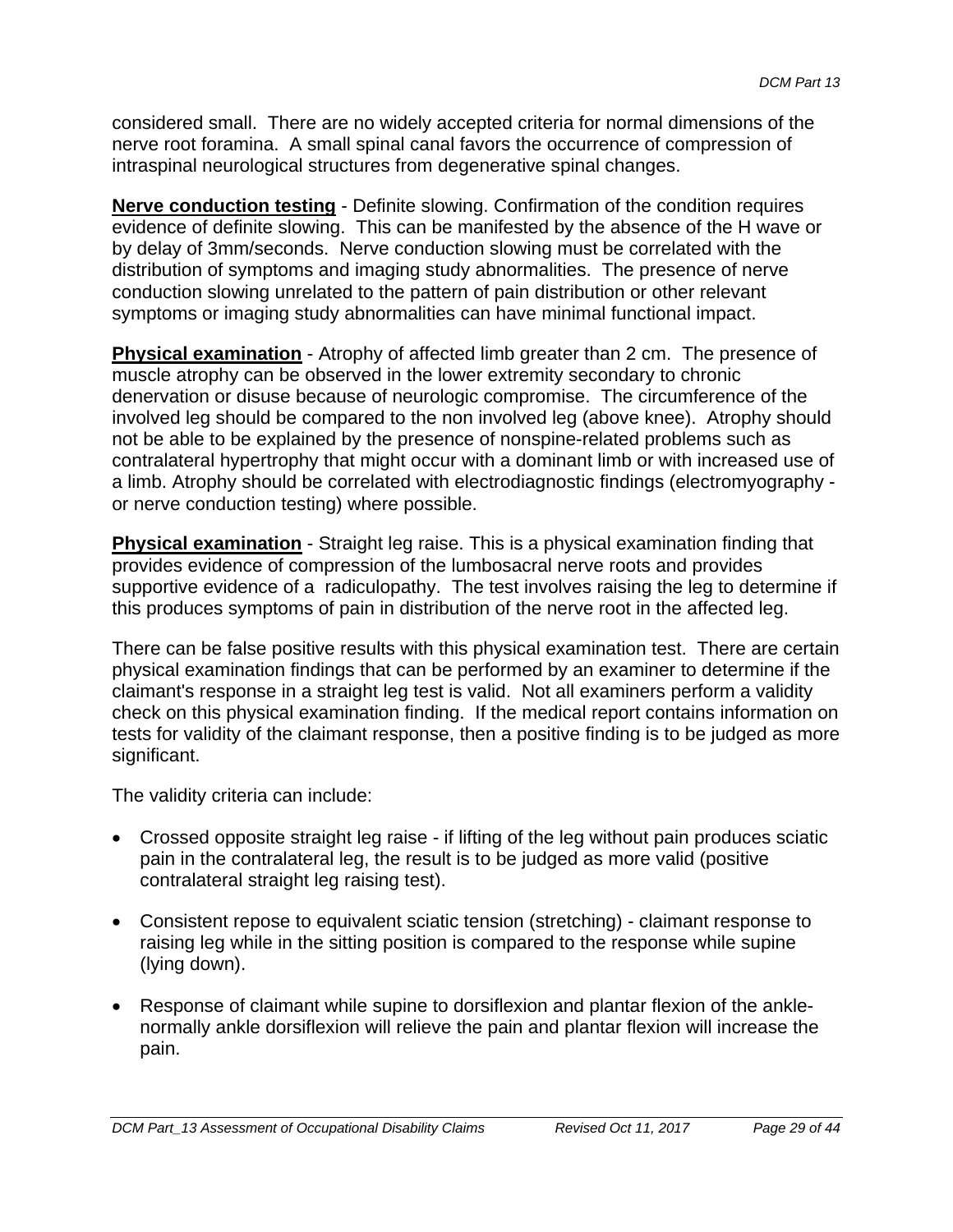Response of claimant while supine to hip internal and external rotation when the leg is straight - normally external rotation will decrease the complaints.

**Sensory examination** - Loss of sensation in affected dermatomes. This term refers to the loss of sensation in areas of the lower limb corresponding to the distribution of the affected nerve.

## **6.0 Cervical Spine**

**Electromyography** - Definite denervation. A diagnosis is established by positive signs of denervation which can include multiple positive sharp waves or fibrillation potentials. These findings are consistent with acute nerve root compromise. Changes associated with chronic denervation include polyphasic waves. EMG changes should be correlated with distribution of symptoms and imaging study abnormalities. The presence of EMG findings in muscles unrelated to pain, other relevant symptoms, or imaging studies abnormalities, can have minimal functional significance.

**MRI, CAT or myelogram** - Neural compression of spinal nerves. A diagnosis is established when clinical findings demonstrate evidence of a spinal curve or compromise of spinal nerves through the intervertebral foramina.

**MRI, CAT or myelogram** - Significant neurogenic compression. This term refers to findings that produce significant spinal cord pressure including anterior compression of the spinal cord from posterior osteophytes, posterior compression from the ligamentum flavum, especially with extension of the cervical spine, or evidence of vascular compromise of the spine by effects on spinal arteries, or from a degenerated or torn disc that has encroached on the spinal cord. Significant encroachment of the spinal canal is more prominent when there is a narrow (10 mm or less sagittal diameter) spinal canal.

**MRI, CAT or myelogram** - Significant disc degeneration. There are no definite criteria to define what degree of significant disc degeneration is associated with pain or impairment. It is not uncommon for asymptomatic persons to exhibit degenerative changes of the disc.

**MRI, CAT or myelogram** - Significant joint degeneration. There are no definite criteria to define what degree of significant joint degeneration is associated with pain or impairment. It is not uncommon for asymptomatic persons to exhibit degenerative changes of the joints.

**Medical records review cervical** - rheumatoid arthritis. Confirmation requires evaluation by a rheumatologist.

**Medical records** - Continued pain post-surgery. The claimant should have continued pain after surgery that interferes with the ability to perform occupational activities. The claimant is not responsive to conservative therapy including medications or physical therapy for at least one year after surgery.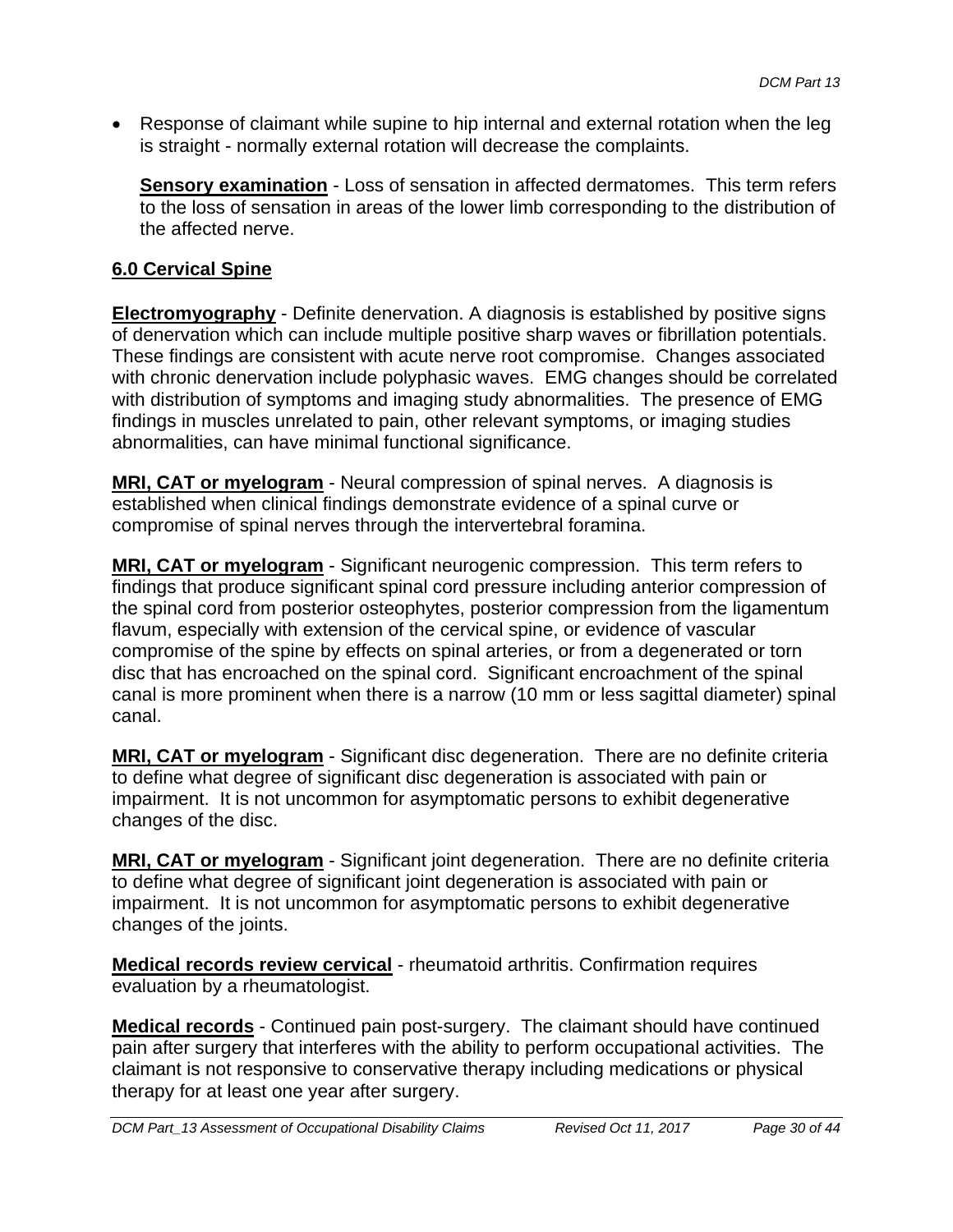**Medical records** - Radicular pain. This term refers to pain in the distribution of the affected nerve root. Radicular pain should be correlated with imaging study findings.

**Nerve conduction testing** - Definite slowing. Confirmation of the diagnosis requires evidence of definite slowing. Slowing is manifested by the absence of the H wave or by delay of 3mm/seconds. Nerve conduction slowing should be correlated with the distribution of symptoms and imaging study abnormalities. The presence of nerve conduction slowing of nerves unrelated to the pattern of pain distribution, other relevant symptoms, or imaging study abnormalities, have minimal functional significance.

**Physical examination** - Atrophy of affected arm greater than 2 cm. A diagnosis is established by the presence of muscle atrophy that can be observed in the upper extremity secondary to chronic denervation or disuse because of neurologic compromise. The circumference of the involved arm should be compared to the non involved arm (above elbow). Atrophy should not be able to be explained by the presence of non spine-related problems such as contralateral hypertrophy that might occur with a dominant limb or with greatly increased use of a limb. Atrophy should be correlated with an electrodiagnostic finding (electromyography -or nerve conduction testing) when possible.

**Physical examination** - Evidence of myelopathy. Myelopathy is a condition caused by compression of the spinal cord which can involve both upper and lower motor neurons. Compression can be due to several factors including both disc herniation and/or compression from degenerative bony changes involving the cervical spinal joints and surrounding structures. The diagnosis requires confirmation by imaging studies including CAT, MRI or myelogram.

Upper motor neuron findings involve lower extremities and can produce symptoms of spasticity, increased deep tendon reflexes, and a positive Babinski test (not all may be present at same time). These are also called long tract signs. Some persons can also exhibit a stooped wide-based gait or jerky gait.

Lower motor neuron involvement affects the upper extremity and results in weakness of the upper extremity. The distribution of weakness is dependent upon which nerve root is affected. Lesions at the C4-5 disc level involve the C5 nerve root and can produce deltoid weakness, shoulder abduction problems, and a loss of the biceps reflex. Lesions at the C5-6 disc level affect the C6 nerve root can cause weakness of the biceps, elbow flexion and forearm supination, and wrist extension. A C6-7 disc lesion affecting the C7 nerve can produce weakness of elbow extension, as well as finger and wrist extension. A lesion at the C7-T1 disc can involve the C8 nerve and produce both weakness of elbow extension and finger flexion.

## **7.0 Shoulder**

**Medical record review** - Condition with permanent functional limitations. This term refers to the presence of an underlying medical condition that has produced a permanent impairment of the elbow, e.g., a permanent angular deformity of the elbow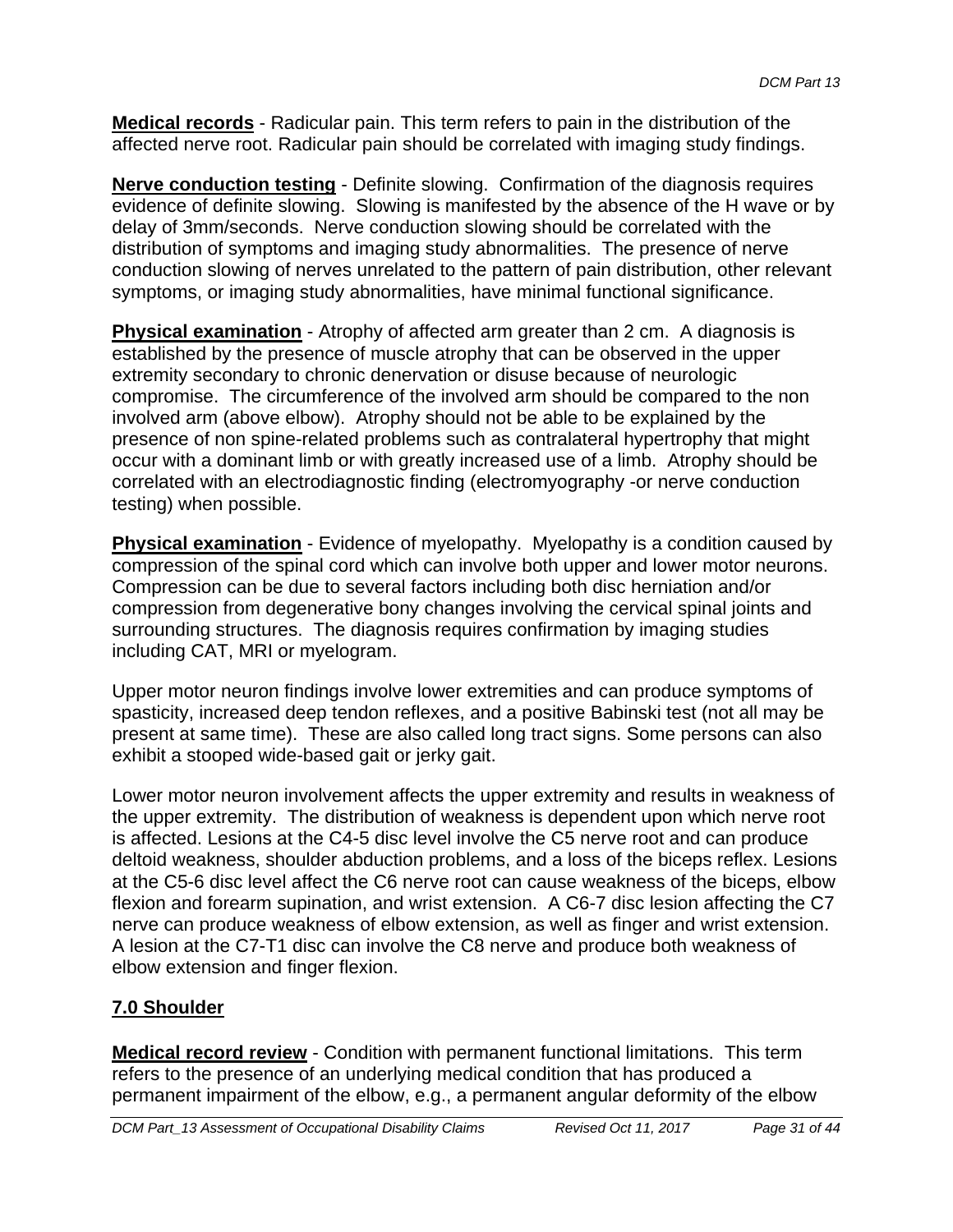following a fracture, or limitation of range of motion following a traumatic injury involving the joint. This abnormality should be confirmed with an imaging study.

## **8.0 Hand And Arm**

**Medical record review** - Documentation of medical condition for permanent limitation. This term refers to the presence of an underlying medical condition that has produced a permanent impairment of the wrist, hand or thumb. This condition should be confirmed with an imaging study.

**Nerve conduction studies** - Definite median nerve conduction slowing at wrist.

**Physical examination** - Definite reproducible evidence of limitation. This term refers to the presence of a physical finding that is measured consistently (or reliably) by different qualified medical examiners.

### **9.0 Hip**

**Alkaline phosphatase** - Increased up to 50 times. This term refers to a blood test finding.

### **10.0 Knee**

The terms are self-explanatory.

### **11.0 Ankle And Foot**

The terms are self-explanatory. All reports should include the name and signature of the physician reading the test.

The name of the technician administering the test should appear on the report.

### **Appendix B - Disability Test Descriptions**

### **1.0 Cancer**

**Category 1**. Conditions which are identified as Category 1 are classified as being disabling. These conditions either have a poor prognosis (in general < 50% 5-year survival rate) or the treatment required for the condition is associated with significant impairments which would make it impossible for the railroad employee to perform the job.

**Category 2**. Category 2 conditions represent an intermediate group for which an individual determination is required. In general, conditions that have extensive local spread or more aggressive histopathology are more likely to be considered as disabling while those with more differentiated tumors (in general, less aggressive growth potential) and minimal local extension are more likely to be classified as a nondisabling.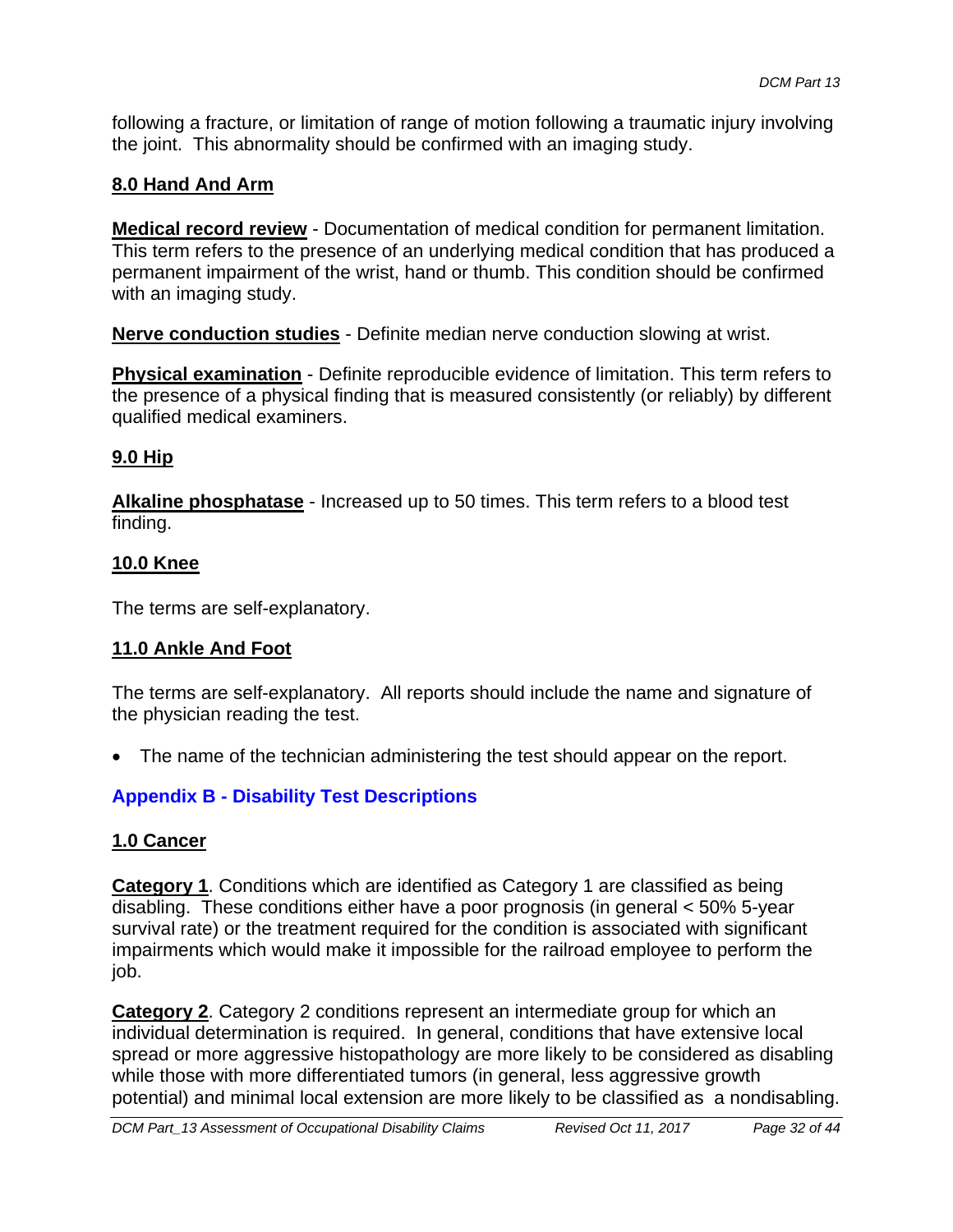**Category 3**. Category 3 conditions are considered as being nondisabling. Persons with these conditions generally have a life span that is similar to that of the general population with minimal impact on daily activities or ability to perform occupational tasks.

### **2.0 Endocrine**

The terms are self-explanatory.

### **3.0 Cardiac**

The terms are self-explanatory.

### **4.0 Respiratory**

**PO<sub>2</sub> - arterial**. No specific cut-off level is provided for PO<sub>2</sub> which would result in a "D" classification since other measures are thought to better represent an indication of disability status. Other factors can also affect the arterial  $PO<sub>2</sub>$  including altitude, breath holding, and obesity. Exercise capability is thought to correlate better with  $FEV<sub>1</sub>$  than PO<sub>2</sub>. However, an arterial PO<sub>2</sub> of <60 mm Hg in an claimant breathing room air (at sea level) with a confirmed lung condition provides strong evidence of severe pulmonary impairment. Such a claimant would be unlikely to be able to perform physically demanding work.

### **5.0 Lumbar Sacral Spine**

**Lifting capacity diminished by 50%.** This term refers to a decrease in lifting capacity by 50% using a valid measure of lifting capacity.

No specific test or "gold standard" is available for measuring lifting capacity. Several tests can be used for this type of assessment and each method has its own particular limitations. Several factors can affect the lifting capacity of the worker other than musculoskeletal capacity or strength. Limiting factors may include fear or anxiety about the test or unclear instructions. For a test to be a valid predictor of lifting capacity, these factors need to be assessed as part of the quality control procedure. These tests have been selected based upon the following criteria:

**MRI, CAT, myelogram** - Significant narrowing of the spinal canal. This term refers to spinal stenosis which has been defined as narrowing of the spinal canal, nerve root canals, or intervertebral foramina. For a diagnosis to be confirmed, there should be evidence that the narrowing of the canal results in compression of neurological structures and is correlated with symptoms of the affected dermatomes. A narrow spinal canal can be congenital or be related to degenerative changes resulting in entrapment of the spinal canal or nerve roots. Stenosis can also be classified on the basis of which segments of the spinal canal are affected (central canal, the subreticular, lateral recess or the neural foramina).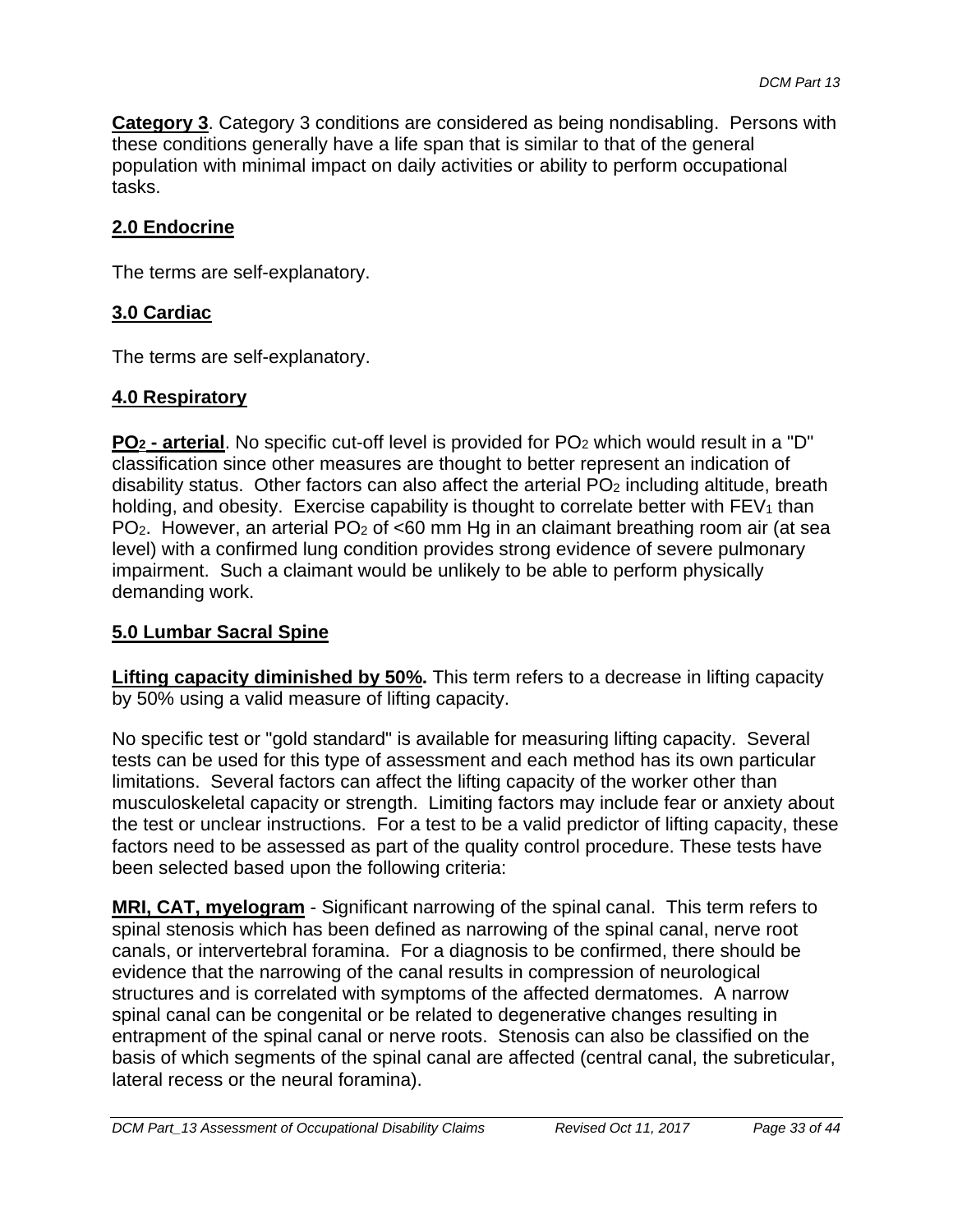There are differences of opinion regarding the precise dimensions or size that differentiate a normal spinal canal and a canal with significant narrowing. When using a CAT scan to evaluate the spinal column, an anterior posterior diameter of less than 11.5 mm (distance from the posterior surface of the vertebral body to the superior portion of the corresponding spinous process) an interpedicular distance of less than 16 mm (transverse diameter), or a canal cross section of less than 1.45 cm are considered small. With reference to the lateral recess area, a measurement of less than 3 mm is considered small. There are no widely accepted criteria for normal dimensions of the nerve root foramina. A small spinal canal favors the occurrence of compression of intraspinal neurological structures from degenerative spinal changes.

Symptoms should be correlated with imaging study findings since it is possible to have findings of stenosis in asymptomatic persons.

**MRI, CAT, myelogram** - Significant compression of the dural sac. This term refers to the presence of a compression of the dural sac which results in spinal cord or nerve root compression. There must be correlating symptoms in the appropriate distribution of the nerve root. The presence of correlating electrodiagnostic findings (EMG or NCV) provides strong supportive evidence in establishing the diagnosis. This finding in the presence of a narrow spinal canal can also be considered as significant narrowing spinal canal.

**MRI, CAT, myelogram** - Significant narrowing of the intervertebral foramen. This condition is the presence of a narrow intervertebral foramen that could produce impingement of a nerve root. There must be correlating symptoms in the appropriate distribution of the nerve root. The presence of correlating electrodiagnostic findings (EMG or NCV) provide strong supportive evidence of confirmation of the diagnosis. This finding in the presence of a narrow spinal canal can also be considered as significant narrowing - spinal canal.

**MRI, CAT, myelogram** - Disc extrusion with neural impingement. This condition is the presence of a disrupted disc that has resulted in direct impingement of a nerve root. To confirm the diagnosis and result in a "D" determination, there must be correlating symptoms in the appropriate distribution of the nerve root. The presence of correlating electrodiagnostic findings (EMG or NCV) provides strong supportive evidence of the diagnosis. This finding, in the presence of a narrow spinal canal, could also be considered to be classified as significant narrowing - spinal canal.

**Medical record review** - Frequent flare-ups with objective findings. This term refers to evidence of repeated infections over the past three years with corresponding blood findings demonstrating chronic infection, abnormal bone scan findings showing increased uptake consistent with active infection, and/or positive bacterial cultures requiring antibiotic therapy (usually intravenous and requiring hospitalization).

**Physical examination** - Lower extremity weakness. This term refers to the presence of lower extremity weakness due to neurogenic compression of spinal canal or nerves that significantly interferes with gait or ability to use lower limb. To establish a diagnosis,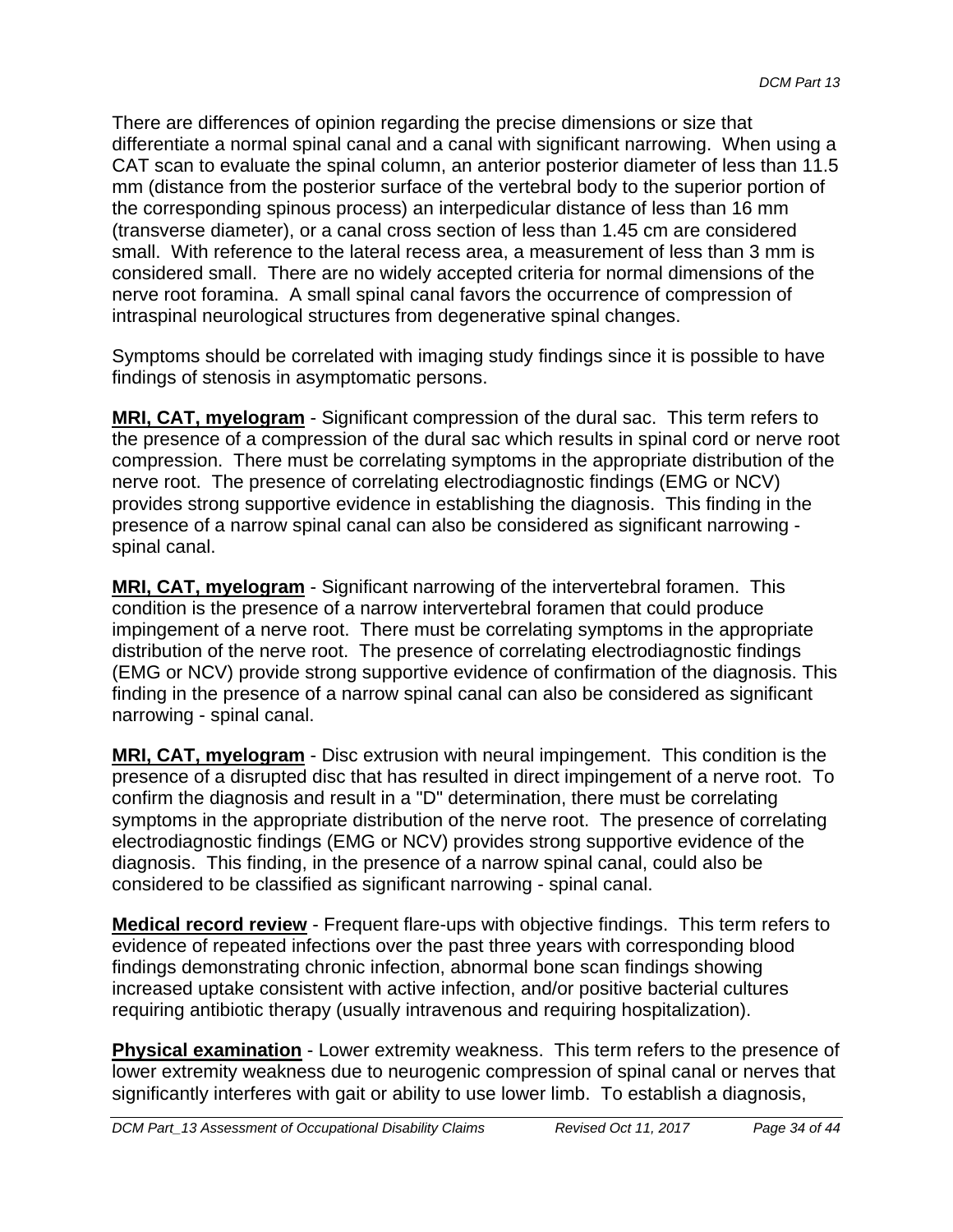there should be correlating imaging study findings demonstrating pathological correlation in the spinal canal to account for the weakness and the underlying electrodiagnostic findings. There should be demonstrated atrophy in the affected limb.

**X-ray flexion/extension** - Segmental instability. This term means the flexion and extension comparison roentgenograms showing significant injury-related anterior-toposterior translation of two adjacent vertebral bodies of 5 mm or more.

### **6.0 Cervical Spine**

**MRI, CAT, or myelogram** - Significant spinal cord pressure. Imaging findings that can account for significant spinal cord pressure include anterior compression of the spinal cord from posterior osteophytes, posterior compression from the ligamentum flavum, especially with extension of the cervical spine, evidence of vascular compromise of the spine by effects on spinal arteries, or from a degenerated or torn disc that has encroached on the spinal cord. Significant encroachment of the spinal canal is more prominent when there is a narrow spinal canal (10 mm or less sagittal diameter).

**Multilevel - Neurologic compromise**. This condition is muscle weakness involving more than one nerve segment. Muscle weakness should be confirmed with appropriate imaging study findings (the presence of radiological evidence of confirming lesion, i.e., disc spur, etc. involving appropriate nerve segment innervating the muscle group responsible for the weakness). Ideally,

electromyographic or nerve conduction study findings should provide confirmatory electrodiagnostic evidence. Isolated radiological findings have little significance.

**Physical examination** - Lower extremity weakness and/or significant spasticity. The examiner should demonstrate the presence of weakness or spasticity in a claimant with confirmed compression of the spinal cord. The presence of associated gait problems makes these findings more disabling. These findings should be correlated with imaging study findings of significant spinal cord pressure. Without confirmatory findings on imaging studies, the presence of these physical findings should not be considered disabling.

### **7.0 Shoulder**

The terms are self-explanatory.

### **8.0 Hand And Arm**

The terms are self-explanatory.

### **9.0 Hip**

The terms are self-explanatory.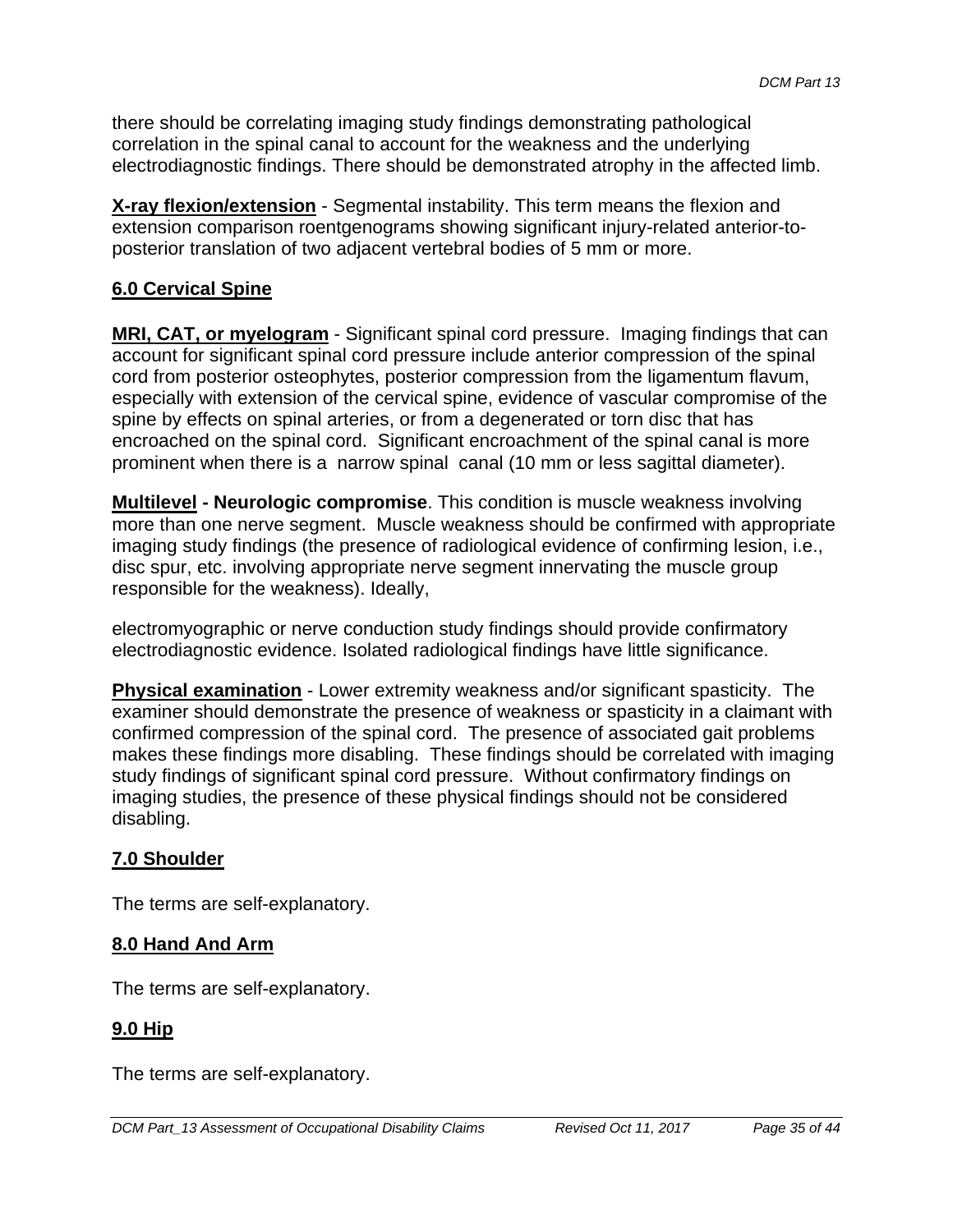### **10.0 Knee**

**Physical examination** - Valgus deformity, 16-20 degrees. Deformity measured by femoral-tibial angle; 3 degrees to 10 degrees valgus is considered normal.

**Physical examination** - Valgus deformity, 8-12 degrees. Deformity measured by femoral-tibial angle; 3 degrees to 10 degrees valgus is considered normal.

**X-ray of knee**. X-rays of the knee should be taken in the standing position.

#### **11.0 Ankle And Foot**

**X-ray - Ankle 0 mm.** This term refers to absence of joint space from degenerative changes. The normal cartilage interval is 4 mm.

**X-ray - Talonavicular joint 0 mm or 1 mm**. This term refers to the joint space of the talonavicular joint. This joint space is typically between 2 - 3 mm. The ankle should demonstrate some associated degenerative changes.

### **Appendix C - Test Protocols**

#### **Protocol For Progressive Lift Tests**

Two progressive lift tests are recommended for the RRB disability assessment: EPIC and PILE. The following procedures should be followed with respect to the administration of these tests:

The person undergoing testing should have medical authorization prior to performing the test.

The health professional administering the test should have completed an approved course of training for the test and demonstrate an acceptable level of proficiency.

The facility must have the appropriate equipment to administer the test.

The written test protocol contained in the examiner or administration manual for the test must be followed.

The examiner must assess and report the examinee's test results using the criteria specified by the test designed and the test-specific protocols.

Written reports must follow the procedures described in the test-specific protocols.

The final report should include a ranking of the subject against population norms and must include a statement concerning the evaluator's assessment of the subject's efforts in performing the test.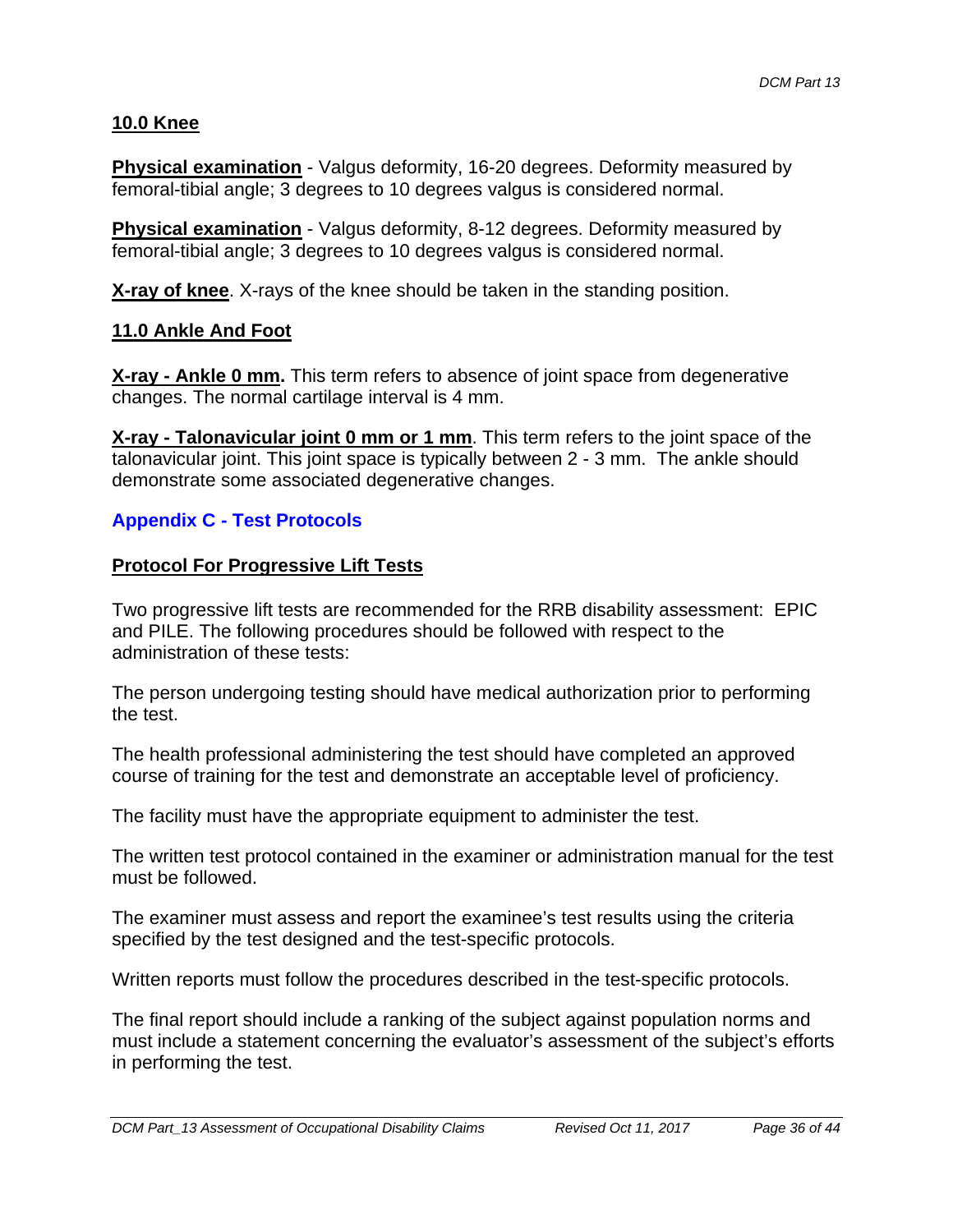### **Isometric Strength Lift Test Protocol**

The RRB recommends an isometric strength lift test as part of a protocol to assess the functional capacity of an individual. There are several recommended test protocols that have been published in the peer-reviewed literature for this type of test. The RRB recommends that the Zeh test protocol be used for assessing isometric strength lifting capacity (Zeh J, Hansson T, Bigos S, Spengler D, Battie M, Wortley M. (1986) Isometric strength testing: recommendations based on a statistical analysis of procedure. Spine. 11(1): 43-46).

The Zeh protocol limits the number of exertions or lifts that the subject must perform and minimizes the risk of injury associated with lifting. An isometric lift test is less comprehensive and specific than a complete Functional Capacity Evaluation (FCE). If there are minimal findings or there is an impairment of other body parts or systems, then the FCE should be considered as the initial test requirement.

The following parameters should be followed for all isometric strength tests performed by the RRB:

The University of Michigan strength test system or equivalent should be used. (Chaffin D, Herrin GD, Keyserling WM. (1978) Preemployment strength testing: An updated position*. J. Occu Med.* 20: 403-408).

Lift should be measured in arm, leg or squat, and torso. One lift maneuver should be performed for each position.

Instructions to the claimant should be objective, with no emotional appeal.

Subjects should be asked to increase exertion during the first 2 seconds, then hold steady for 3 more seconds.

Subjects should not be given specific test results to compare with norms or with other volunteers' performances.

Other influences on performance (e.g., noise, spectators) should be minimized.

The final report should include a ranking of the subject against population norms and must include a statement concerning the evaluator's assessment of the subject's effort in performing the test.

Subjects should be instructed to discontinue the test in case of any physical discomfort.

Authorization from a treating or board-appointed examining physician should be obtained prior to the testing procedure.

The value of the isometric lift test can be increased by increasing the numbers of lifts. The number of lifts can be increased to two lifts for each position upon recommendation of the board-appointed examining physician or with approval of the treating physician(s).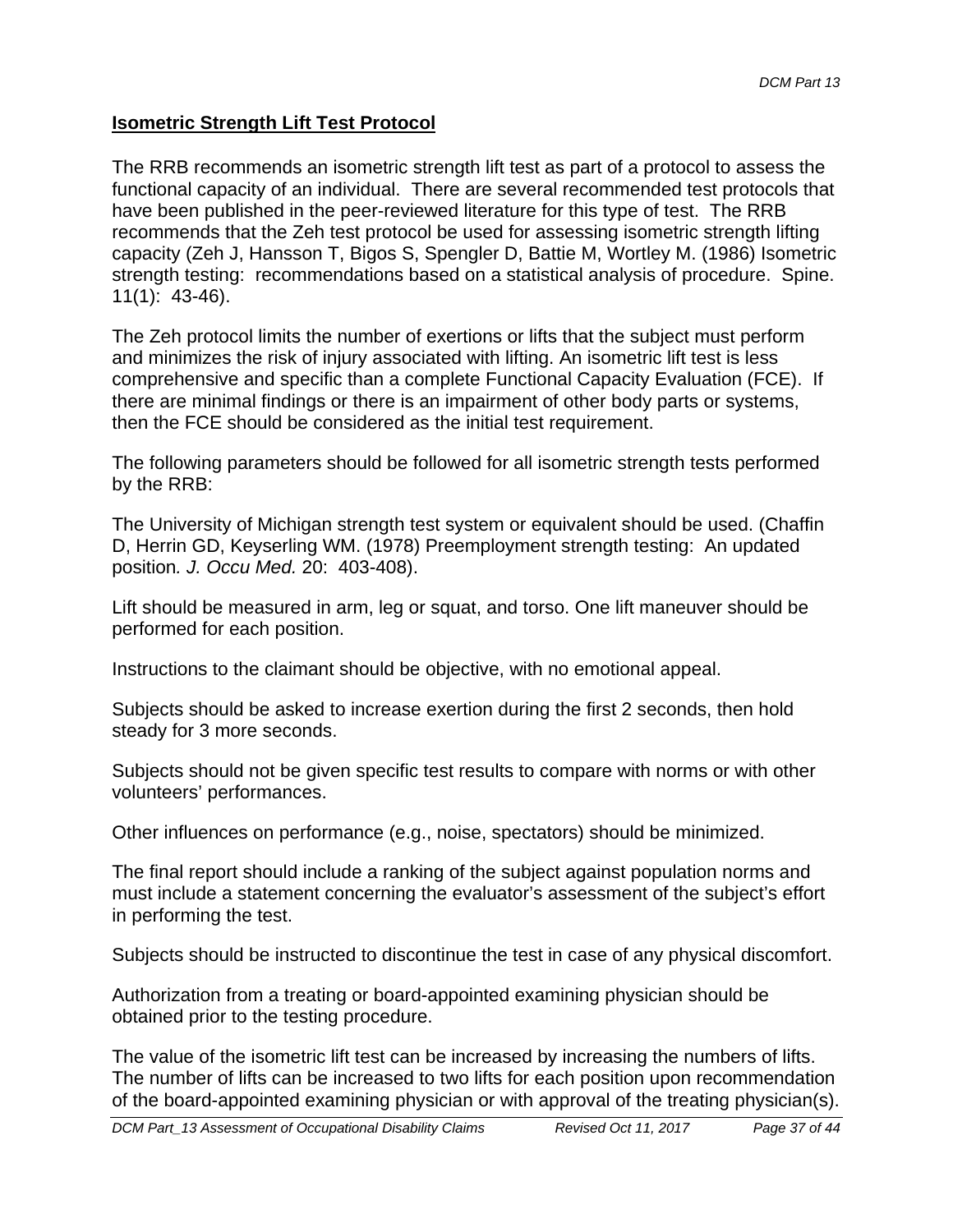### **Instructions For Thallium Studies**

Thallium study (nuclear myocardial perfusion) is a nuclear medicine technique used to measure the viability of heart muscle. It is usually done in conjunction with an exercise protocol to stress the heart muscle (medications can also be used to stress the heart muscle without physical exercise.)

The following guidelines should be adhered to when conducting and reporting on the thallium (myocardial perfusion) imaging study:

Provide the date of testing

An exercise protocol should be indicated on the report (e.g. Bruce protocol) and the percent of maximum heart rate should be reported.

The thallium should be injected at peak exercise (usually 1 minute prior to cessation of exercise).

The dose of the thallium injected should be reported.

Imaging studies should be done immediately to assess the "exercise" portion of the study. A "redistribution" imaging study should be obtained 3-4 hours later, anterior, left anterior oblique (45 degrees) and left lateral views should be obtained for each imaging study.

The results should be interpreted by a board certified nuclear medicine physician and include comments on lung activity, distribution and if any abnormalities are reversible or non-reversible.

The physician's name and signature should appear on the report.

### **Instructions For Holter Monitoring (Ambulatory Electrocardiograph)**

The Holter monitor records the heart's electrical activity through electrodes placed on the chest over a 24 to 48 hour period. The electrical impulses are then transmitted to an amplifier, which records them on a small magnetic tape recorder for later review by the physician.

The following guidelines must be adhered to when conducting and reporting on Holter monitoring:

Ambulatory electrocardiographs use a bipolar lead system. Generally, the leads of a two-channel system approximate lead  $V_1$ , and  $V_2$ . The lead configuration should be indicated on the report.

The patient should be required to complete a diary card for the duration of the test. On this card the patient should record his/her activities and symptoms during the monitoring period.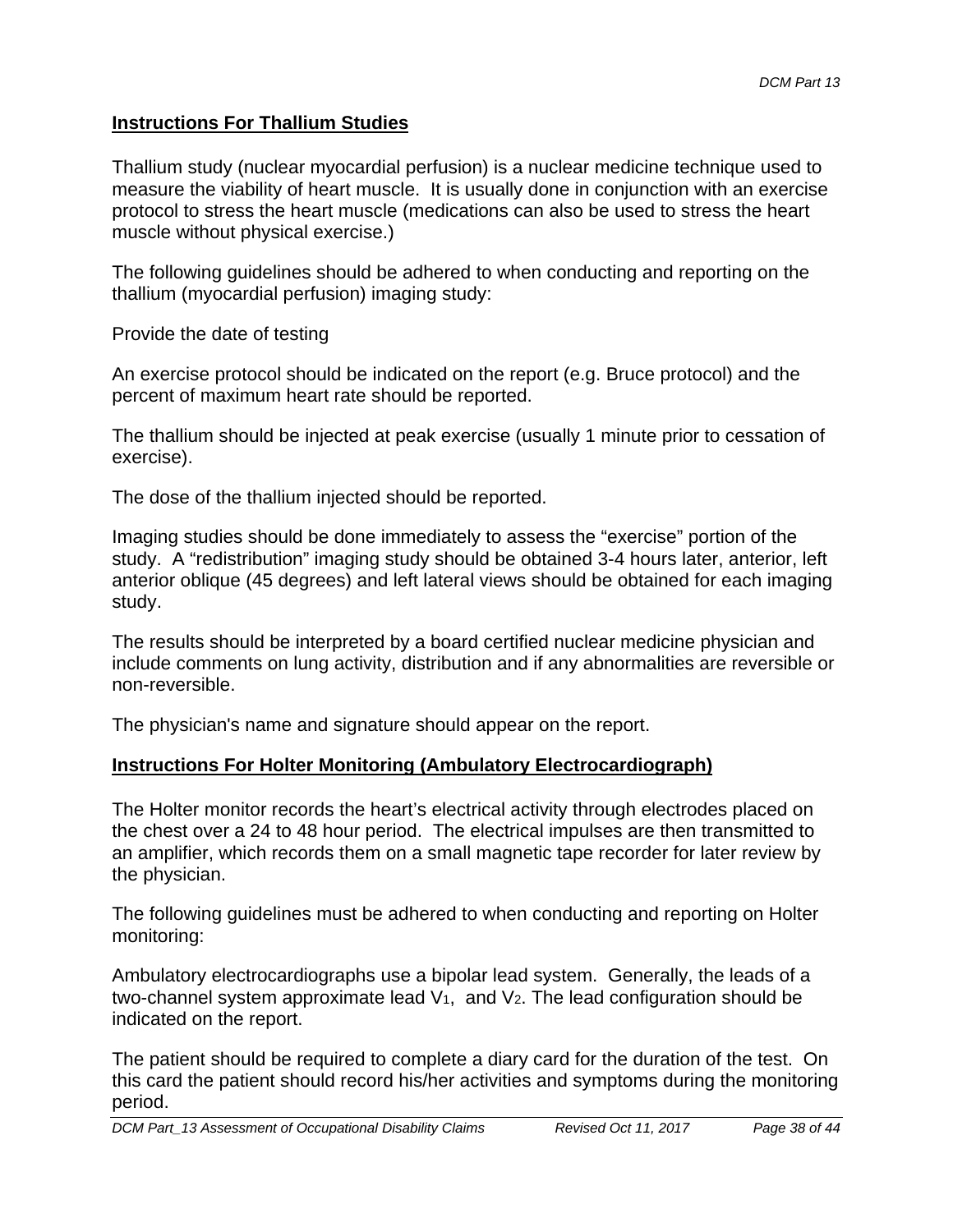The technician will then correlate the electrical activity with the symptoms and activities reported on the card.

The date of recording must be provided.

The date of analysis must be provided.

The length of the recording must be reported and must be for at least a 24 hour period.

A comment on the quality of the scan should be included with the report.

Any abnormal findings (e.g., abnormal rhythm, ectopic beats, etc.) should be indicated as well as any associated symptoms experienced by the patient.

If any abnormalities are noted on the 24-hour Holter monitor, correlation to existing disease should be commented on.

The name of the technician scanning the initial readings should be indicated.

All reports should be signed and dated by the physician.

The physician interpreting the results should be a board certified cardiologist.

### **Instructions For CT And Myelograms**

CT and myelograms are common imaging studies used to assess the anatomy of the lumbar spinal canal, the knee, shoulder and wrist.

The following guidelines must be adhered to when conducting and reporting on CT and myelograms:

Provide date of exam.

All CT scans and myelograms should be read by a board certified radiologist. The radiologist's name and signature should appear on the dictated report.

CT cuts should be made no wider than 0.5 cm. When evaluating low back pain, the cuts should be made parallel to the vertebral endplates.

Myelography and CT-myelography should use a water-based contrast media, not oil based.

The technical protocols for these imaging tests should be described on the radiologist reports.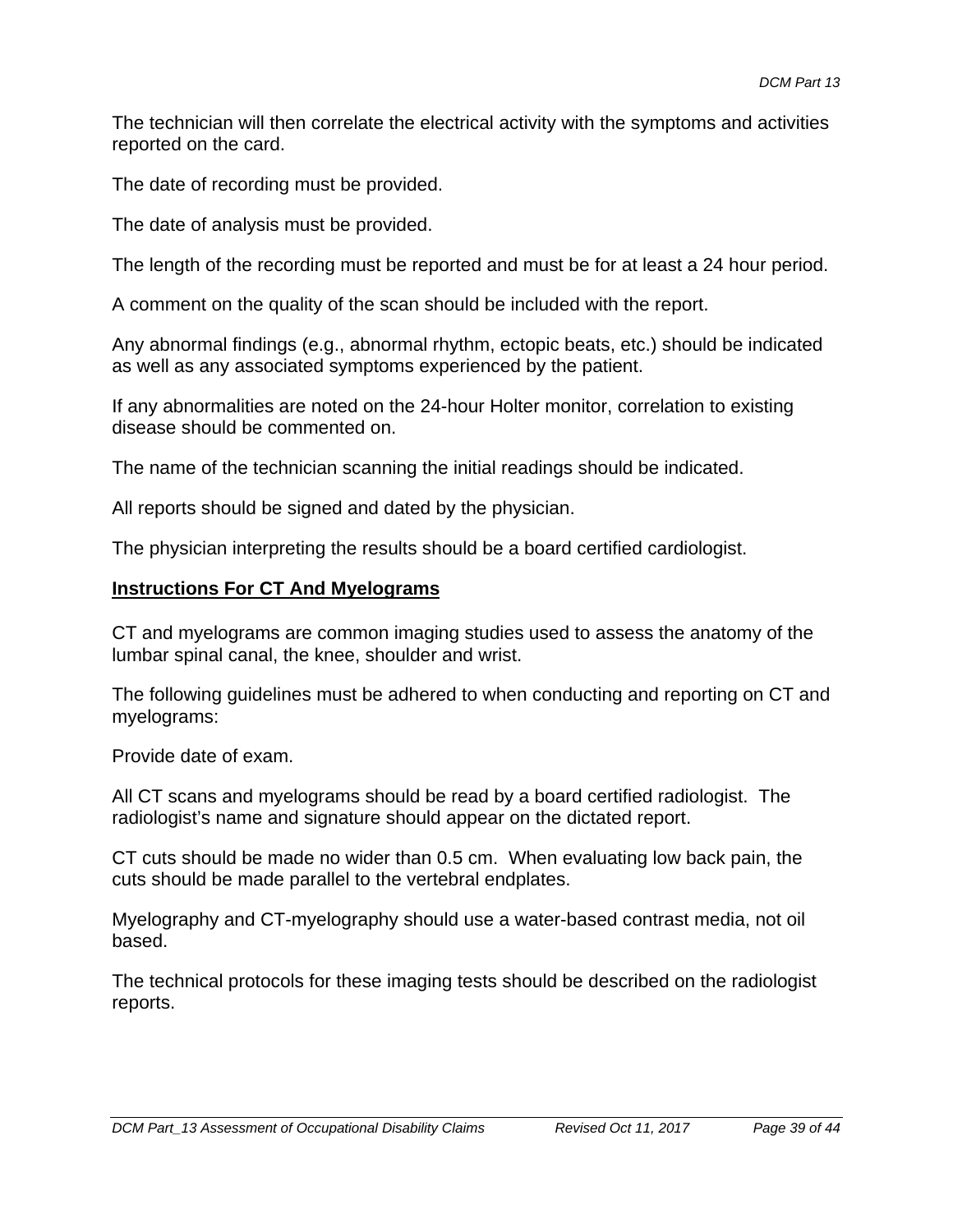### **Instructions For Spinal Instability X-Rays**

Spinal instability X-rays are X-rays of the cervical, thoracic and lumbar spine done in full flexion and extension views. These are functional studies which are designed to demonstrate motion or lack of motion of the spinal vertebrae.

The following guidelines should be adhered to when conducting and reporting on spinal instability X-rays:

Provide date of examination.

A description of the vertebral bodies should be included with the report. Particularly, the report should comment on any disk space narrowing and alignment of the vertebral canal.

The physician's name and signature should appear on the report.

### **Instructions For Electromyography (EMG)**

Electromyography is used to assess neurologic dysfunction. The overall diagnostic objectives of this test is to assess suspected myelopathy (dysfunction of the spinal cord), radiculopathy (dysfunction of a spinal nerve root), neuropathy (dysfunction of a peripheral nerve at a distance the nerve root), and myopathy (muscle abnormalities).

The following guidelines should be adhered to when reporting on EMG studies:

Provide the date of testing.

- The muscles being tested should be included in the report.
- Electrical activity of the muscle(s) being tested at rest, on needle insertion and during contraction should be reported.
- Recruitment patterns and drop-outs of motor unit potentials should be reported.
- The physician's name and signature should appear on the report.

#### **Instruction For Nerve Conduction Velocity Studies**

Nerve conduction studies are tests of peripheral nerves performed by stimulating the nerve at one point and measuring the action potential either at another point along the nerve (sensory conduction) or of the muscle innervated by the nerve (motor conduction).

The following guidelines should be adhered to when conducting and reporting on nerve conduction velocity studies:

Provide the date of testing.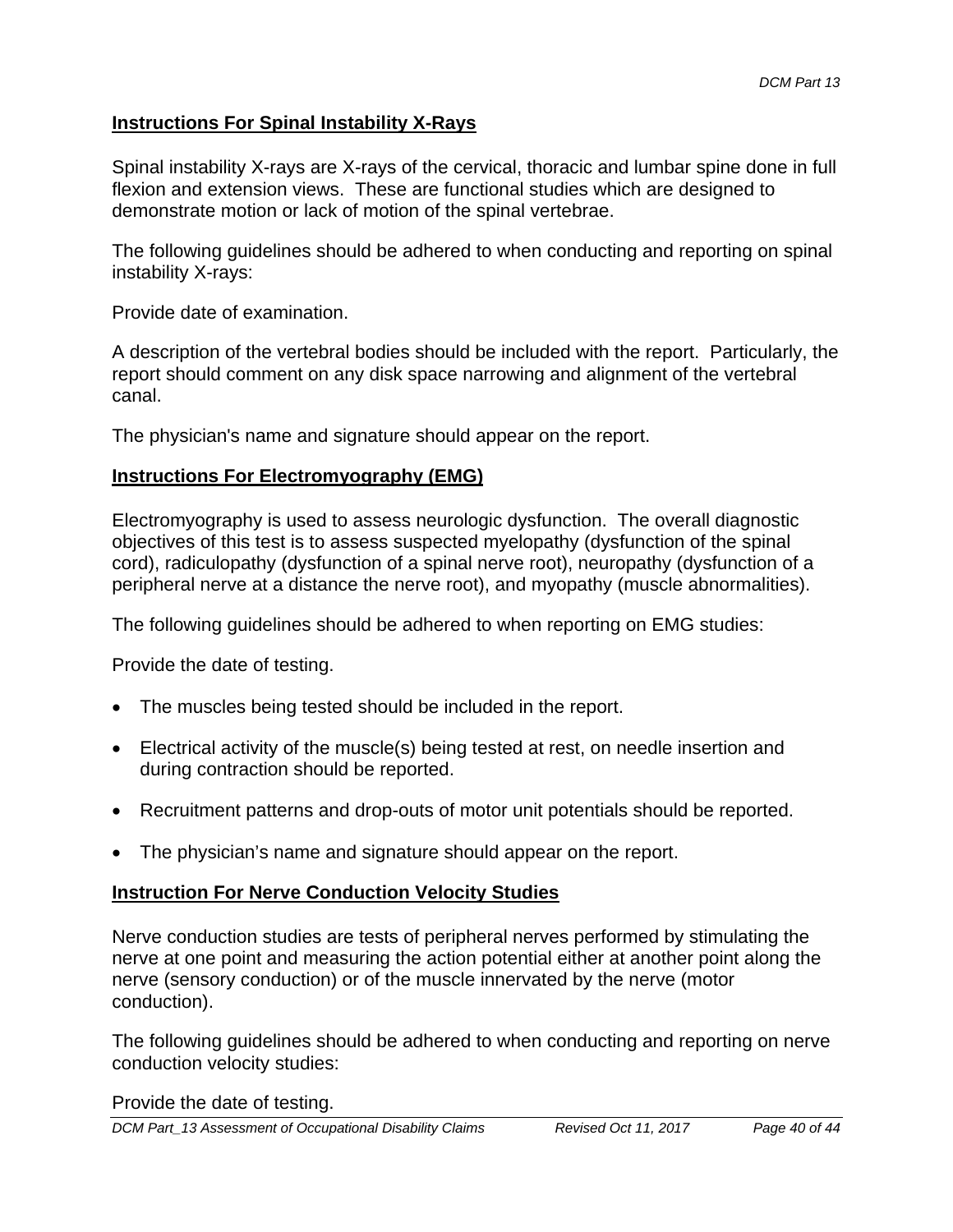The nerve being tested should be indicated as well a any latency in the conduction times (in milliseconds). Normal values should be included for comparison.

An assessment by the reviewing neurologist should be included in the report.

The neurologist's name and signature should appear on the report.

### **Instructions For HLA-B27 Assay**

HLA-B27 is a serologically defined allele of the human HLA-B locus. The presence of the HLA-B27 antigen strongly suggests ankylosing spondylitis and related disorders.

The following guidelines must be adhered to when conducting and reporting on HLA-B27 assays:

Samples must be received within 48 hours of collection.

Prior to analyzing any samples, instrument quality control should be performed using negative control samples. Positive controls should also be used. Any quality control results that indicate a failure should be recorded and action taken.

Results should be reported as negative or positive.

The name of the technical supervisor or medical director should appear on the report.

### **Instructions For Tuberculosis Cultures**

Many laboratories have adopted the recommendations to use rapid acid-fast bacilli (AFB) smears, growth detection (i.e., primary culture), identification, and drugsusceptibility testing for M tuberculosis.

The following guidelines must be adhered to when conducting and reporting on AFB smears and primary tuberculosis cultures:

The regulations implementing the 1988 Clinical Laboratory Improvement Amendments (CLIA) require all laboratories that perform any mycobacteriology testing to enroll in federally approved proficient testing (PT) programs.

It is important to identify which category the laboratory reporting the results falls into:

AFB smears performed and all specimens for primary culture referred to another laboratory.

AFB smears and primary cultures for M tuberculosis performed, but all AFB positive culture isolates referred for organism identification and drug-suspectibility tests.

AFB smears and primary culture with identification of M tuberculosis isolates performed but referred to drug-susceptibility testing.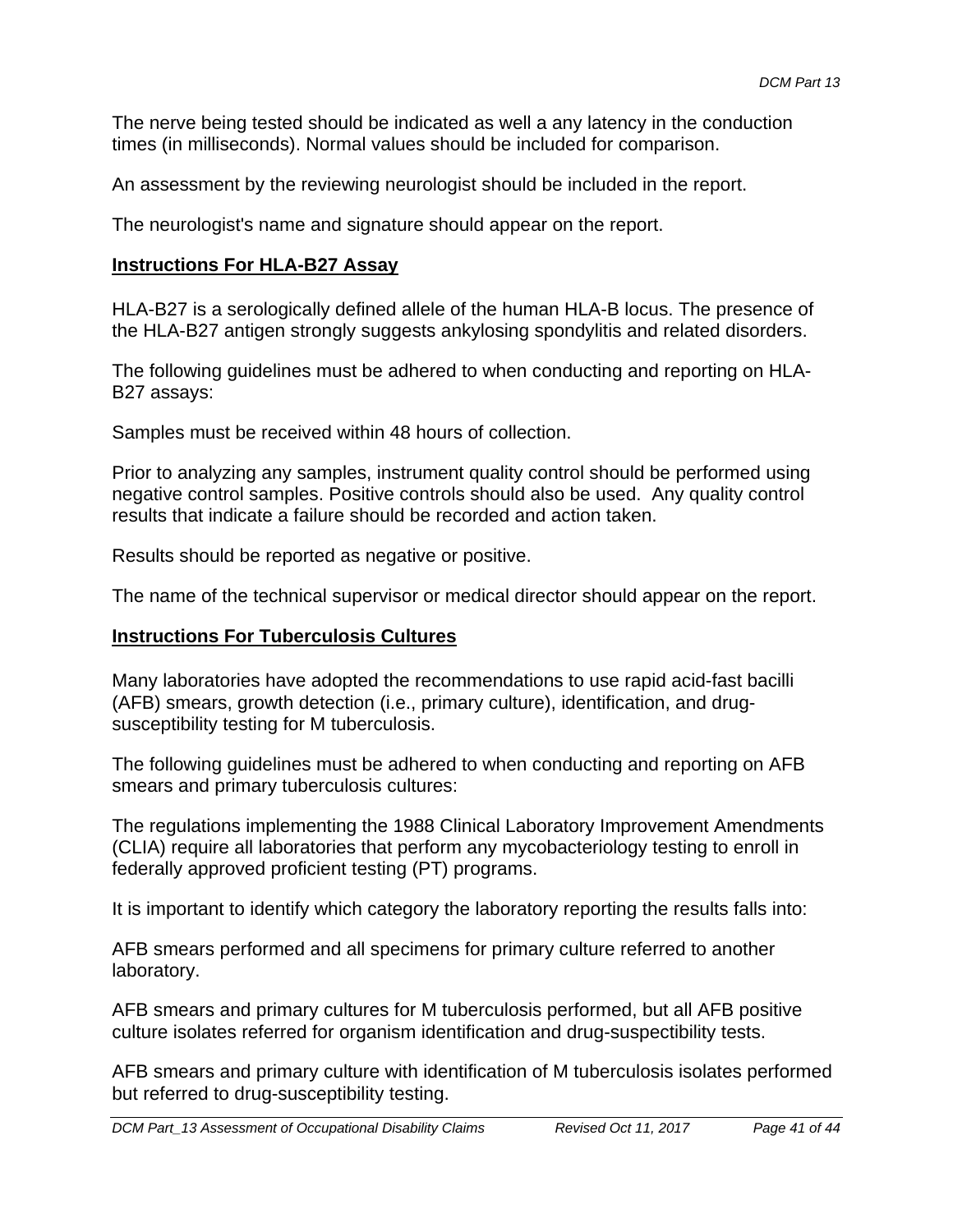AFB smears, primary culture, identification and drug susceptibility testing for M tuberculosis performed.

Rapid laboratory testing to identify and determine the drug susceptibility of M tuberculosis isolates is vital to effective diagnosis, treatment and control of TB.

Liquid culture method should be used in order to decrease the time required to detect and solate mycobacterium, as well as increase the sensitivity of the culture to M tuberculosis.

Results should be reported as negative or positive. If result is positive, sensitivities of the culture to certain antibiotics should also be reported.

Name of supervising microbiologist should be on the report.

### **Instructions For Multiple Sleep Latency Testing (MSLT)**

MSLT is the only scientifically validated objective test of excessive sleepiness. The MSLT is used to establish a diagnosis of specific sleep disorders or to determine the severity of sleepiness.

For correct interpretation, the MSLT must be performed under appropriate conditions and requires accurate technique. The following guidelines must be adhered to when conducting and reporting on multiple sleep latency tests. The following protocols are accepted by the American Sleep Disorders Association.

For correct interpretation, the MSLT must be performed following an all night polysomnogram to provide accurate documentation of the proceeding nights sleep.

MSLT are routinely performed at 2 hour intervals, beginning 1.5 to 3 hours after the end of the nocturnal recording.

The testing bedrooms should be quiet and dark and intermitted noises (e.g. elevator, toilet, sirens) that are likely to abort sleep onset should be avoided. If such noises are unavoidable, the noise should be documented on the polysomnographic chart recording.

The light level in the bedroom should be very low and should not vary with the time of day.

Room temperature should be kept constant.

- The patient/subject should be prohibited from ingesting alcohol or caffeine on the day of the test.
- Since the study may be influenced by sleep for up to 7 nights beforehand, the patient should have completed sleep diary forms for 1-2 weeks prior to the sleep study.